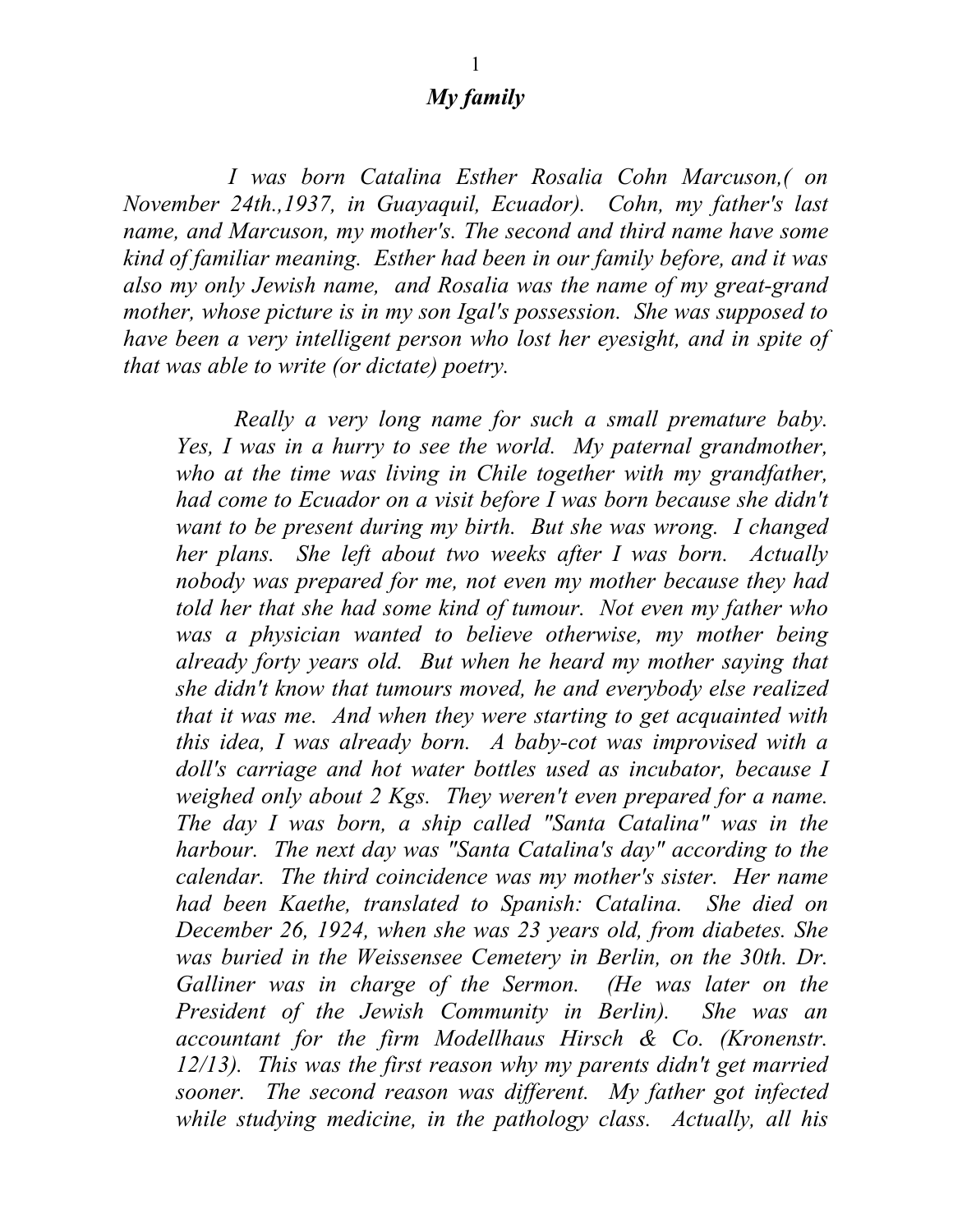*class got infected from a corpse they were dissecting. But my father*  was so sick, they had to cut part of his left shoulder-blade bone. *Finally they got married on June 30th,l927, in Berlin, Germany.* 

 *My father, Simon Siegbert Walter Cohn, was born in Berlin on the 1st. of January, 1899, exactly at midnight. My grandmother, Recha Cohn nee Kirschner (born on June 26th,1875 in Beuthen, Upper Silesia, and died in Llolleo, buried in Santiago, on August 24, 1961), used to tell me that while she was giving birth all alone in her room, everybody else was celebrating the coming of the new year. She threw a cup against the door, so somebody would come to assist her. When they heard the noise, my father had already been born. My father's father, Moritz Cohn, was a very lively person, with a great sense of humour. He was also very forgetful. It must have run in the family. In order not to ask all the questions, do you have your pen, or your hat, etc., he was asked by numbers. The number that was past on to posterity was the number 5 (Nummer Fümf), whenever the fly had been left open.*

 *My mother, Else Sonia Cohn nee Marcuson, was born in Kattowitz, (Germany at the time), on April 9th.,1898. Her Jewish name was Sure Henne (Sarah Hannah, after her grandmother). Actually that was not the place they used to live in. They lived in Sosnowitz, but my grandmother travelled to Kattowitz to visit her very sick father, Salomon Sachs. (Born on 13.9.1840 - died in Kattowitz on 13.12.1898). She stayed at the 40 room Hotel zur Post, that belonged to him. (His clients were traveling salesmen from Germany and from abroad. It was well known for the good kitchen. They also had theatrical presentations. Salomon Sachs*  was active in the development of the city of Kattowitz. The streets were *paved, good new schools were developed, and the choir "Meisterische Gesangsverein" was founded, my grandmother Friedl (Elfriede) being the soloist). That night, my mother was born. Her mother had told her that she had given birth in the room exactly beneath her grandfather's. He was surprised that he didn't hear a thing. It so happened that my grandmother was biting a pillow during her pains, so he wouldn't be disturbed. She bit so hard that the pillow was ruined and the room was full of feathers. My mother was the second child of five in the Marcuson family. The older one was Walter(Itzhak) (born on July 24, 1896 in Sosnowitz and died in Chile on November 16, 1954), then came Kaethe (17.12.1901 - 26.12.1924), Hans (Nissan) born on June 10, 1907(Gruenstrasse) and died*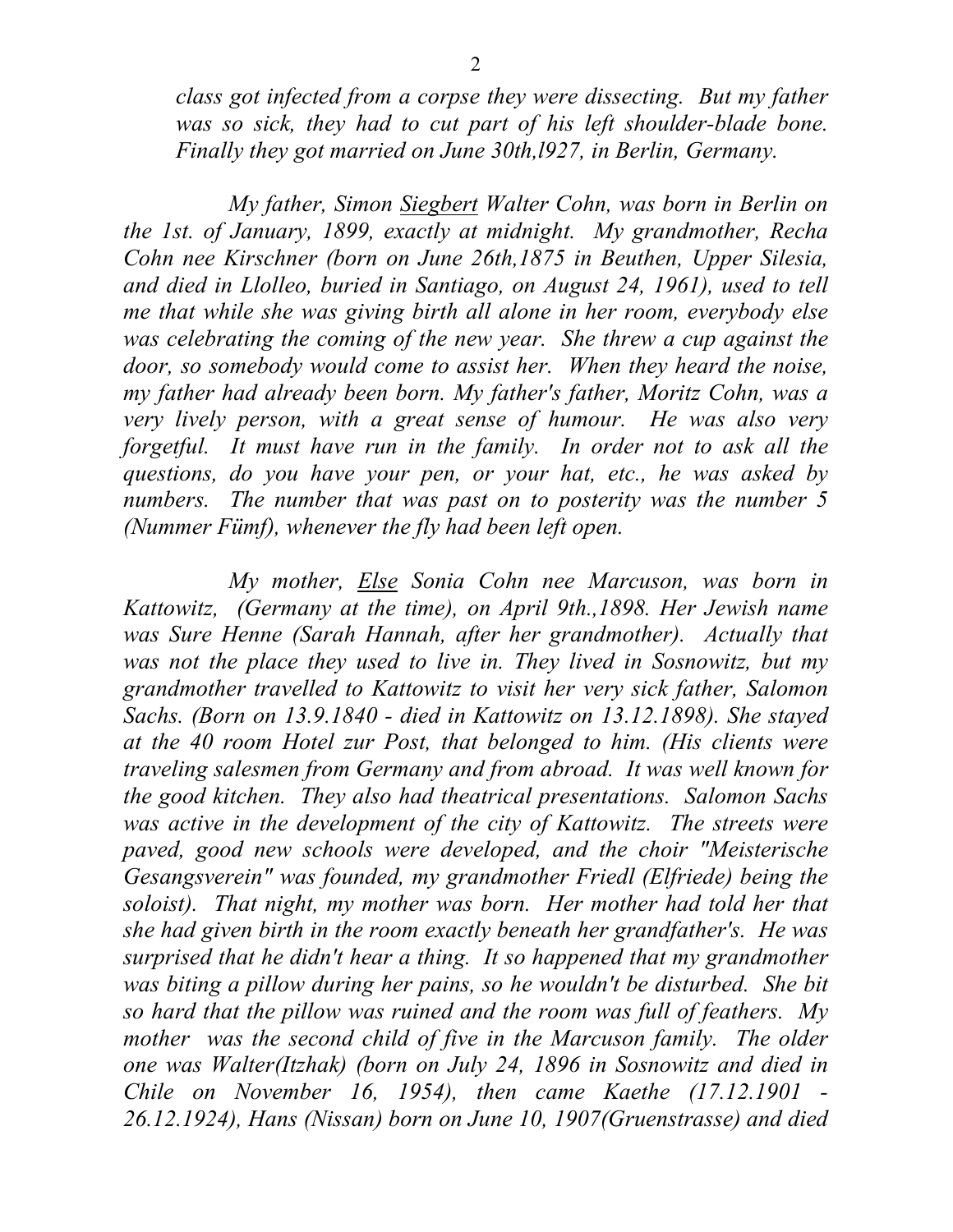*in Santiago on June 20, 1964, and Helene called Lucky(Taube, Yonah), on August 31, 1909 (Beatestrasse) and died in Haifa, Israel on September 16, 1976.* 

 *A few notes on my mother's grandfather, Salomon Sachs. He*  was the son of Siegmund Sachs and Fanny Hirsch. (They had another *son, Louis Sachs, who married Martel (?) and they in turn had a son, Hans. Hans Sachs and his wife Meta (?) had a son, who lived in Haifa and was an Ophtalmologist). Salomon Sachs was married to Minna Wendriner (born on 17.1.1842 - 18.3.1914) and they had 8 children, they had a daughter who died in infancy from the smallpox, "schwarze pocken". Salomon had been in the Army during the 1870 war and had brought this sickness with him. My maternal grandmother had been the second child, born on 29.5.1872, in Rybnik. Ludwig(13.4.1873), Jenny (17.11.1874) who married Julius Gadiel, Martin (24.5.l877 - 8.5.1912), Max who married Meta Simmenauer (not jewish), Fritz (5.5. ? ), Gertrud (Trude) (30.3.1880 - 28.3.42 in Trawniki) who married Max Kainz, Alfred (19.6. 1886 - 1966).* 

*Salomon Sachs died at the end of 1898, and his widow Minna moved to Breslau, where her daughter Jenny lived. Julius and Jenny Gadiel had a daughter, Grete . They took care of the widowed Minna. They also invited their niece, my mother Else, to be with them so she could attend a good private school. She lived with her grandmother Minna (Kronprinzenstr.), but went to school with Grete. Grete was in a higher class, being a year older. Else spent two years there, and had good memories of that time. After this, she went back to her parent's house in Kattowitz.* 

*Else's father, my grandfather Siegfried travelled every day from Kattowitz to Sielce-Sosnowitz, to work.* 

*My mother's brother Hans was born 6 years after Kaethe. He was a pale looking frail child. They later noticed that he had a very good voice, and he also sang in the choir. I met two of his choir friends here in Israel, in Haifa: Martha Cohn Schwartz, and Erika Schuppler nee Laserstein.* 

*Max and Meta Sachs had 3 children: Erich, Martin and Hans. Max was my mother's uncle. Among all his brothers and sisters, he was the one who*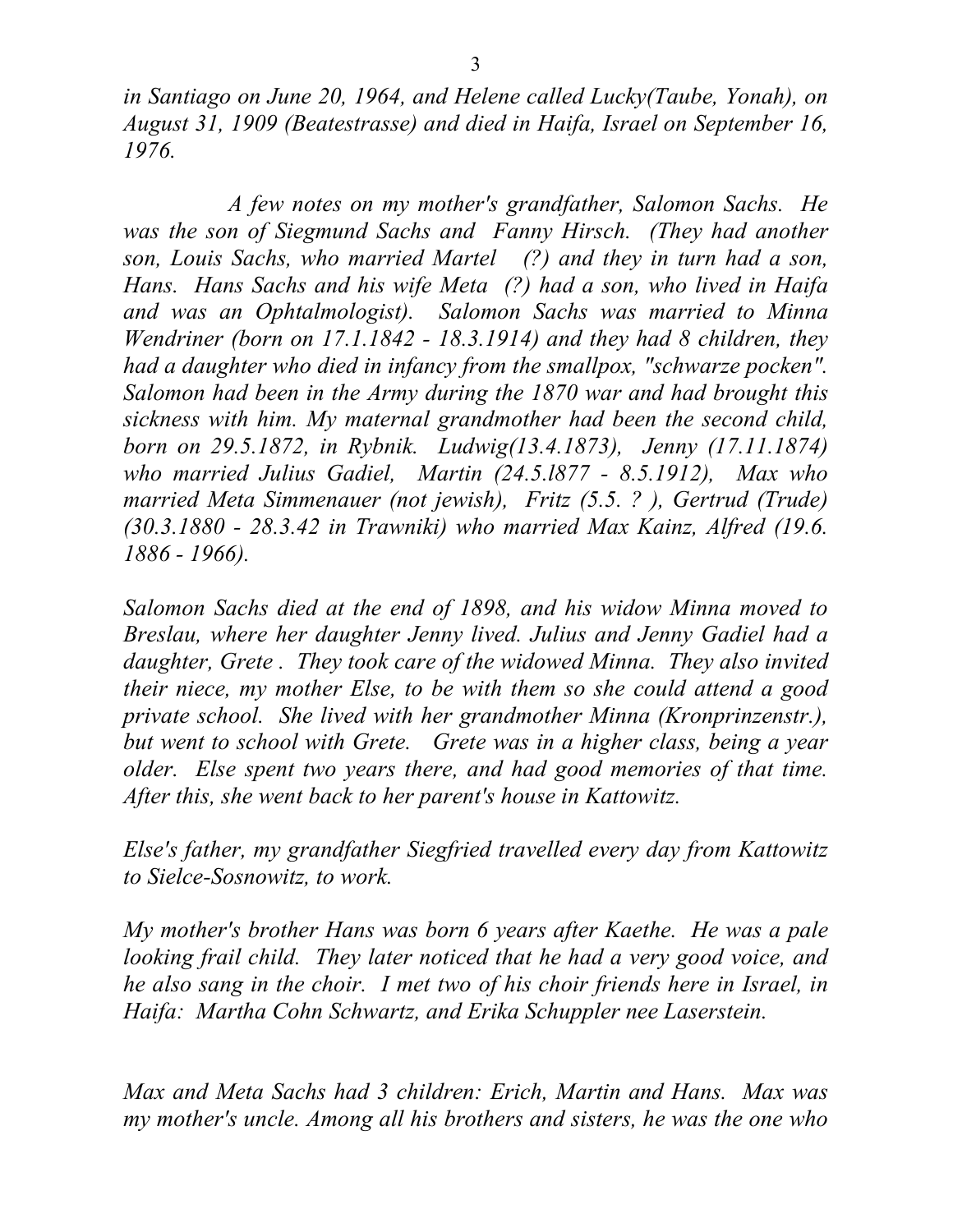*got the grandfather's hotel, after the others gave up on their inheritance on his behalf.* 

*Trude and Max Kainz had 5 children: Hans, Kurt, Willy, Lilo and Horst. These last two were taken to the gas chambers, together with Erich Neubuerger, her non-Jewish husband, who insisted not to be separated from her, and Horst's wife and three sons.* 

*Lieselotte Kainz (Lilo, born on 5.11.1912 in Breslau) and her husband Erich Neubuerger (born on 2.7.1898 in Muenchen), lived in Schoeneberg (Landshuter Str. 9-10). They were taken on the 21. Transport on the 19.10.1942 to Riga and probably died there.* 

**\_\_\_\_\_\_\_\_\_\_\_\_\_\_\_\_\_\_\_\_\_\_\_\_\_\_\_\_\_\_\_\_\_\_\_\_\_\_\_\_\_\_\_\_\_\_\_\_\_\_\_**

*Horst Kainz (born on 2.4.1907 in Breslau), his wife Lieselotte Ritterband, (born on 17.3.1916 in Berlin) and their three children (Rolf Max born on 14.10.1934, Gideon born on 14.2.1940, and Mechel born on 11.3.1941, in Berlin) lived in Berlin, Charlottenburg, Gervinustr. 19a. They were all taken on the 26. Transport on the 12.1.1943 to Auschwitz to their deaths.* 

*While I was checking the information I got from Yad Vashem about the above, I also found my mother's dear aunt Gertrud (Trude) on the list. Born in Kattowitz, Upper Silesia on 30.3.1880. Lived in Wilmersdorf, Spicherstr.16. She was taken on the 11. Transport to Trawniki on the 28.3.42, to her death. May they all rest in peace.*

*\_\_\_\_\_\_\_\_\_\_\_\_\_\_\_\_\_\_\_\_\_\_\_\_\_\_\_\_\_\_\_\_\_\_\_\_\_\_\_\_\_\_\_\_\_\_\_\_\_\_\_\_\_\_\_\_\_\_\_\_* 

*Kurt und his wife Grete (Margarete Siegel) left Germany late and arrived in Guayaquil, Ecuador where we lived. My father had sent them affidavits, as he did to many other members of the family. They lived in a farm, where Kurt was the administrator. They later moved to Quito, where he worked at a textil factory and also in a pharmaceutical firm. They had a daughter, Marion. They left Ecuador in 1947, and moved to New York. Marion married Seymour (Cye) Rose and had 2 children: Robert and Steve. Robert has two daughters.*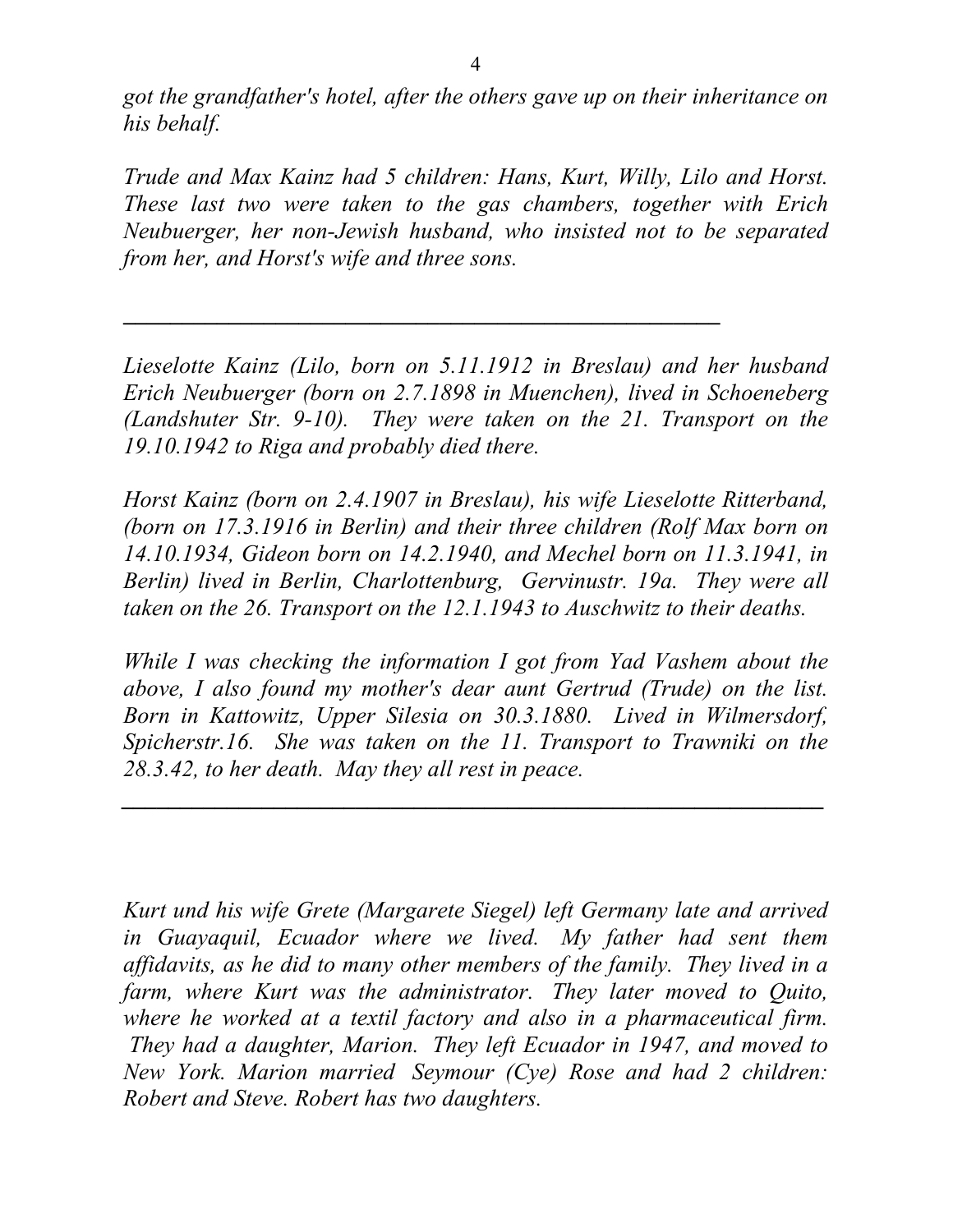*My grandmother Elfriede got married in Kattowitz to Siegfried (Shmerl) Marcuson, on November 11th., 1894. He was born on June 19, 1868, near Kiev. His mother's maiden family-name was Migdal. He worked as an accountant and bookeeper at a place called "Vereinigten Koenig und Laurahuette" (Huettenmeister). They had 3000 workers. He worked there for 32 years until he received his pension, and moved to Berlin.* 

*In short I will say that: Jenny was Hava Karbas's grandmother; Max mismanaged the Hotel Zur Post in Kattowitz after Salomon's death; Fritz was the uncle who saved my mother's life by helping her leave Berlin; Alfred and his wife Gunda emigrated to Australia, and their daughter Inge still lives there.* 

*My sister Gerda Eveline Miriam was born in Berlin on April 3, 1929. My mother told me that she had a twisted nose (due to the forceps used during birth). She turned out to be a very beautiful child and woman. She had lovely dark hair, and the most beautiful green eyes. Such a pity she had to die so young, when she was only 46.* 

*My father and his father had lived in Berlin since birth. My paternal grandmother Recha Kirschner was actually born in Beuten, Upper Silesia. She was the only child of a religious father and of Fanny, nee Neuman, his second wife (she died when my grandmother was only 9 years old). My grandmother had 3 older half-brothers and one half-sister: Max, Rose, Waldemar and Heinrich(Heini). Max and his wife Paula lived in Berlin, but we don't know what became of them during the Second World War. My father, who had done his utmost to bring all the member of the family out of Germany while living in Ecuador, sent them an affidavit so that they could travel to South America. They replied that it is very difficult for them to leave behind all their belongings such as carpets, paintings, etc. but they thanked my father anyway. This is the last we heard from them. Thanks to the Yad Vashem, I received some information to what happened to them.* 

*Max Kirschner born on the 4.3.1869, merchant, resident of Berlin, taken to Ghetto Lodz, Bleicher 32 39, died on the 6.2.1942. His wife, Paula nee* 

*\_\_\_\_\_\_\_\_\_\_\_\_\_\_\_\_\_\_\_\_\_\_\_\_\_\_\_\_\_\_\_\_\_\_\_\_\_\_\_\_\_\_\_\_\_\_\_\_\_\_\_\_\_\_\_\_\_\_\_\_*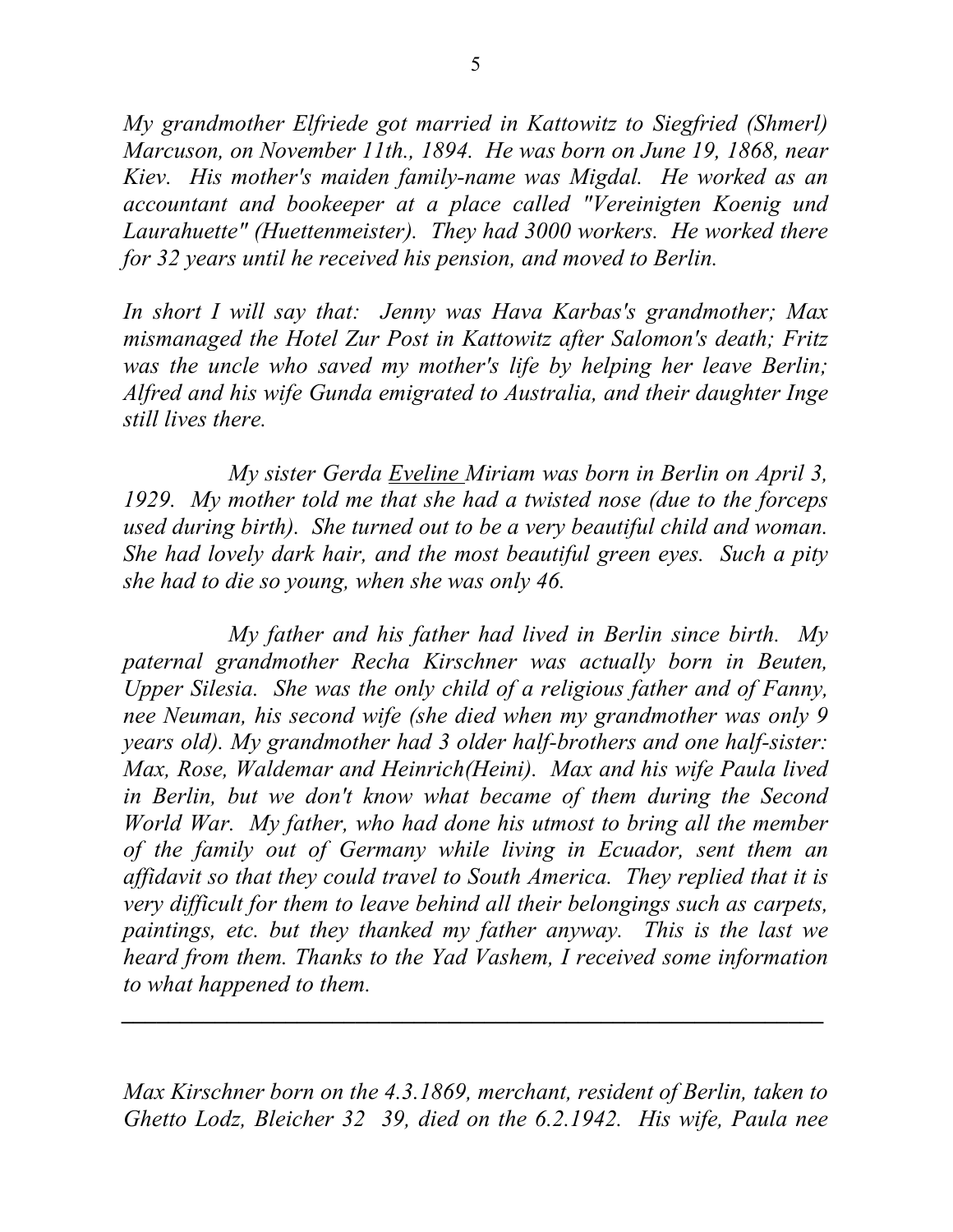*Bachman, born on the 7.9.1879, housewife, resident of Berlin, taken to Ghetto Lodz, Bleicher 32 39, deported on the 10.5.1942. (It doesn't say where to). May they rest in peace.* 

*\_\_\_\_\_\_\_\_\_\_\_\_\_\_\_\_\_\_\_\_\_\_\_\_\_\_\_\_\_\_\_\_\_\_\_\_\_\_\_\_\_\_\_\_\_\_\_\_\_\_\_\_\_\_\_\_\_\_\_\_*

 *I don't know if they had any children, but not long ago I found a letter sent to my grandmother from London in l946 from a certain Warner Kirshner, addressing her as "aunt". Since her brother Waldemar was killed by a horse-drawn carriage before the war, and Heini left for Argentina many years before, I can only deduce that he was Max's son. Or he could be the son of my grandmother's cousins, I don't know. I have found an Adolf Kirschner, and the Kirschner sisters in my mother's address book, probably my paternal grandmother's cousins.* 

*Maximo Bash was a cousin of Moritz Cohn (my father's father). There must have been also another cousin because I have found a small picture of somebody called Erna addressing my father as cousin. Maximo Bash married Rose Blumberg, one of 24 children of the Blumberg family. My father was often invited because there were kids of his age too. He enjoyed telling us about the farm they used to live at. Being so many, they had a maid or worker for every possible chore. The shoes, left out of the bedroom to be polished, had a number written in chalk on the sole that identified the child. One day, travelling on the train with two of them, my father being an only child couldn't imagine a life with so much family, asked if they knew the names of all of them, chronologically. They started enumerating them when suddenly one of them said: Halt, I think there was another one between them!!! They were too much even for their own brothers. The last one was born 6 weeks after the parents' 25th. wedding anniversary.* 

*On April 1, 1933, my parents took my sister to buy a present for her fourth birthday. That was the day proffesionals weren't allowed to practice their profession any more. In Berlin books were burned, and shops were painted with slogans if they belonged to Jews. My father didn't like all this. He said that a people that burn books only bring disaster, and if he could, he would leave. When they arrived back home, they found a letter from Maximo Bash urging them to come to South America, because "Germany is not good for the Jews". My father didn't think twice, and decided on the spot to move out. He quit his job at the Jewish Clinic, (he*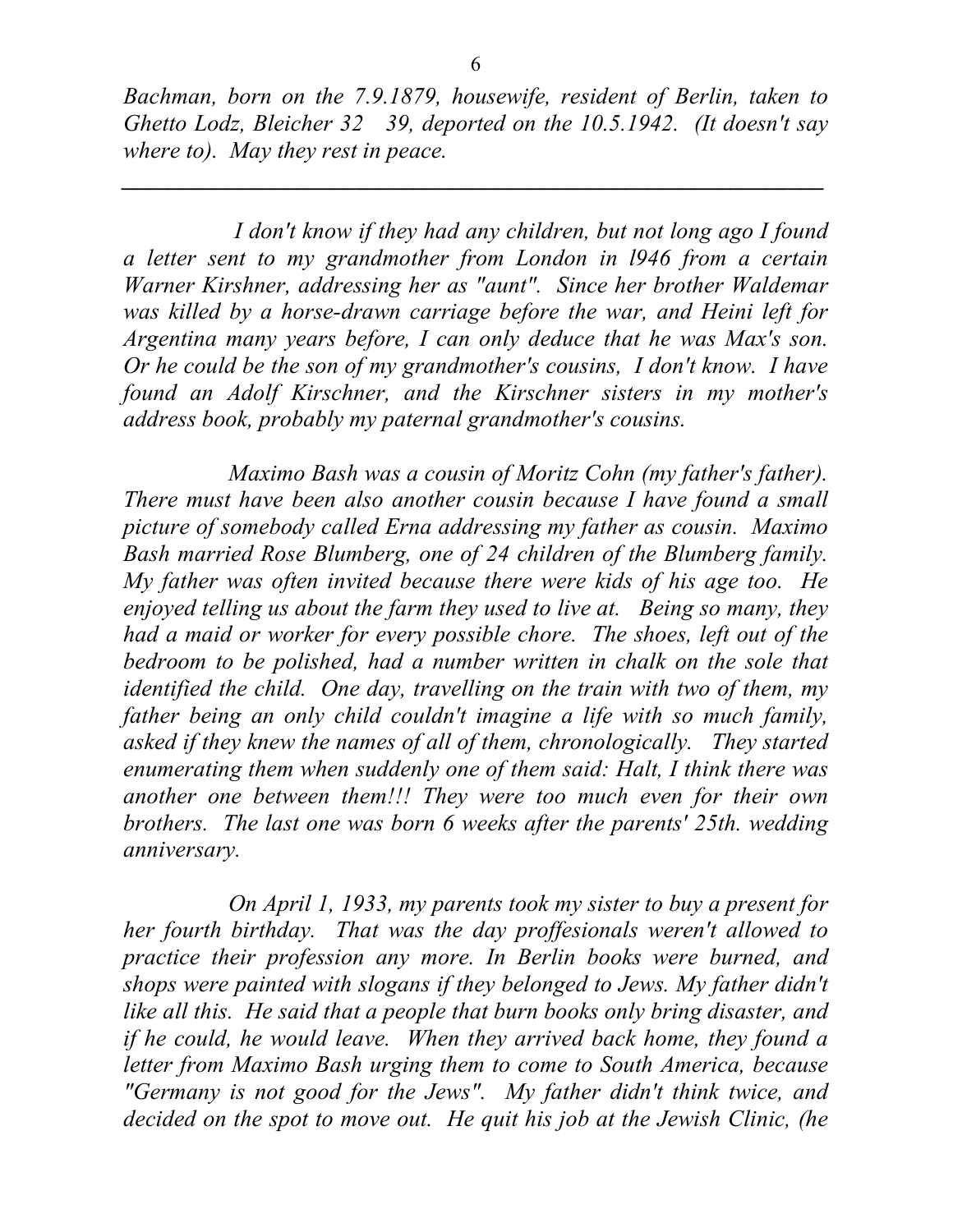*worked with Professor Rosin), sold a few belongings, and off he went. This was June, 1933. First to England where he tried his luck to stay there, but the English authorities didn't accept his diploma because the university where he studied "was not in their lists", even though the university (Rostock) was more than 400 years old. So, after buying a German-Spanish dictionary, he sailed to South America. His uncle was waiting for him in Valparaiso, where my father realized that he knew more Spanish than his uncle!!! And he had been living in Chile since 1885!!!* 

*Meanwhile, my mother was trying to wind up their business. She and her mother-in-law were milliners; actually, my mother had learned her trade with her. (That's how she got to meet my father). It took them some time to sell their belongings. My grandfather, who at one time had owned 7 tobacco stores, didn't have them anymore,(sold one after the other, because my grandmother was very fond of organizing big parties and outings that cost a lot, according to a story I heard from my aunt Lucky*), so they only had to take care of the shop situated on the *Kurfuersten Damm 226, one of the important streets in Berlin, one block from the Remembrance Church (Gedaechniskirche) which was later bombed during the war, and the reminder of it still stands there.* 

*My mother, my sister and my mother's parents-in-law left Berlin on January 7, l934, in a bit of a hurry. (They sailed on the Reina del Pacifico from the port of Hamburg). My mother's maternal uncle Fritz Sachs, who worked for the Jewish Community in Berlin, heard rumours that there will be a raid during the night on the street my family lived on, so he rushed to them, and took them out in time to save their lives. My mother told me she suspected that the tip off to the Nazis had been given by a woman who disliked her very much. My parents had been members of the Berliner Aerzte Chor (Berlin physicians choir) and the conductor's (Dr. Singer) wife was jealous of my mother and had accused her of being personally interested in her husband. She was not Jewish, and she may had tipped off the Nazis because of jealousy. My mother's uncle Fritz was the one who packed my mother's belongings and sent them to Chile. At that time, you could still send things out. (I found a letter telling my mother that after the things were packed and shipped, the apartment was ransacked and pillaged). Onkel Fritz had been married to a German woman who converted to Judaism, Tante Loni. She later saved her husband and their invalid son, Horst, by hiding them throughout the war.*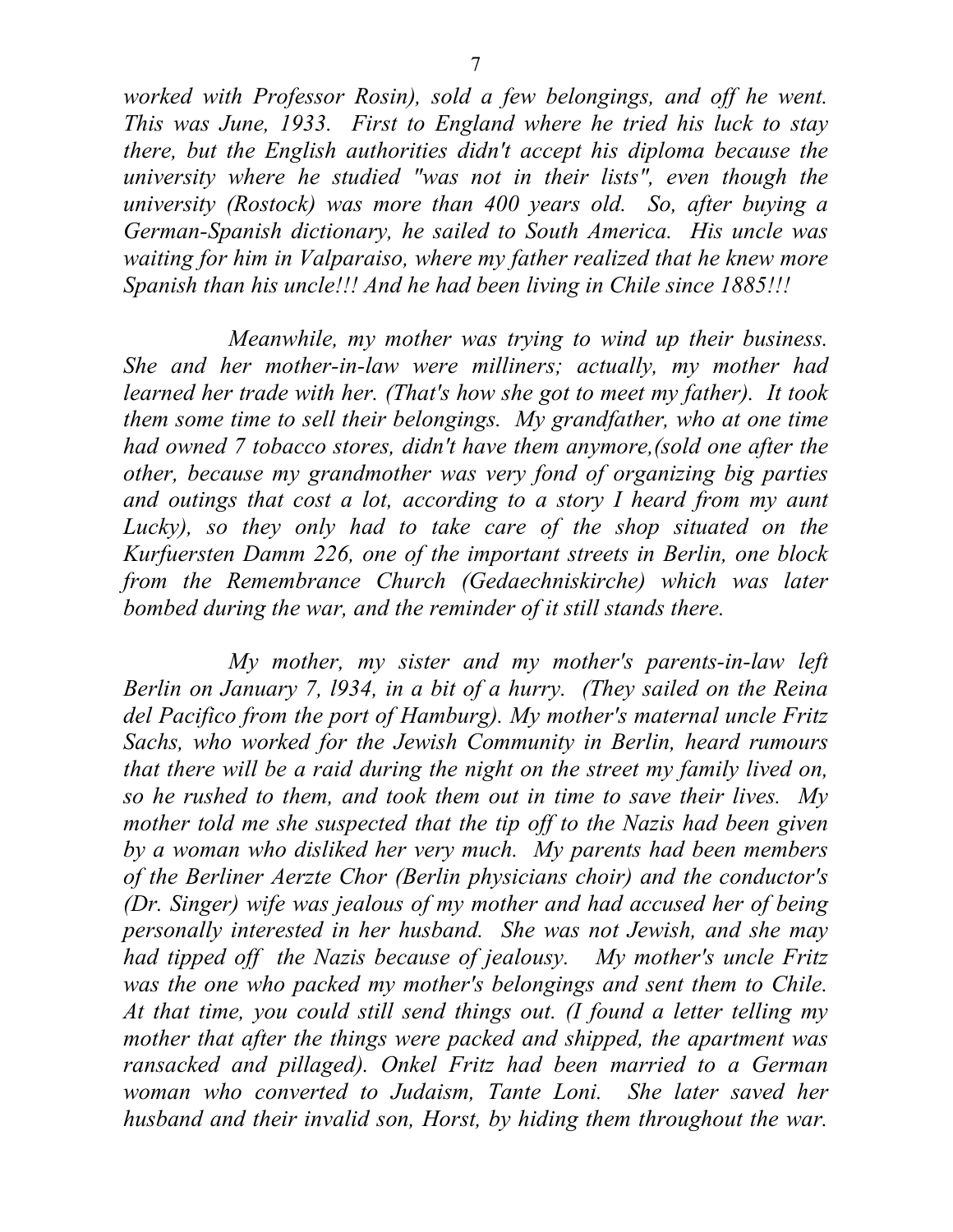*She looked too German to inspire suspicion. (Horst still lives in Berlin but unfortunately has lost his mind and has been in a home for elderly people for the last 15 years).* 

*My father had meanwhile been looking for something to do in Chile while waiting for the family to arrive. He couldn't work in his profession in Chile, so he decided to look for a place for my mother to work after her arrival. And he was very lucky. A certain "Monsieur Paul" was selling his hat-shop, which included all his clientele of the Santiago aristocracy. (His wife, Grete Mostny, is a well-known archeologist, who found the Andean mummy). My father bought the shop, which was on the first floor of a building on San Antonio street, in the middle of downtown Santiago, with help of uncle Maximo Bash. My mother, sister and grandparents arrived in Chile on February 23, 1934. So, just ten days after arriving, without knowing a word of Spanish, my mother started to help the family to survive. My father had almost decided to start learning medicine again, when he heard that Chile has an agreement to interchange diplomas with Ecuador. This is (or was) the only way of getting the medical degree in 2 years, instead of 7 years. So, he set off with two of his colleagues, Dr. Hirsch and Dr. Hirsch-Mamroth, to the city of Cuenca, in the Ecuadorian Andes, where they would have to take all the examinations, including some out of their specialization, and in Spanish!!! They managed quite well, but weren't allowed to work, so my mother used to send my father money during those two years. I remember my father telling me anecdotes of that period. He had to cook for himself. He couldn't afford to spend more than the minimum, so he went to the market to buy some meat. He asked the butcher to sell him some liver, which was one of the cheapest products. He gave him a whole beef's liver!!!. They invented all kinds of recipes which helped them finish it off. They used to get a complete tongue as a give away!!! After buying liver a few times, the butcher asked him: How many dogs do you have??!!* 

*After my father took all the examinations (2 or 3 a week), he had to take the one in diagnosis. He was taken to the bed of a patient and after my father examined him, he told the professors that if they continue with the treatment they are giving him, the patient will be dead by the end of the week. The professors didn't like what they thought was his arrogance, and asked my father to come back in two months time, to check the same patient. Well, my father was right, the patient was gone after a*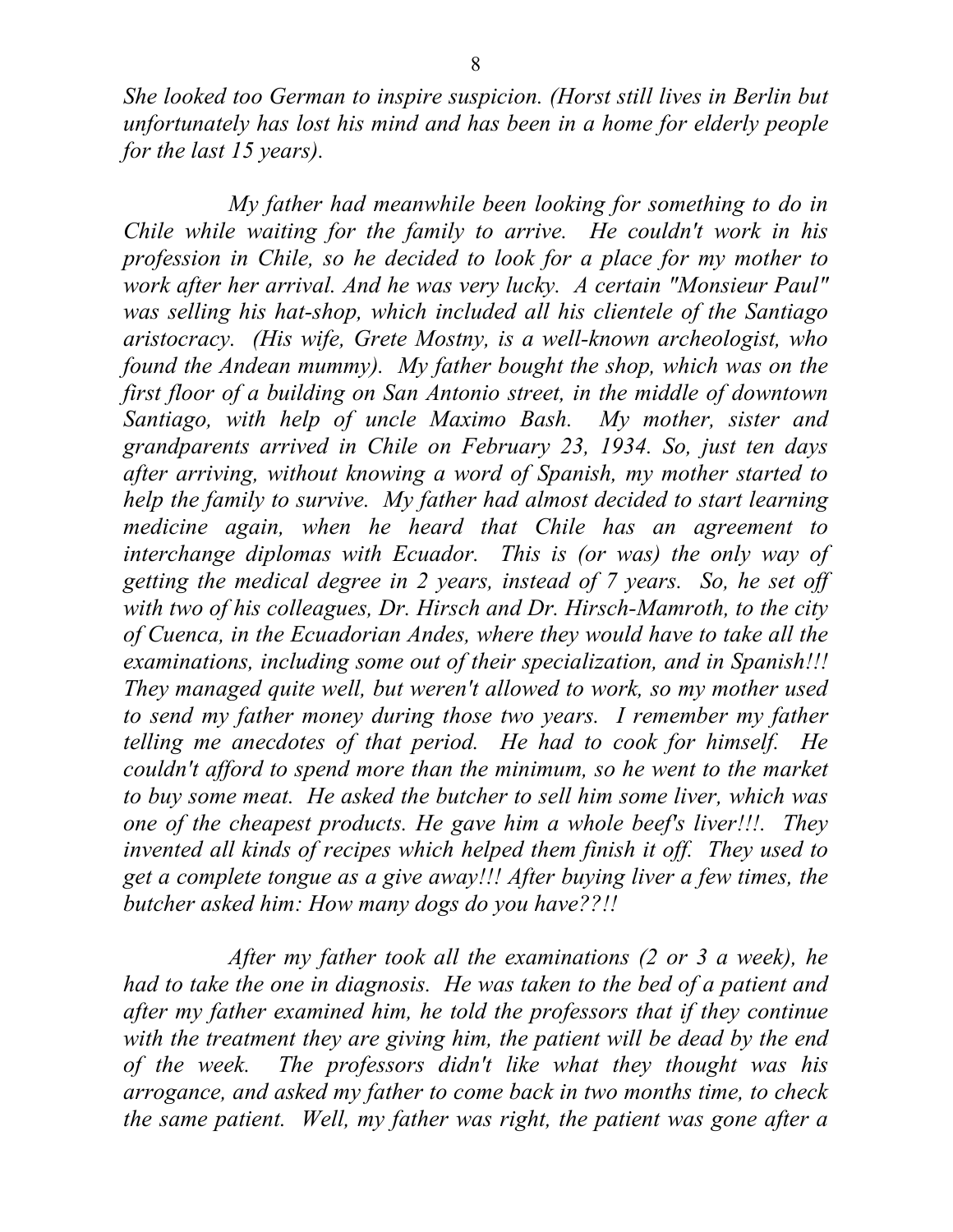*week, and so was my father's Montblanc Fountain pen that my mother had given him as a farewell present. When they called my father in, the pen had disappeared. Unfortunately he had forgotten to take it with him while waiting for the professors to decide. Of course, two months later, my father passed his last examination, without any problem. Now, he decided to go back to Chile, but the authorities didn't think so. He was supposed to work for 2 years, as a compensation for the opportunity he had been given. So, my mother and my sister travelled to Ecuador, leaving my paternal grandparents behind, in Chile. But those 2 years turned out to be more than 15. During that time, and until my grandfather died in 1938, my father also supported them financially, sending them money and goods to Chile.* 

*My father had moved to the port of Guayaquil, and rented a small apartment on Rumichaca street, which was actually a big patio with a small two story house at the end of it, and two small huts on the sides. All these were inhabited by new immigrants who fortunately had escaped Hitler's claws. In one of these huts lived a Zoology professor called "Herr Voegeli". ( Voegeli means "Birdie". What else in his profession!!!). He had all kinds of animals walking about in this small patio, which also had a small pond in the middle. One day, my mother was alone in the house (the upper floor of the two story building) when she heard somebody knocking at the door, and when she opened it, "Mr.Bear" was standing in front of her. Good it was a midget-bear!!! It gave her a great fright. This same bear used to sit on the Galapagos turtles and wait until they showed their heads, and bite them off. After doing this twice, he was shipped out to a far away Zoo. In another instance, the monkey that lived on the tree decided to balance himself in and out over the fence. After scaring the neighbours, his fate was the same as the bear's. One day, my father and his friend, Joachim List, decided to play a practical joke on Herr Voegeli. They took one of the ducks that used to swim in the little pond, and painted it with all kinds of colours, and presented this unusual specimen to the professor, assuring him that it was a "papageien-ente"(a parrot-duck). He couldn't believe otherwise since my father (a physician) and his friend(school principal) were serious people. He believed it to be genuine until the minute the duck decided to go for a swim!!!!! Some time after this, Mr. Voegeli decided for a better home and sent (I imagine, sold) all his animals to the Santiago de Chile zoo. I don't know if he went there, too.*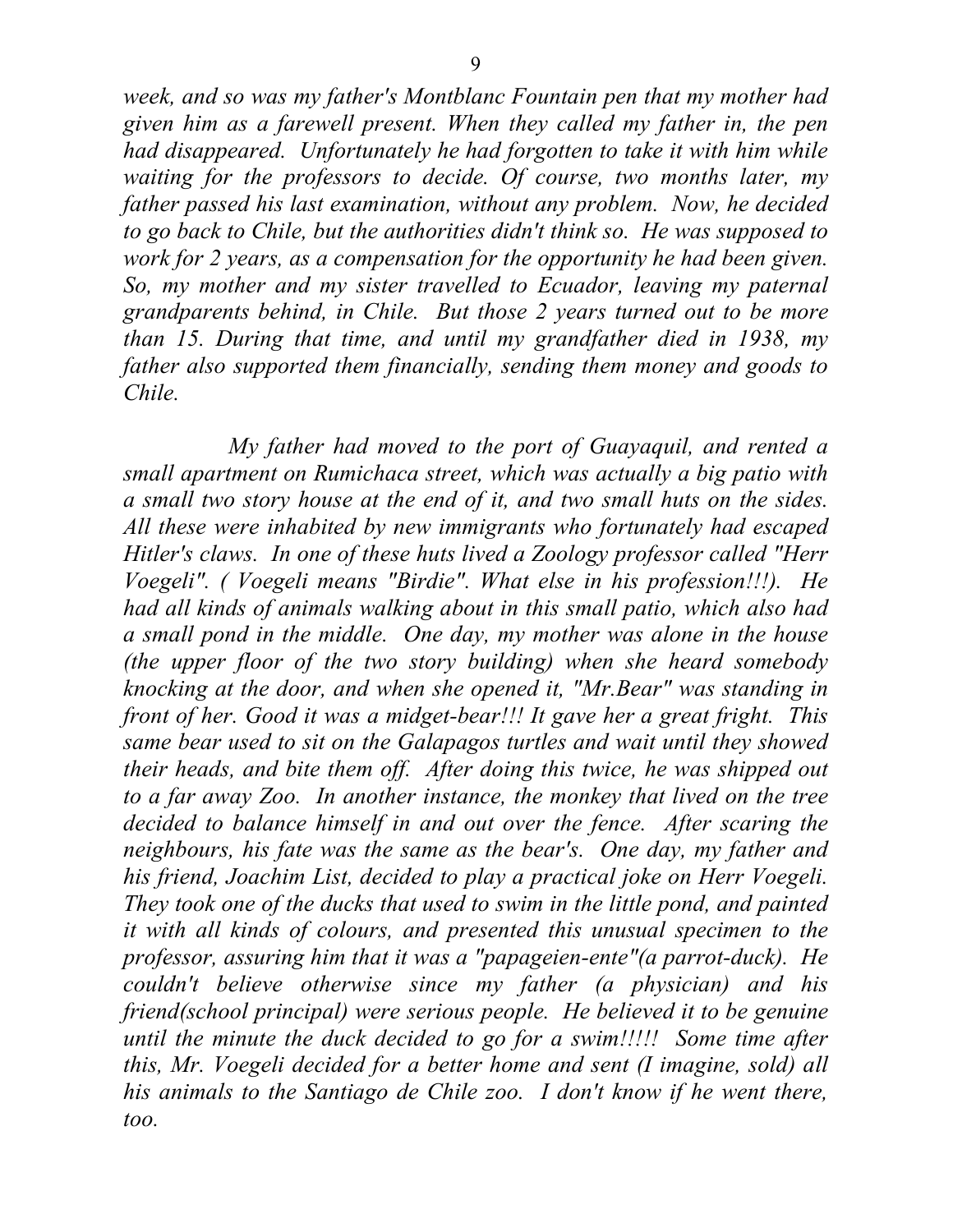*The family living downstairs were Alois Fuss, his wife and his son Wolfgang. The son and my sister became good friends. Alois's profession was carpentry and he used to repair all kinds of furniture somebody else would have thrown away. Well, nothing was thrown away by people who had almost nothing. Every time my sister did something my parents didn't much approve off, she used to say "Wolfgang hat gesagt" (Wolfgang said so). This sentence was used in my family for decades.* 

*Alois's aunt lived in the other hut: Tante Emma. She had saved some of her books, and had opened a small library in her only all-purposeroom. There weren't too many books in German to rent out or buy in those days, in Guayaquil. Her place used to have that smell of old books and old people.* 

*Well, this was the place I was born in.*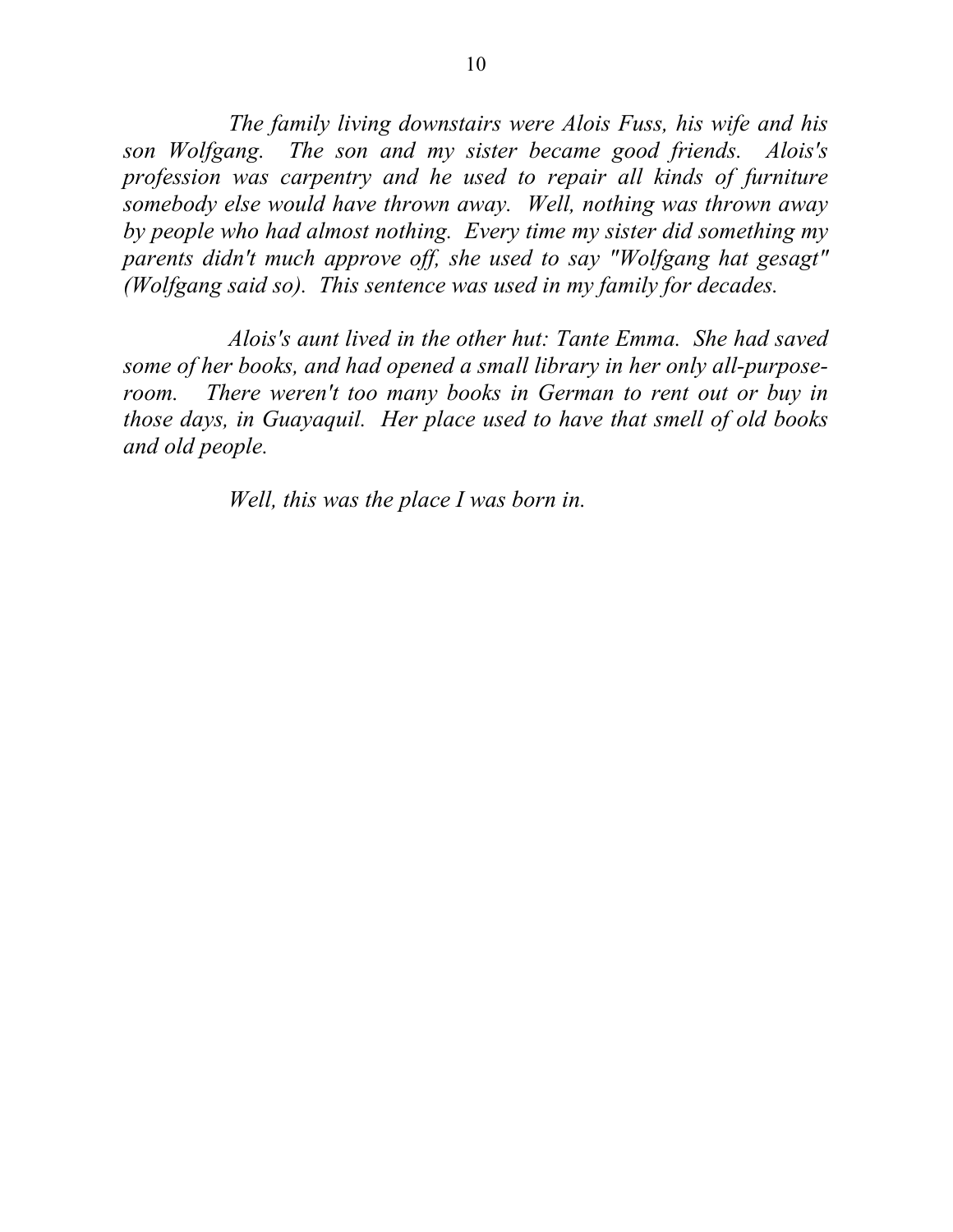## *Life in Ecuador I.*

 *When my father realized he had to stay in Ecuador for at least two more years, before getting his degree, he asked my mother to move from Chile to Ecuador. This she did in l936, with my sister. My father rented a small but nice apartment opposite the Plaza Centenario (a big park in the middle of downtown Guayaquil). When my mother arrived, she started cleaning up the house, and it so happened that it was full of all kinds of bugs. When they complained to the landlord, he told them that they shouldn't have cleaned the floor. The reason: they shouldn't have woken up the bugs. Anyway, they didn't stay long in this apartment and moved to the house I was born in, on Rumichaca street .*

*A few months after I was born, my paternal grandfather died in Chile, so my parents invited my grandmother to come and live with us in Guayaquil. It wasn't very easy for my parents, but in those days one managed. My father had just finished installing his "consulta", when a fire broke out and almost everything was lost. He saved his microscope, the precious instrument he had brought to South America with him, from Germany. Unfortunately he didn't have insurance, so he had to start from the beginning.* 

 *One morning, my mother was changing my diapers, and she saw that I was getting very uneasy, so she called my father to come quickly, and good he did just that. He realised my belly-button had come out of place. Quickly, while I was already getting a purplish colour, he put a Sucre (a coin) on it and bandaged me and said to my mother: "I have saved the child". Whenever I had a discussion with him (which didn't happen very often) and wanted to tease him, I used to say: "You shouldn't have saved me".* 

 *We moved to a bigger apartment, in a house called "Casa Frutal" (I don't know why), in order to have more room for my grandmother. The apartment was big enough so we could rent out one of the rooms. I remember it being a long apartment, with two front rooms. One was my grandmother's and the other, my parents'. From my grandmother's room to the kitchen, I recall a long corridor with rooms on both sides, and in the middle we had our dining-room. Actually, it was not a closed room, but only three walls, in the hall, where we had our meals. The kitchen was*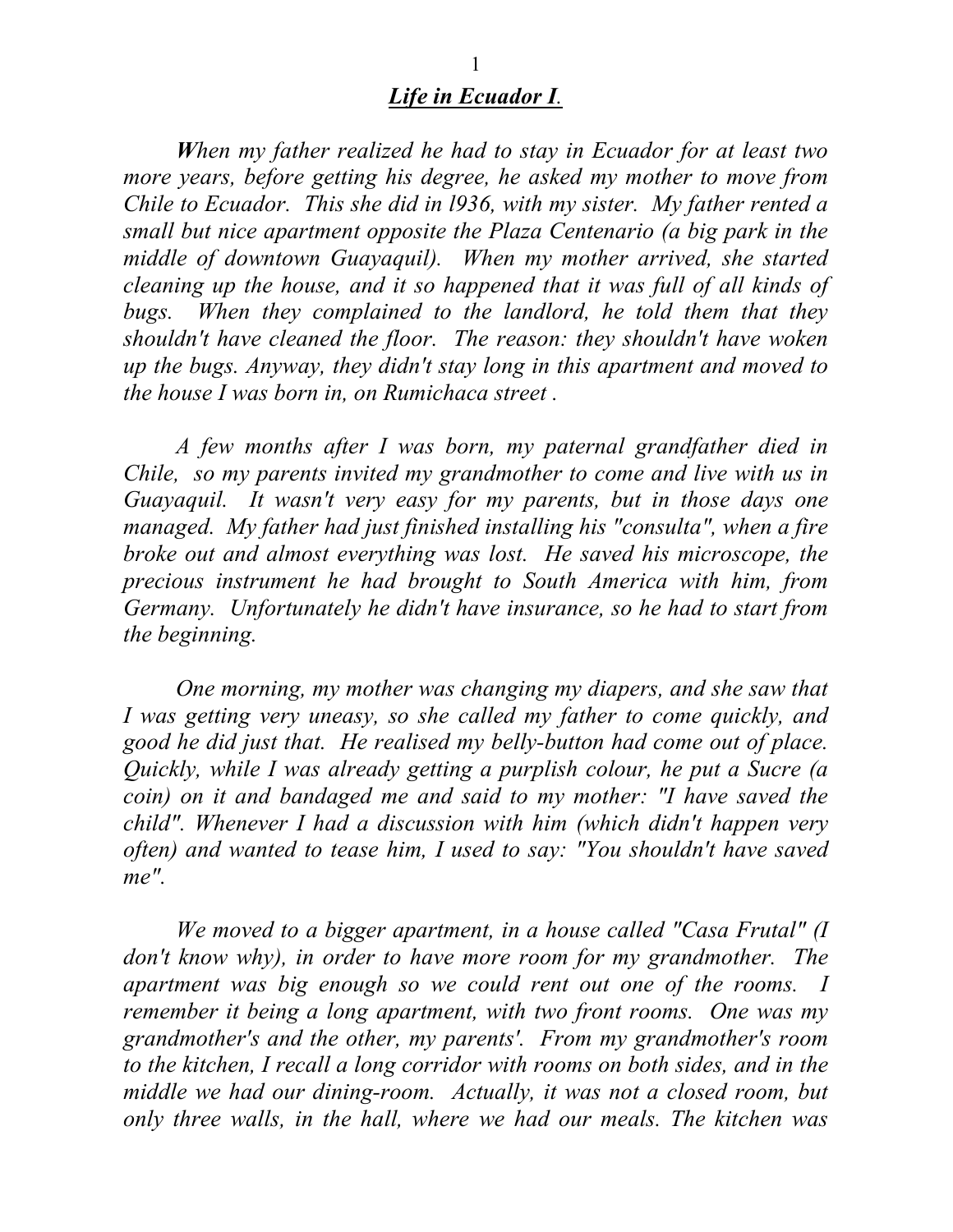*comfortably big, and beside it, there was the room for the maids. It was on the third floor, and we could go up to the roof-terrace whenever we pleased. My parents hired a maid whose name was "Germania". They asked her to choose another name if she wanted to stay with us. So she chose Rosita, her sister's name. Well, she stayed with us until we left Ecuador in 1951, and I always called her Oshi. (This is the way a two year old kid pronounces Rosita).* 

*I don't remember much from this time, but I do recall getting a big red ball for my birthday from my grandmother. I must have been three. I used to roll it from my grandmother's room to the end of the corridor. The maids didn't enjoy it much, especially when the kitchen door was open.....* 

 *I started going to a kindergarten at the age of three. It was a very nice place. At the beginning I didn't join the other children because I was too shy. The principal asked my mother to be patient, and so after only a few months, I was one of the crowd. My father used to give me a few coins so I could buy something on the way. One day, my sister inquired what I did with the money. When I told them that I bought ice-cream, my father, thinking about the bad hygiene, told me not to buy ice-cream anymore. He kept on giving me the coins, so my sister asked me a few days later what I did with the money. I said: "I give it to my friend". "What for?" they asked. "So she can buy some ice-cream for me". My father didn't like my answer: "I told you shouldn't eat ice-cream!!!". I defended myself saying: "You just told me not to buy it...". After this, they didn't much care what I did with the money.* 

 *From this apartment, I have only scattered memories, because we lived there only until the beginning of 1942. I remember our dog Chichi, a German shepherd. She gave birth to 4 or 5 puppies, but started eating them. We don't know what happened to her. We had to give her away, and it so happened that somebody who owned a sausage factory needed a watch-dog. We thought this would be the best place for her. But at the end, they had to kill her because she attacked the owner and the workers. Poor Chichi.....* 

 *We also had a cat. She had been with us for some time and had never had kittens, until she had one, and only one. One day, my grandmother wanted to give them some milk on a plate. The cat must have*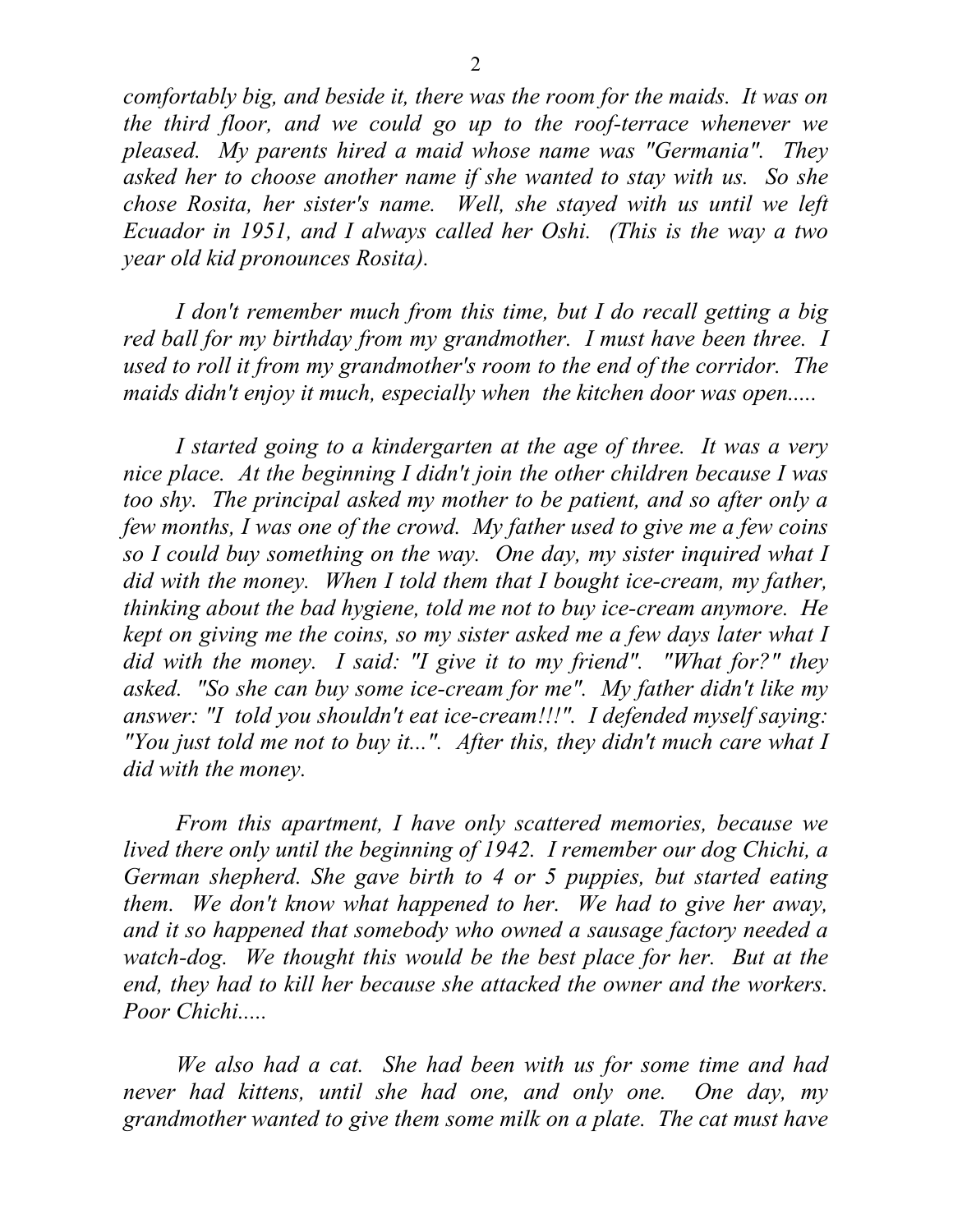*thought that Omi (my grandmother) was going to do something to the kitten, so she attacked Omi. If she would have been alone in the apartment, the cat would probably have killed her. She threw her to the floor, scratching her all over, and trying to get to her throat. After this, I remember Omi in bed for a few days, and the cat with the kitten relegated to the roof-terrace.* 

 *One day I found my mother sad, because one of her valuable porcelain plates had been broken by the maid. After a few minutes, the maid came to my mother to ask for permission to go to the market,.............. to buy a new plate. She was the same maid that ate the stuffed cabbage leaves with the string that held them together. She had a very difficult time trying to fish it out from her throat.....* 

*Besides the fire that gutted my father's office, we had other calamities. My father got sick. First he got scarlet fever. I remember looking into his room from the door. They didn't let me in, afraid I might get something. The curtains were drawn because the light bothered my father's blue eyes. Anyway, after this, he had a myocardial infarction (heart attack) in 1941, and another one in 1942. To make ends meet, we rented out one of the bedrooms.* 

 *The first time my mother took me to Rosh Hashanah services must have been when I was about 4 years old. Since the community didn't yet have a meeting house, the services were held in the house of the Czarninsky family, if I am not mistaken. The men were in a separate room from the women, and I could only peek into the men's room, when I saw them in their white garments and white hats (they looked more like chefs). My mother had to take me away because I dared to ask with a very loud voice: "What are those cooks doing there?". My mother felt embarrassed. The Czarninskys, as we used to call them lived on 9 de Octubre Avenue in the center of town. They were two brothers (a red-head, whose name I don't remember) and Alfred married to Ruth. As all immigrants, they had their problems. When the pastry shop that was located in the ground floor of the building they lived in was put up for sale, they decided to take a chance and buy it. They did so, with the condition that the owner give them the recipes of the different cakes they used to sell there. But when this good man saw the money, he forgot about the promise he had made, and so the Czarninskys were left with a shop they didn't know how to*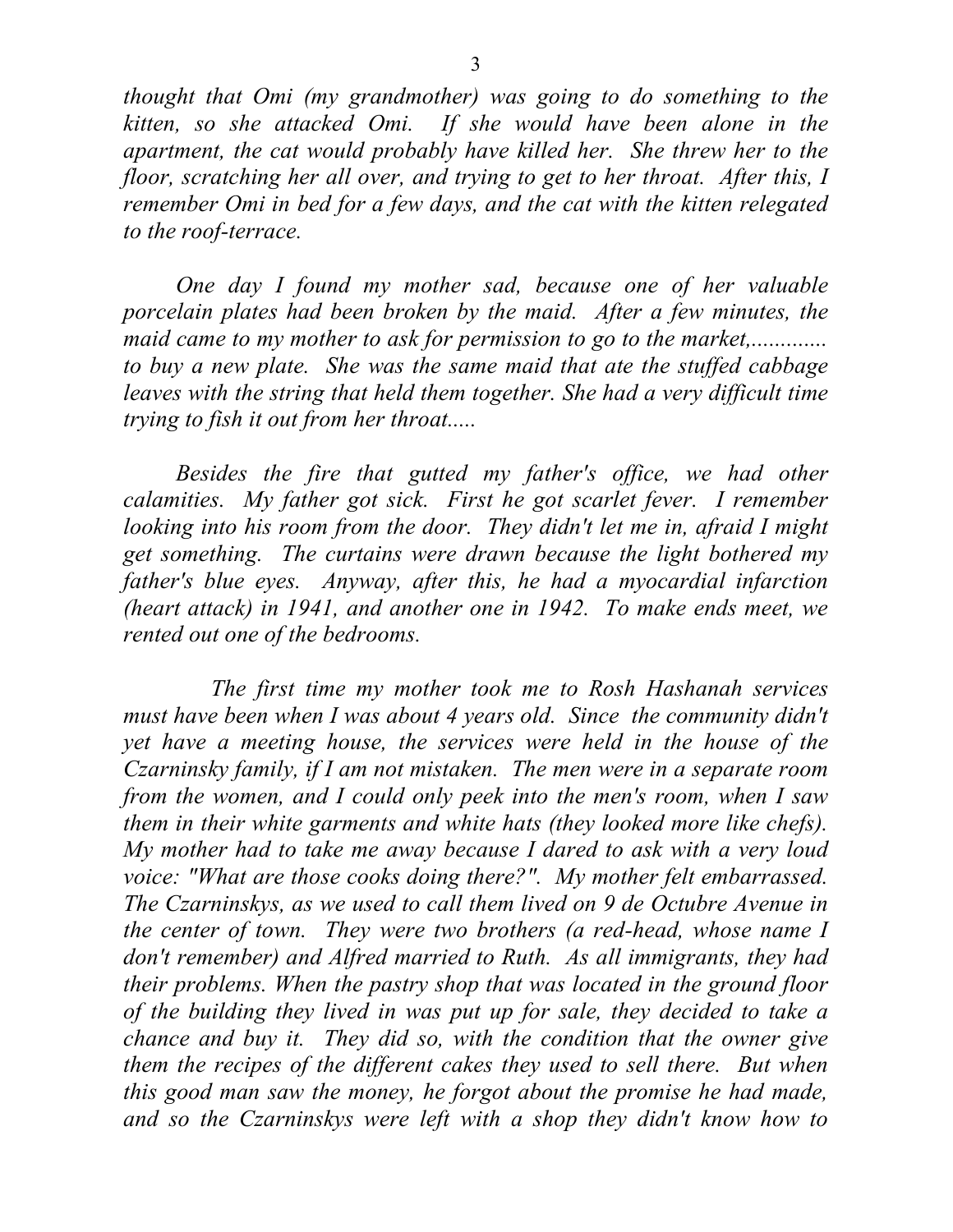*manage. Ruth came running to my mother to tell her about their misfortune. My mother saw no problem at all. She gave her the easy recipes of several cakes so they could start the business. And that's the way they started the Salon Rosado. When we left Guayaquil we were given a farewell party in their premises. They continued working hard and making a fortune. They opened one supermarket after the other, and when I visited them in 1993, they had already 16. Ruth never forgot their beginnings, and she reminded me of it during my visit. Alfred Czarninsky became the Israel Consul in Guayaquil. Their daughter lives in Israel.* 

 *At the beginning of 1942, we moved again to the center of the city, opposite the Plaza Centenario. It was a new 4 story building. We lived in the upper floor. In the first floor apartment there was an inner patio, so that the apartments over it, were built on the outer part of the building.* 

 *There were two things that happened while living in this apartment. I don't remember which came first. One was the earthquake on May 13th, 1942, and the other, I fell and broke my left upper-jaw.* 

 *The night before the big earthquake, we were having supper. After supper, my father used to take a book to read to us aloud. That evening, he took a poetry book (I still have it) and was joking about it. He said that whenever he took that book in his hand in Chile, the earth started trembling. And so it did this time too, while he was saying it. It stopped very quickly, so we didn't make much of it. But the next evening, sitting again next to the table, it started trembling again. My father stood up in time to avoid the bookcase falling on him. I remember running to my room and trying to hold the door open, when I saw the provisional open bookcase fall, and break the wonderful porcelain my mother had saved from Germany. (The "vitrina", glass-case was supposed to be delivered the next day). All this happened in seconds, enough time for us to run to the main door and try to go down the stairs, which looked more like a dancing serpent. We got to the Plaza, where hundreds of people gathered to sleep in the open, afraid of going back to the buildings. What did my father do? He went back to the apartment, to "sleep in my own bed". Of course, we didn't get much sleep with all those people around us. My father came down in the morning, fresh, ready to go to work. Actually he went to the Clinica Serrano, a small private hospital, where one of his patients was. When he arrived there, the building had collapsed, and it*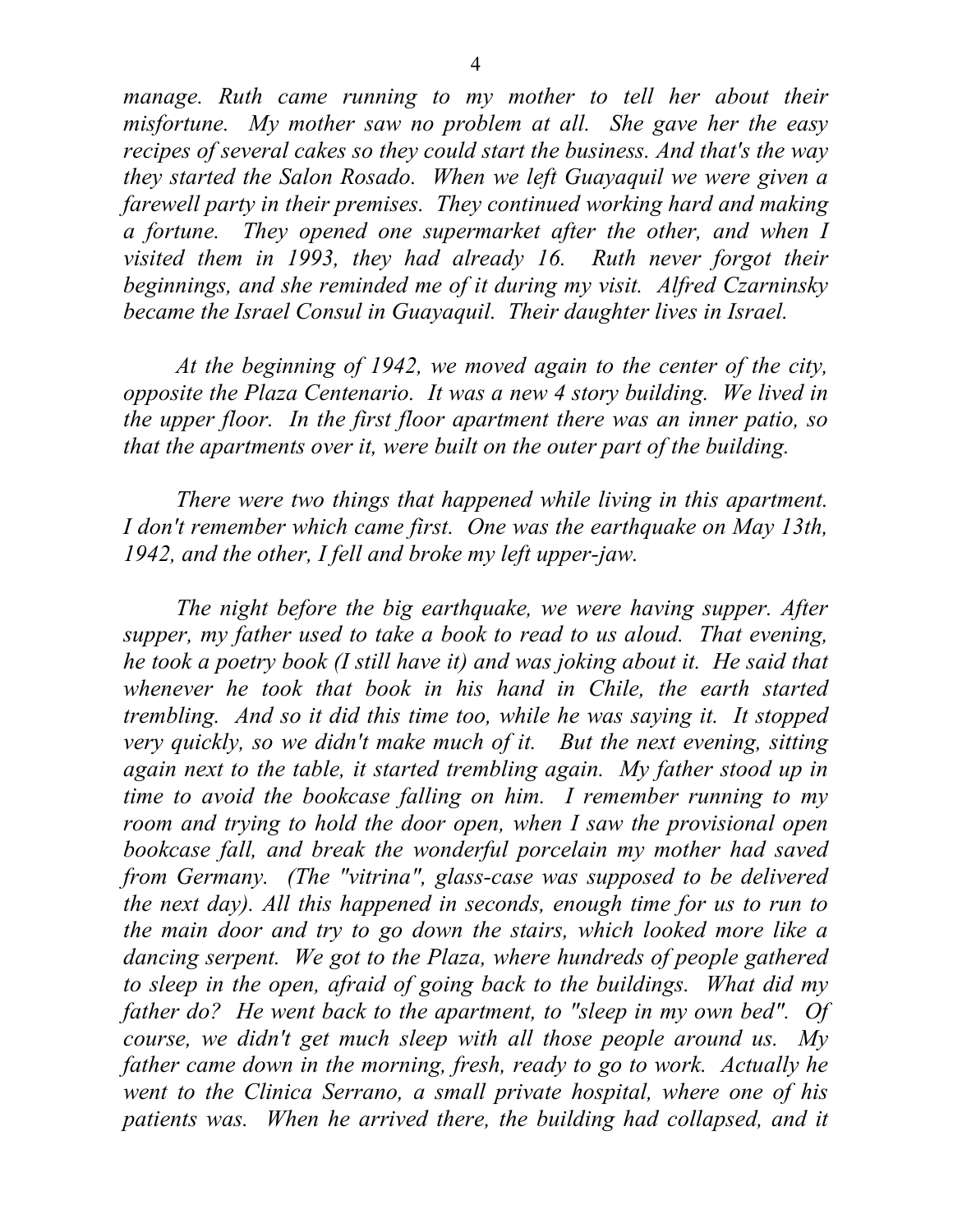*took them more than a day to remove the rubble. My father stayed there until he saw that his patient was safe. Not only did she survive the quake, by drinking water from a leaking pipe, but she wasn't sick anymore. She had intestinal tuberculosis, and not eating or drinking must have done the trick.* 

 *I used to accompany my mother to the corner shop, to buy food and other things. While she bought what she needed, I used to get some candy ("bombolinas") from the shop owner, that I ate on the bench outside the barber shop, a few steps from where my mother was. One day the candy was full of ants, so I went back to the shop and got some other candy. While I was looking if those also had ants, I didn't see a mango peel which was on the floor, and my foot went directly into it, and my teeth, into a step which led to the bench. I don't remember anything after the fall. Opposite, there was a first aid station, and there I awoke with my mouth*  full of blood. Of course I lost my first front teeth, and the ones that were *coming out were completely crooked. It took me about two weeks of patience and pain, until I could eat a bit again. My mother gave me soup, directly into my throat, with a dropper, and later with a teaspoon. The worst was when I bumped into Mr. Constantin, our lodger. He wore those double buttoned coats, and my mouth went directly into one of the buttons. During the years following the appearance of my new teeth, I tried to straighten the front one, by pushing the tooth into position. In those days, we couldn't afford any kind of extra expenses, and having crooked teeth is not the end of the world.* 

 *After some time (I cannot remember how long), we moved to a first floor apartment on the corner of Chile and Aguirre, opposite the post office. This must have been around 1944 or 1945, because I remember the day when World War II ended, and we were sent home from school.* 

 *I usually took fresh squeezed orange juice and a sandwich to school. My grandmother was in charge of preparing the sandwich. The best treat was always a butter-and-chocolate sandwich (In those days I*  was supposed to gain weight). What my parents didn't know was that *besides that, I used to buy a caramel-popcorn mixture, which was molded into a ball and looked horrible. The vendor offered it as "caca'e perro" (dog shit), and we children loved it. We would sometimes get peeled oranges (peeled on a machine that left the white skin on the orange) on the*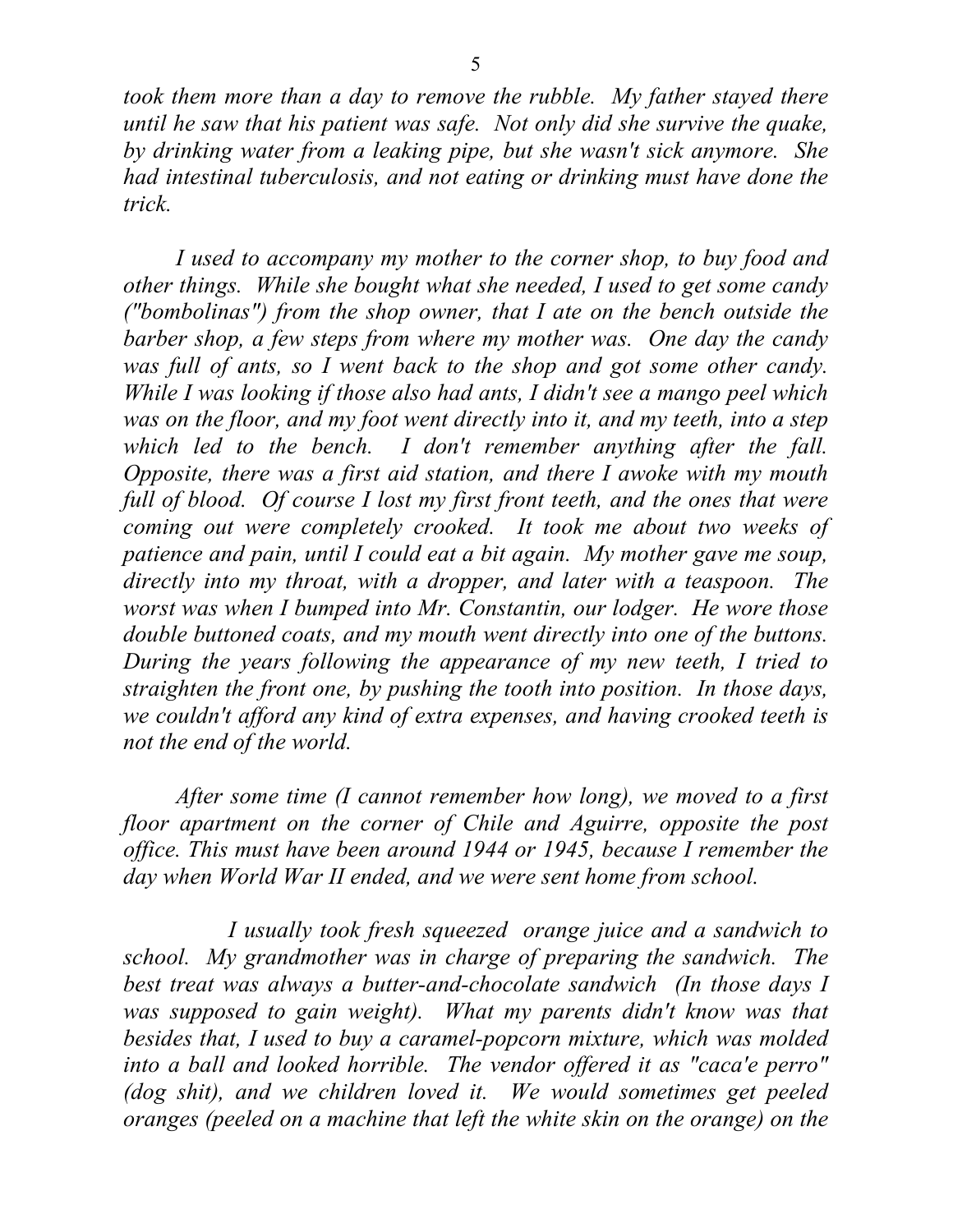*street, with a cut on the top so that we could suck the juice out of them. Another thing we loved to eat was scraped ice stuffed in a glass, which was then taken out by the vendor's "clean" hands, and sprinkled with tamarind concentrated juice. If my father had known this.............*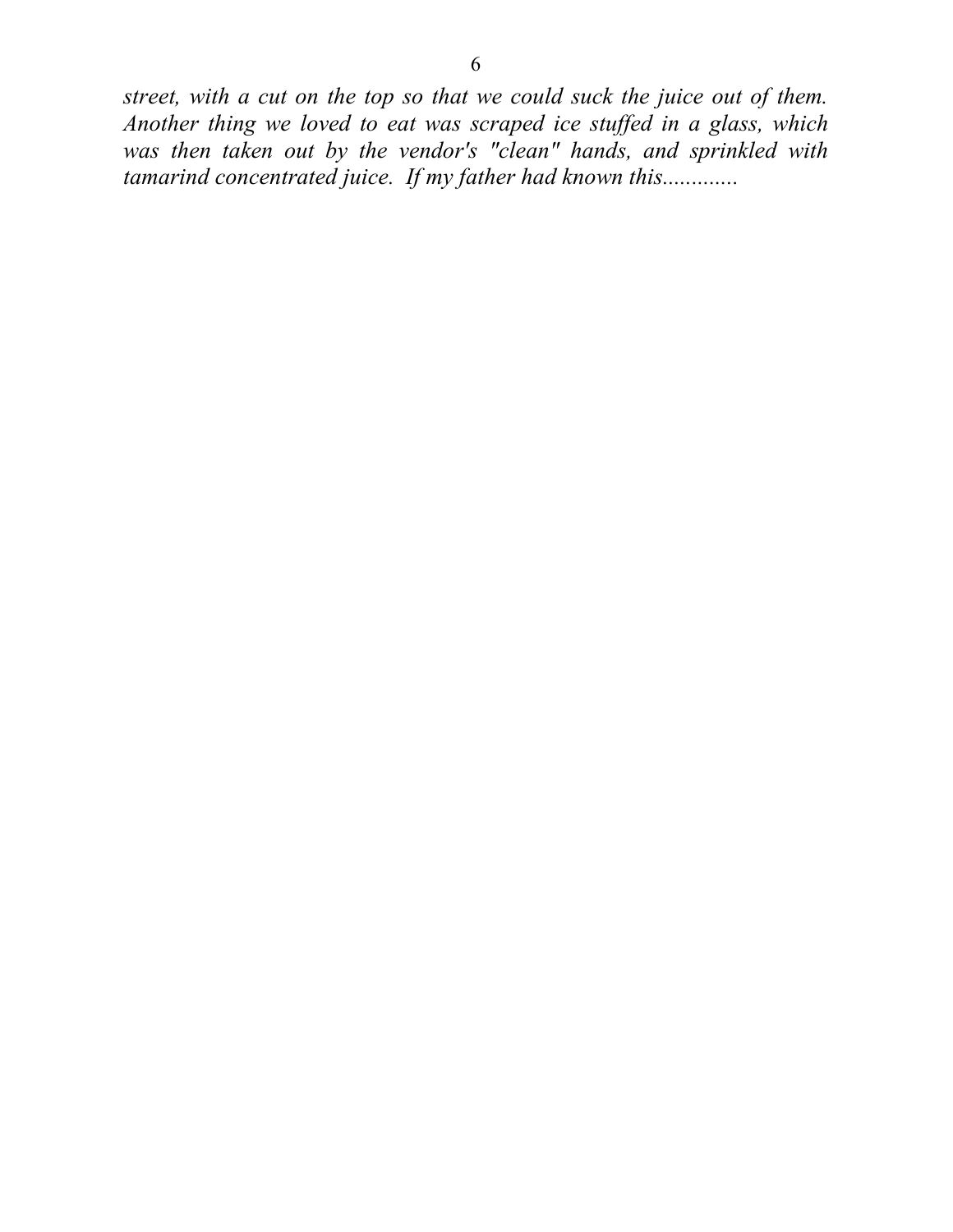## *Life in Ecuador II*

 *We must have moved to our new and last address in Guayaquil, on the corner of Chile and Aguirre streets, about the year l944. (The building doesn't exist anymore). It was opposite the Post Office. It was an apartment on a three story building, on the first floor. There were several stores on the ground floor. One of them, selling textiles, belonged to an Arab family called Bucaran. I think they wrote their name Bukharam, and it must have been the family of the former Ecuadorian President, who was known as "el loco". One of them, maybe his uncle, was always asking my sister out, actually pestering her. She used to get very upset every time this happened. I don't remember the other stores. There was a kiosk exactly under my window, where I discovered what the effect of drinking beer is. At the beginning I thought it was water flowing....., until I saw where the "water" came from. It was the kiosk owner and his friend, who used to sit there drinking beer after the work was over.* 

 *The apartment was nice and spacious. It had two entrances: one through the main door, directly into my father's consulting room, and the other, through the kitchen, that all of us used when my father was working. For the first time, his office and the house were in the same place. The dining room was in the center of the apartment, and the rooms around it. The dining room was separated by a wooden wall with a door, from my father's consulting room, which left a small hall used as a waiting room. Coming through the front door, first there was my father's office on the right, then my parents bedroom. The room at the corner, which connected to my parents room, was used as a living room, but sometimes as a dining room, as I'll explain later. Next to it was my bedroom, which I shared with my grandmother and my sister. It was L-shaped and divided by a curtain, so that my grandmother would have some privacy. In the inner angle of the L, there was a small bathroom, used by my grandmother. There was another bigger room next to it, which was eventually divided into two bedrooms that we called the "Clinica" , because it was rented out to patients my father treated for longer periods, and my mother cooked their diet.* 

*In one occasion it was used by my mother when I was about 10 years old. She had terrible abdominal pains which I can imagine were produced by some gal bladder problem. I remember my father being very worried because he had given her some kind of medicine to ease the pain, and after two days she*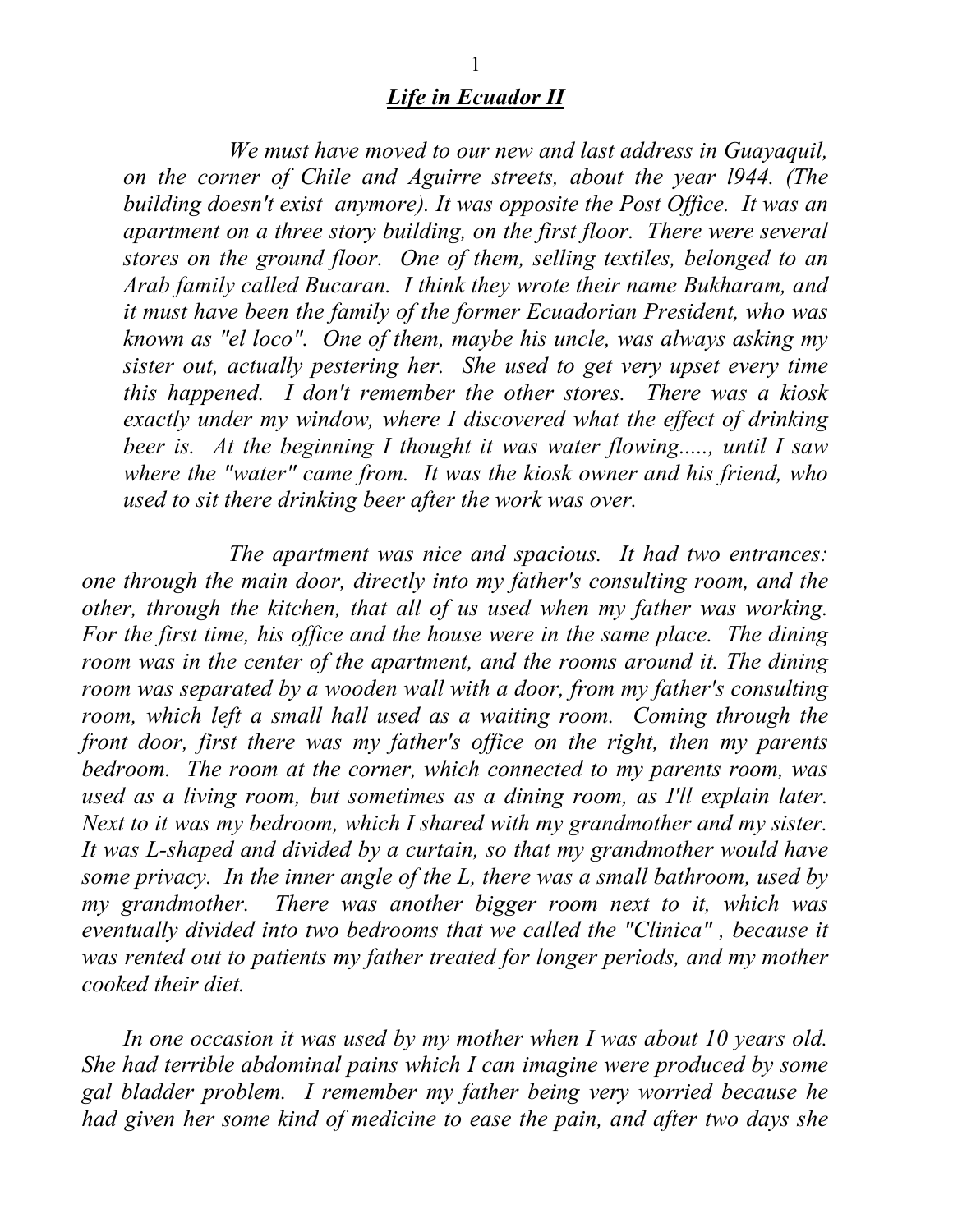*was still sleeping. I must add that my mother was allergic to all kinds of medicines. He even called in some of his colleagues. But after she had slept it out, she was like new again. Next to that room was the bigger bathroom. As I said before, the dining room was in the middle of the apartment, and we spent mostly our time there. It was like a daily family reunion. A big map of Europe decorated the wall, and my father used to stick little flags of the different countries into it, and this, after he had read the morning newspapers. I didn't realise that he was marking the advance of the troops in Europe. Actually, I never heard anything about the horrors of the war, until many years later, and not from them. Now, I think they should have told us at least something..... Well, the dining room had a big window looking into the patio, that could also be seen from the kitchen window. Next to the back entrance, that led to the kitchen, were the maid's room and bathroom.* 

 *Our upstairs neighbours were "Onkel Fidi" (his real name was Federico Groepel), who lived in the apartment with his mother and niece. He (together with his cousin Roberto Levi) owned one of the biggest pharmacies in town. He had been once a very religious Jew, but the war changed that. His sister and her German husband went back to Germany to defend the "Vaterland", and they never returned. Their daughter Karin Dohme was my friend, even though she was older than me. I visited her in 1993, in Guayaquil. More about that later. (Our neighbours on the third floor were an Ecuadorian family, and one of the daughters was my sister's friend). The Groepels and the Levis owned an hacienda called "Los cuatro hermanitos" (the four little brothers), not far from Guayaquil. Once they invited a group of people for an outing at the hacienda. I was also invited, but don't remember who else was there. But what I do remember is that I helped prepare lunch. We brought everything from Guayaquil, among other things one small chicken for every person. Aya, Karin's grandmother, asked me to put some salt in the inside of the chicken, and passed me a jar with some white powder. After I had already seasoned 6 or 7 chicken, I realized that I had been putting sugar in them. Nothing could be done then, because the first chicken were already in the oven. So, some had it sweet, some had it salty.......* 

 *The Post Office was being built when we moved in, and it was designed according to European specifications, including a roof to protect the building against snow storms........! ! ! In Guayaquil? ? ?. One day, my father sent a letter to the authorities in Madagascar in order to allow the*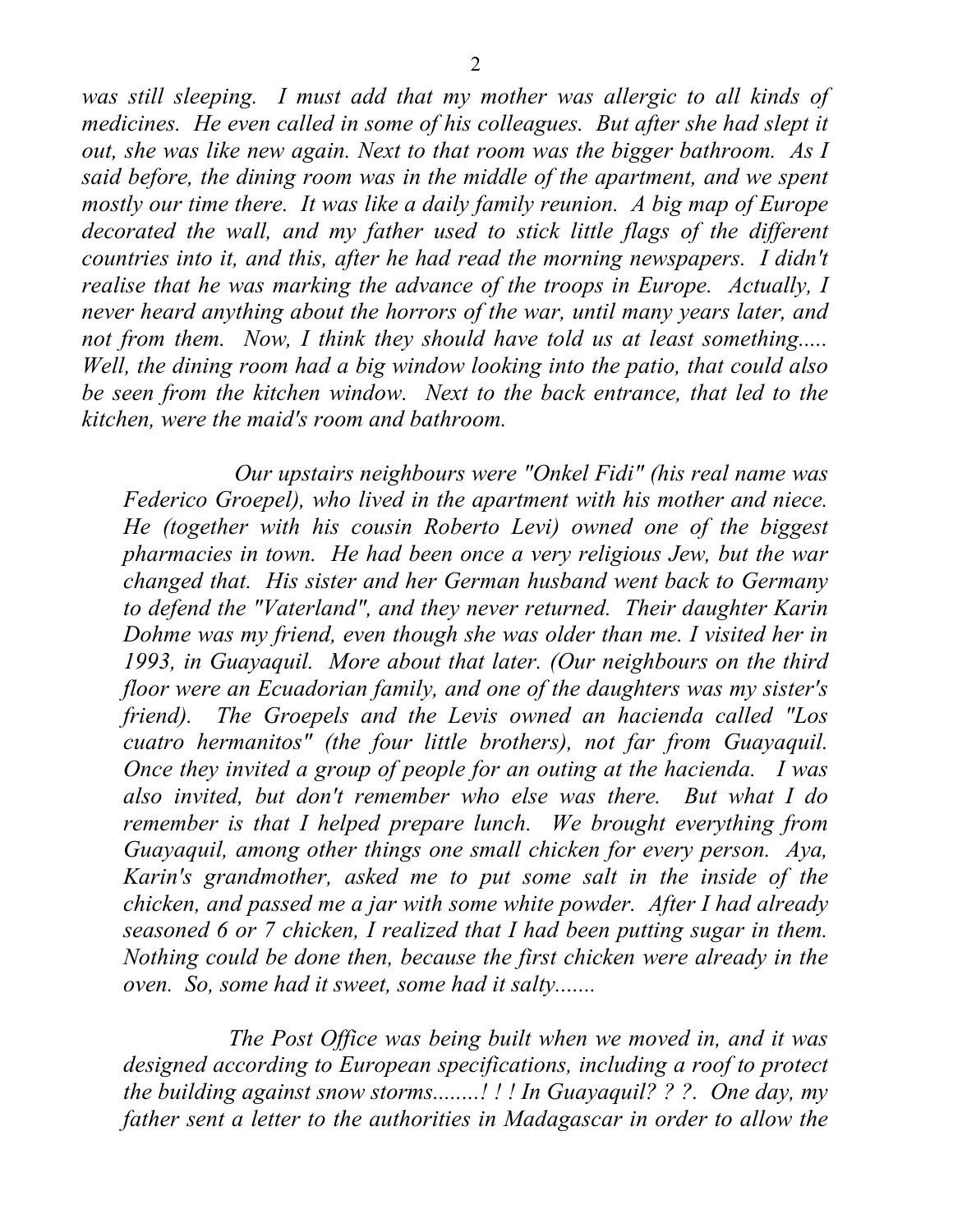*son of immigrants living in Guayaquil, to leave that island, so that he can be reunited with his parents. After waiting for an answer for many weeks, my father went to complain to the Post Office. They started looking everywhere for the letter which was supposed to have been sent weeks ago. After being unsuccessful in the search, the person in charge removed the cushion from her seat in order to be able to stand on it for further search, and what does my father see under the cushion?... The letter he posted so many weeks ago. Unfortunately, after re-posting the letter, he got a reply from Madagascar, that the young man had died from some kind of disease, while waiting for the affidavit.* 

*I have all kinds of memories from this period, as I was big enough to understand what was happening. My father used to work at the Hospital in the mornings, and at home, in the afternoons. During lunch hours, our living room was changed into a dining room. My mother used to cook for the immigrants, who didn't have a proper place to prepare their meals, and also as an extra income. We had a few customers everyday. The door to my bedroom was next to the living room's. My father had installed a swing for me there. One day I decided that I wouldn't let the maid through with the food, and started swinging for a few minutes,(actually until the food got cold). My father took me down from the swing, and I got my first of two spankings, which I received gladly since I knew I had done wrong. The other time was when I spoke to my mother in a very rude way. That was it. I learned my lessons.* 

 *My parents were very busy. They were very active in the Jewish Community, specially taking care of the new immigrants that arrived with nothing whatsoever. No possessions or family. My parents also sent as many affidavits as they could in order to save as many family members as possible. One of them was my mother's cousin Kurt Kainz, his wife Grete, and their daughter Marion. They stayed with us for a few days, until they moved to an Hacienda my father had found him to work at. He had been a good manager before but he hadn't seen a cow in his life... Anyway, he did whatever he could to make it a success, and finally he invited us to visit them there. To reach the Hacienda we had to travel by canoe, up the river Guayas. My mother had bought herself a new girdle for the occasion. She was sitting in the middle of the canoe, which started to take on water. After some time she, always thinking about her new girdle, was completely wet. Every now and then my mother asked how much longer it will take,*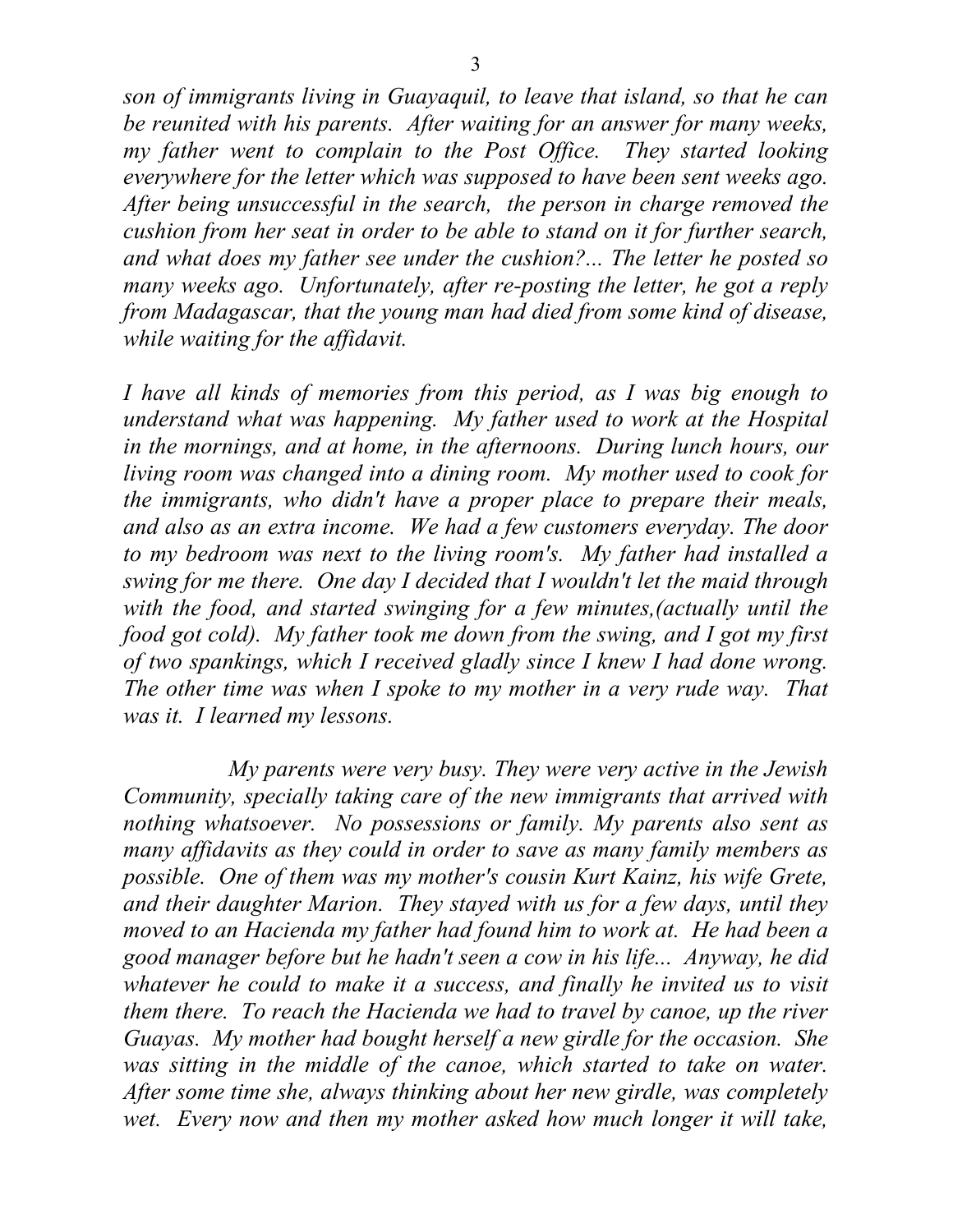*so the boat man replied: "una vueltita, no mas", (only one more little turn). He was referring to the curves of the river. Well, this sentence was incorporated into our daily usage, when something took an indefinite time. We were the guests of honour at the Hacienda; the labourers even played a football match for the occasion, barefoot, with a ball made of rags......Early in the morning, we used to go to the cow shed, to drink the milk "al pie de la vaca" ---"at the foot of the cow". In the evening, we used to sit together in the dining room, since there was no electricity, on the Hacienda. One evening I went up to my room to get something, and when I wanted to come down, my uncle screamed to me "Don't move". I didn't move, while I heard a rattling noise. It was a very big rattlesnake that was passing through. It is probably since then that I don't like those creatures. After spending some time at the Hacienda, Kurt and Grete decided to come and live in a city, and they chose Quito. He worked for a Textile firm called Seda-Lana, until the three of them left for the U.S.A., I think, in 1948. He also worked for a pharmaceutical firm called L.I.F.E., but don't remember if it was before or after Seda-Lana.* 

*I remember traveling to Quito. In those days it was an adventure. I was woken up before dawn, given a hot lemonade to drink (so I wouldn't catch any terrible disease), and off we went to catch the boat (or ferry?) to cross the river Guayas. It carried us to Duran, on the other side of the river, where the train started its long journey to Quito. It took about 24 hours in those days. The most impressive part was in a place called La Nariz del Diablo (the devil's nose), which was the highest peak of the Andes in that region. The train had to go forwards and backwards a few times in order to take the curve up the mountain. I went with one of my parents' friends, and it was really a big adventure. We stopped at different places, where the locals offered all kinds of produce. In Milagro, the best pineapples I have ever eaten, and of course, very cheap. In Baños de Ambato, we were offered barbecued guinea-pigs. Horrible, those poor creatures....I spent some time with my family, it must have been during vacation because we, my cousin and I, didn't go to school. On Friday night we had sausages for supper. But my cousin, a friend, Vera Kamm, and I had been eating, actually competing, who can eat the most slices of bread with butter and strawberry jam. I won, having eaten about 11 slices, my cousin 10, and Vera, 7. My uncle couldn't understand why we didn't want to eat those wonderful sausages (that probably cost him a*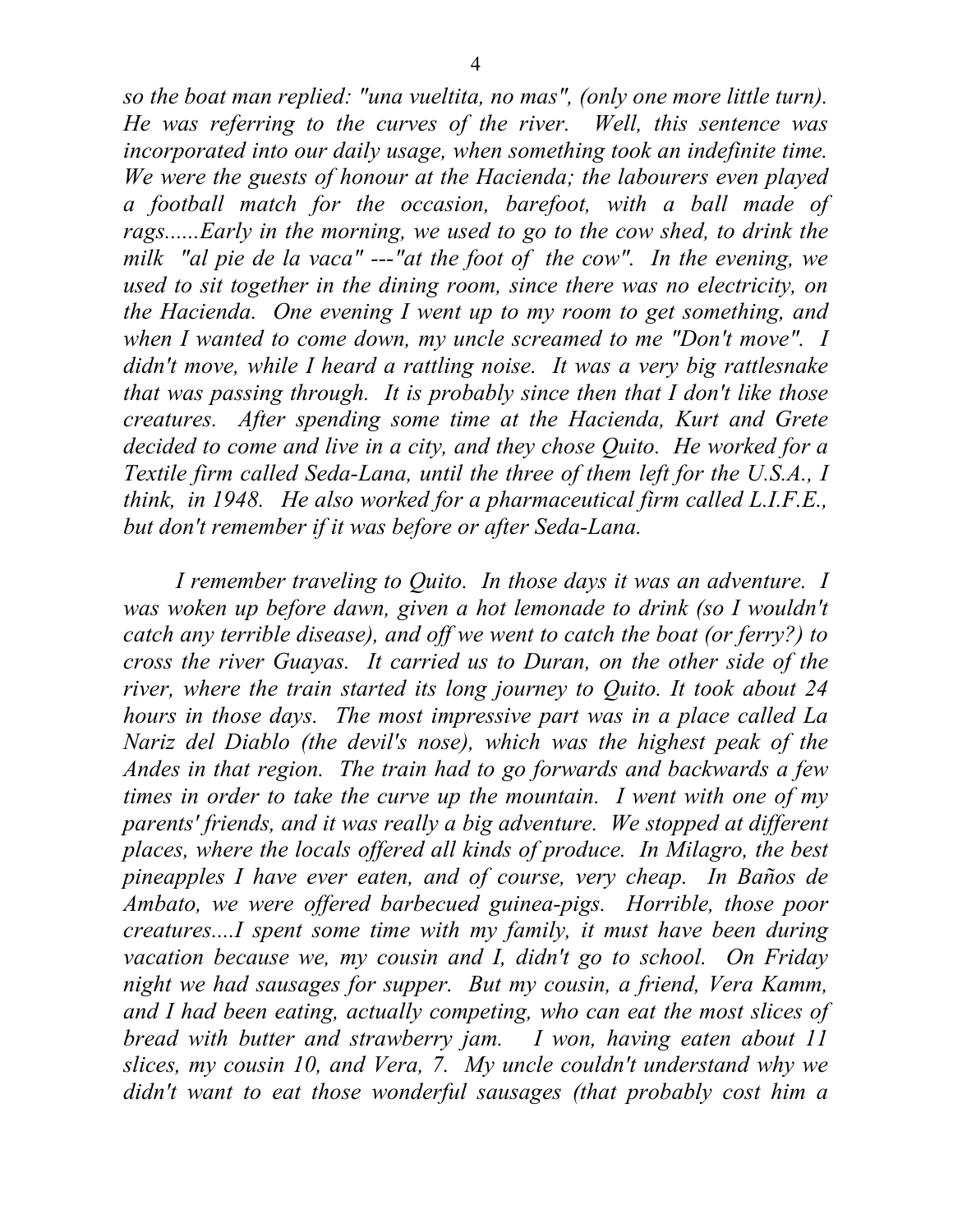*fortune he couldn't afford). Needless to say that we asked to be excused, and felt horrible for the next two days. Not only physically.....* 

 *There was always a big excitement when anybody important came to the city. During the last months of the Second World War, an American war ship came to Guayaquil, and it was during Passover. The Jewish sailors were invited to join the Jewish Community, and the youngest one was allowed to sing the Manishtana. I was not present, but all the preparations for the Seder were made in our home. I even helped prepare the "Gefillte Fish" , (not slices, but the entire fish, and eight big ones, not one). The Shohat came to our yard to kill the chickens, and supervise the cooking. For weeks I could still hear in my mind the squawking while they were slaughtered, not to mention that I wasn't able to eat chicken for months......Anyway, the evening was a success, but after a few weeks we received the sad news that the sailor who had said the Manishtana had been killed in action.* 

 *My parents were not only active in the Jewish life. Their activity was even greater when my father was elected to be the president of the Jewish community. They used to go to the poor sections of the city to hand out goods, and chocolate for the children. The way to gather funds was by having fun. That is, they had an amateur theatrical group, (and also a children's group), that performed at every possible occasion, and people used to donate gifts for a raffle. Every time the money had another destination. But generally, the money was sent to "Palestina". I remember my grandmother making a big crocheted table cover, that brought the most money at the auction. I still have two small ones she made for me, with the same pattern. We all had the Keren Kayemet Blue Box, and the money was collected every few weeks. People didn't have much, but contributed for a good cause. We didn't have much either. At least my father had a profession and a job, but we didn't have the things that other families had. We didn't have a radio, or a refrigerator, or a car. The refrigerator we used was actually a big box whose opening was at the top, and its legs were inside four empty tins filled with water, so to keep the ants away. Once a week, a big ice bar would be delivered to our house, to put into this box. It must have been very difficult to keep things fresh in the tropical heat. (Many years later, my father could afford to buy a real refrigerator, and the Kelvinator occupied a place of honour in one of the corners of our dining room).*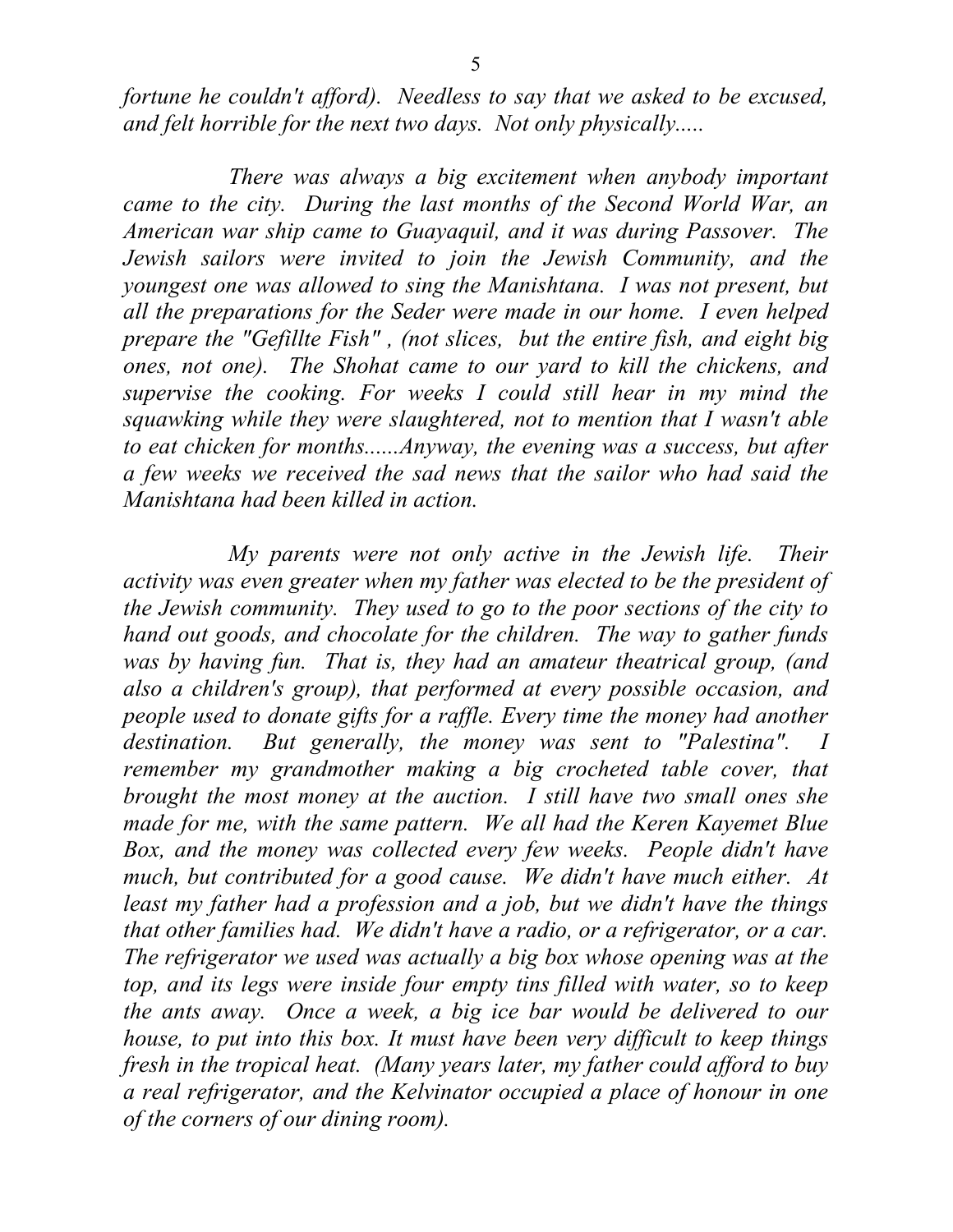*We couldn't even afford a short vacation. In the summer, my parents rented a house, the "Carmen Mathilde", in Playas, one of the resorts, not too far from Guayaquil. The house still stands, which is a miracle, because it was already falling apart then. The first time we went there and opened the door, we were received by tens of bats that had been living there. We, my mother, a maid and I, worked for about a week to get the place fit for humans. It had 6 bedrooms, and 4 of them were sub-let to other people, so that we would be able to pay the rent. It didn't have running water. Every morning we used to pump, by hand, the water from a big container on the second floor. The water was brought in barrels tied to a donkey and sold to us. I remember getting up early and going to the beach, which was only about 50 meters away, with my father. The Pacific Ocean is great in that part of the world. We also enjoyed the food that came out of it, and in those years was very cheap. My mother was a great cook, and did marvels out of nothing. I used to go to the market with her. The first time we went to buy meat, she realised that the butcher didn't have a clue as to how to cut out the different meat parts of the animal. My mother taught him how to do it, and from then on his income increased. He was so thankful that he reserved for my mother the fillets, which she got for almost nothing. There were a few "pensiones" (small hotels), and a big Hotel (the Humboldt), in Playas. One of the pensiones belonged to a Jewish family, the Steins. Their daughter Ruthi was my friend, and I used to spend some time with her. I met her again in Chile, and in Haifa. (More about that later). We had a great time at the Carmen Mathilde. There was a veranda in the second floor where we had a ping-pong table, and we also played Monopoly which was the great game then. We, kids, used to go strolling about, or doing nonsense like every kid our age, I imagine. I remember putting a toy mouse in the ice-box, and my mother screaming her head off when she found it. In another opportunity we put toothpaste into a sandwich, which my friend Chichi ate without even complaining!!! I think we went there for three consecutive years. My father spent the week working in Guayaquil, and only came to Playas on week-ends.* 

 *I enjoyed school very much. I had enjoyed three years of kindergarten, as well. I have only good memories from that period. I went to the Colegio Internacional, as did my sister before me. The principal was my father's friend, Joachim List, who was also an immigrant, his*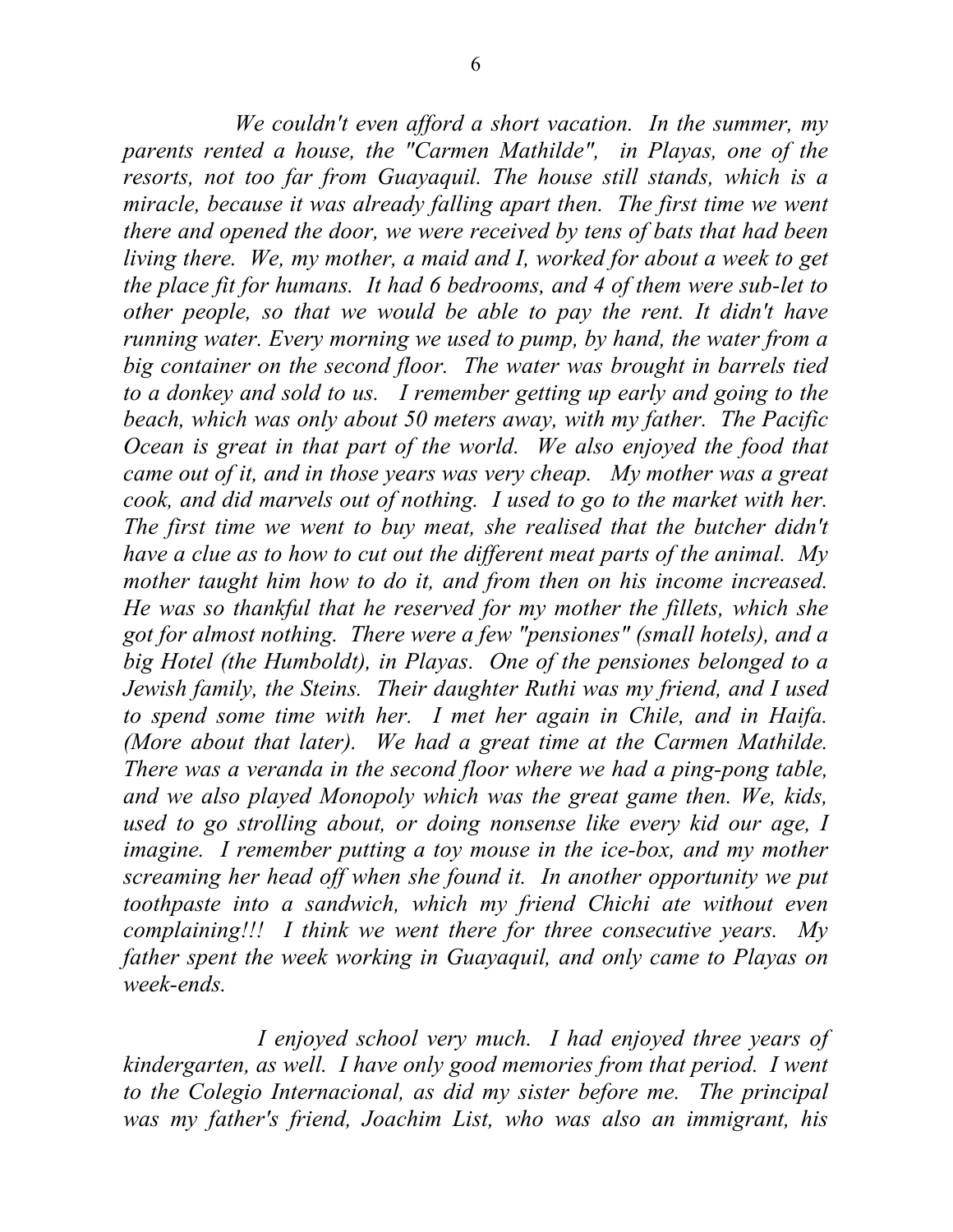*father had been Jewish. He was a great teacher and principal. He married a local girl, Lola Verdesoto, and my parents were their witnesses. Their daughter Johanna was my best friend, and after she died many years later, I started writing to her sister. (More about that later). My first teacher, the one that taught me my first letters, made a great impression on me. Her method of teaching appealed to me, to the extent that I use some of her techniques when I teach English, or Spanish. This was the year 1945. I still remember the day that the war was over. We were sent home. There was a reason to celebrate. I was quite a good student. Our classes were small so we all got the attention needed. When I was in the fifth grade, we got a very young teacher, who still had pimples on his face. He used to squash them with his fingers and put them into his mouth. Just to think of it makes me feel disgusted. That is one of the reasons I stopped being interested in learning. But I reconsidered after the principal had a short and convincing conversation with me. During the school year we had three main tests, controlled by the Ministry of Education, in every subject, taken during three days. There was even a prize given out, actually a medal, for the two best students of each school in Guayaquil. Two names from each class were submitted, so a total of twelve names were written on slips of paper and put into a container. Only two names of the lucky ones were drawn. Even though my name was put in several times, I wasn't lucky enough to draw.- At the end of the school year, a commission from the Ministry of Education used to come and witness a performance, at least so I saw it. We were asked all kinds of prepared questions, in all the subjects, but everybody knew when our turn to answer would be. They were always very impressed. At the end of the sixth grade I was given the honour of asking the questions in English, instead of my teacher. I felt great. Maybe this contributed to my later work as an English teacher.* 

 *I spent most of the time with my grandmother (my father's mother). She even helped me with my homework even though she never learned Spanish. I loved my grandmother very much. We spent a lot of time together. Every afternoon, we would go to the promenade next to the river, the Malecón. I liked to play next to the two big metal statues of Simon Bolivar and Antonio Jose de Sucre, shaking hands. (Still there when I visited in 1993). In one opportunity I was walking with her, when we saw a beautiful car, which looked like a butterfly from the rear. When I*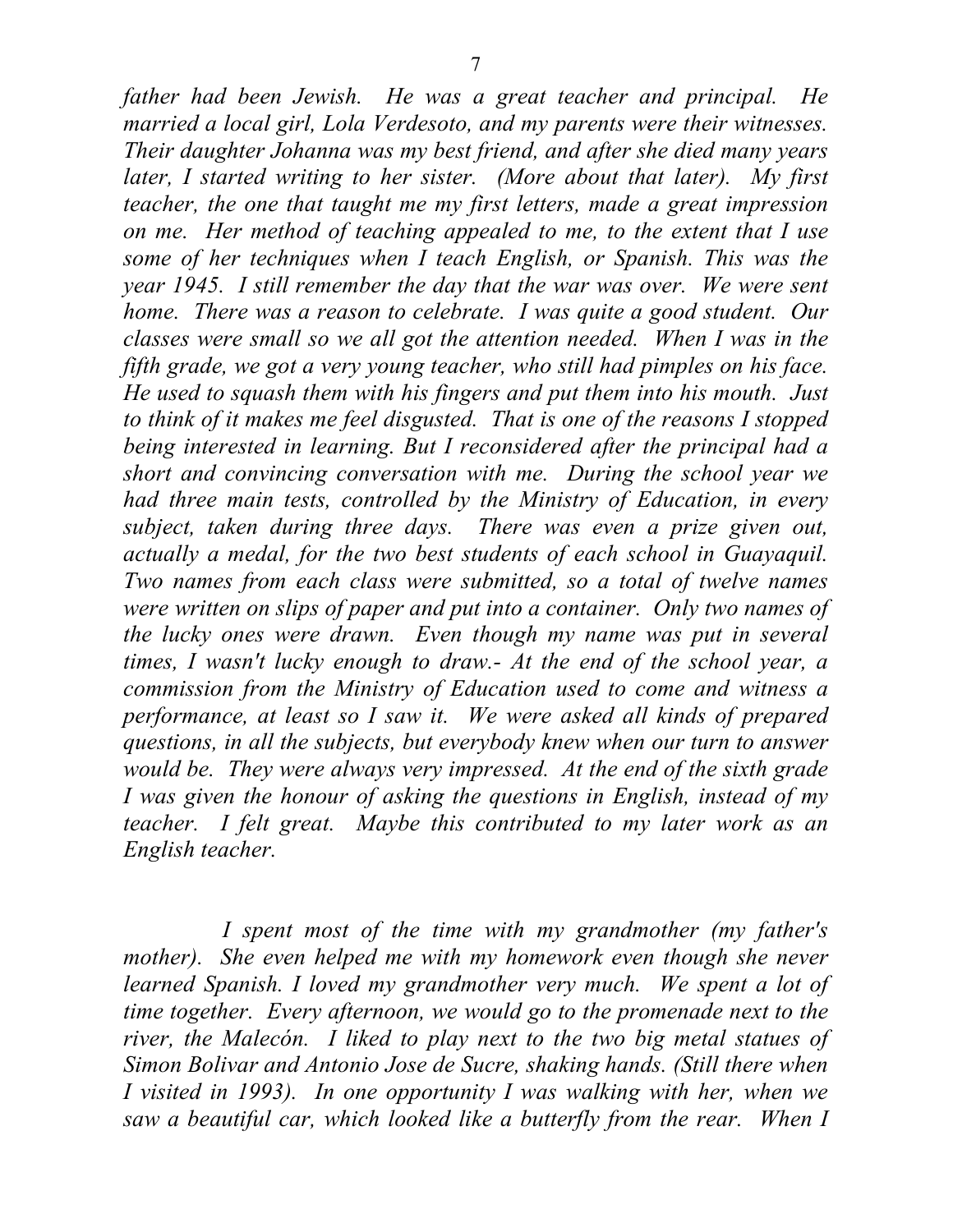*said to her that it was a very nice car, she suggested we ask the owner to give it to us as a present. I told her that this was something imposible, he will never give it to us for nothing. She only said: "He can only say yes or no. Remember that it is only his 50% that is missing, we already have our 50%". This way of thinking has helped me a lot in my life. It taught me to see the full half of the glass, instead of the empty one. I also used to accompany her to her bridge sessions at a friend's house. We had made a deal. I go with her every time, and she would allow me to go to the carrousel with horses, for two rounds before that. There I learned to be a kibitzer....* 

 *My grandmother, (Omi, as I called her) used to read a Jewish Argentinean weekly newspaper called "La Semana Israelita". One day, she noticed that the owner, or director was Hardy Swarsensky. Her niece Eva Laboshin had once married a Hardy Swarsensky, and so she wrote him in order to know if he was the same person. Besides, she stated that she liked the newspaper, especially what somebody called Ben Chorin (I think) wrote. The answer came back very soon telling that it was he who had married Omi's niece, and that it was he who wrote the articles signed Ben Chorin. From then on, they had a continuous correspondence. And not only that, I started corresponding with their eldest daughter, about my age, Miryam (Eshel), to this day. The other daughter, Judith (Kabiri), lives in Jerusalem, and we are in constant contact. The last gathering with*  most of the members of the family, was on the 1st. of February, 2000, to *celebrate Aunt Eva's 90th. birthday.* 

 *My sister was a very good student, from the beginning on. For the first six years, she studied at the Colegio Internacional. Then she continued her studies at the local school, I think it was called Colegio Nacional. She was the best student in...Spanish. She also learned French which would help her later in life. She also joined the Girl Scouts. During this period I didn't have much contact with my sister, especially because of the difference in age. When she finished High School, she left for Chile, where my aunts and uncles were living. She started studying Medicine, and she did so, until the middle of the third year, when she decided it was too much for her. This was also the time when her Petit Mal attacks came more frequently. Once she was given Atropine drops into her eyes for an examination, and after that, she was found lying on the floor. The Petit Mal started at the age of four when she had a very high fever, and the*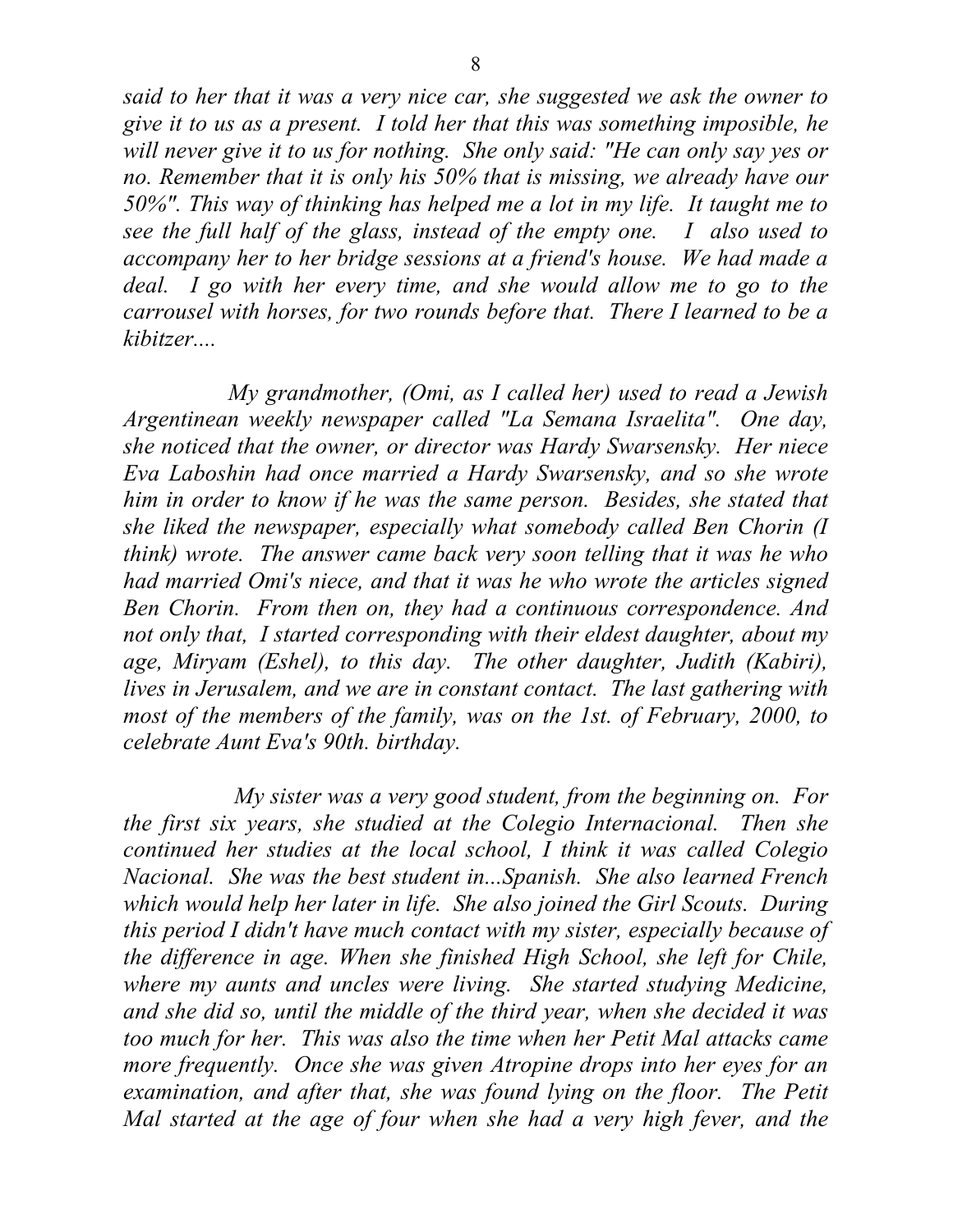*attacks had been very mild, until then. Eveline came back to Guayaquil, and decided to work at a Swiss firm (called Richard O. Custer) whose office was opposite our house. One of the bosses was the son of the Swiss Consul to Guayaquil. My parents had been friends with him (Mr. and Mrs. Osterwalder) and his second wife. (She was the one that offered a baby carriage when I was born). My sister worked there for a year (here is when her French became useful), and then went to the U.S.A., because we were also heading that way, we thought. I must add that the Americans were not very helpful. My mother wanted to go to the States with my sister, my grandmother and me, and after settling in, my father would follow us. This was in 1950. He wanted to keep on working in Ecuador and be able to send us money while we look for jobs and schools. The plan sounded very promising, but impossible to be effective. The Americans insisted that my mother was Polish, and that there are no more visas (quotas) for Polish immigrants. Kattowitz was a German city when she was born. They wouldn't understand this. They insisted that she was Polish. She could enter the U.S.A. only together with my father, which was impossible to do. How could we survive without his financial help? Oh, well, what could we do? My sister decided that she was going to immigrate to the States anyway since she was already accepted at the Mount Sinai School of Nursing, in New York. She even got a US\$100.- entrance scholarship. But, even in her case there was a problem. Somebody at the embassy had written that my sister's skin was brown !!!. It took them several weeks, to my sister's despair, to look at her and realise she was white. So what????? Wasn't she a human being???? Not by their standards, then. One of my sister's friends, of that period in New York, was Helene, who lived in Pittsfield, Mass. When she got married, she invited my sister to come to her wedding. And there she met her future husband, Albert D. Genn, D.M.D.* 

 *My father's birthday was on the 1st. of January, so we always had a big "Silvester Party" to honour my father and celebrate the New Year. One year they decided to make it a costume party. My father thought that it would be nice if there was a competition for the best costume, and the prize he would give out: a living duck. He bought the duck a few days before and left it in our yard. As usual, I was sent to bed early, but was woken up by their laughter. It so happened that he had fallen in his own trap, because my sister won the prize, after everybody*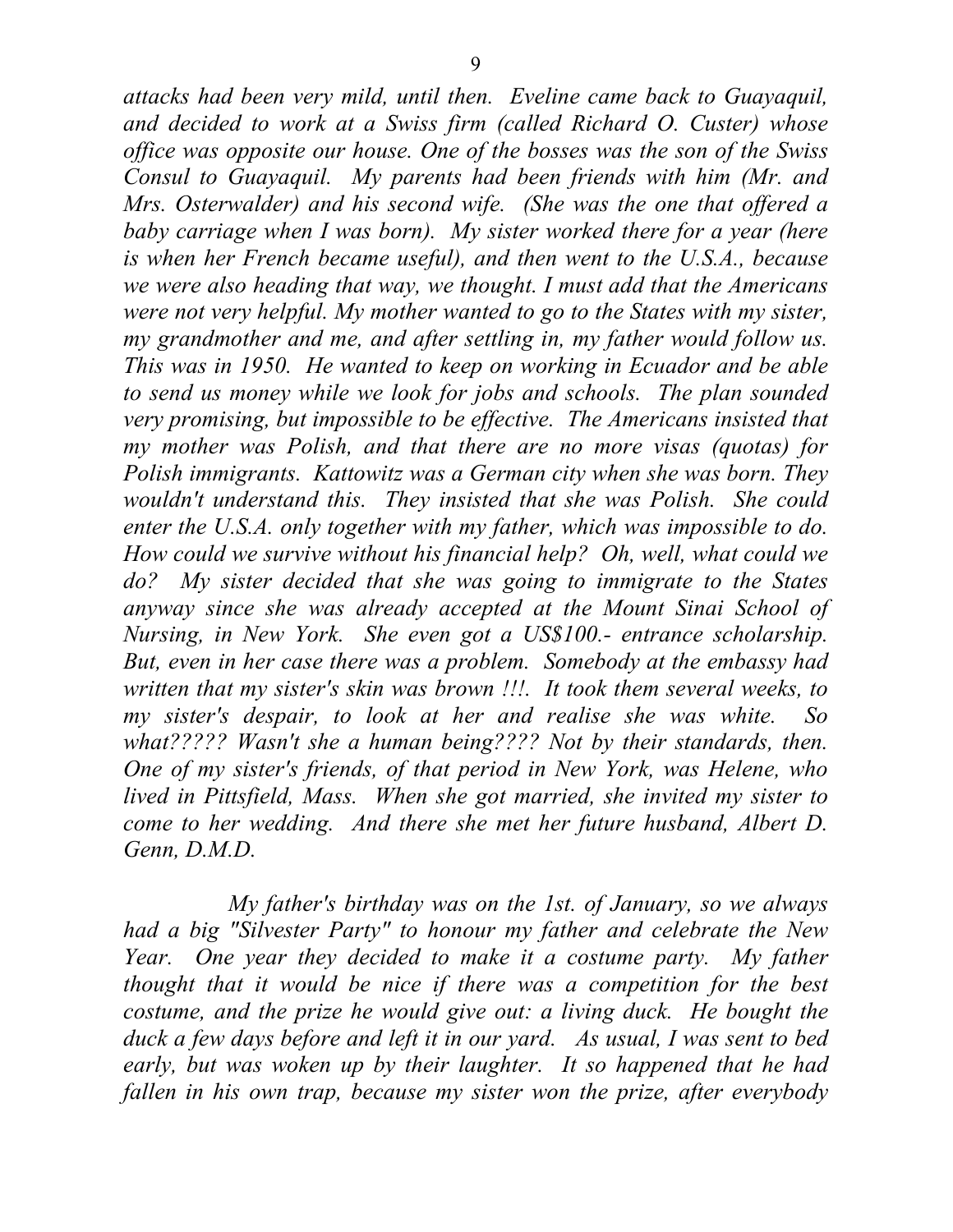*had voted for her. She was a beautiful Spanish dancer. I still have a picture of her in that costume.*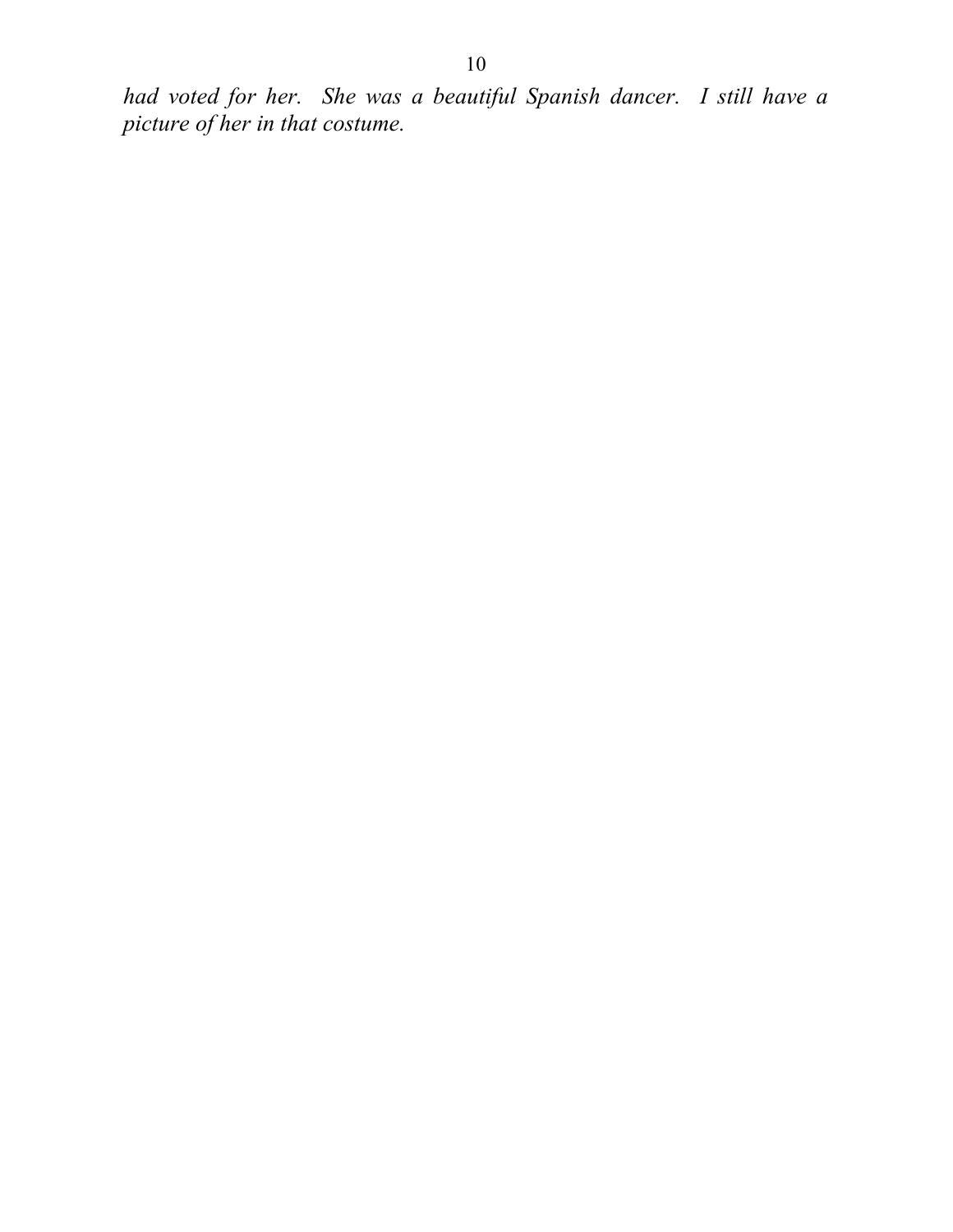### *Life in Ecuador III*

 *The Jewish community was united. I didn't know the difference between a Sephardi or Ashkenazi, since we all belonged to a big family. But there must have been some individual hatred, since I often heard people referring to the Ost-Juden, generally Polish Jews. It didn't mean anything to us. For us, we were all Jews that for some way or another had escaped from the War. The community center, the Circulo Israelita, as it was called, was the center of Jewish activity. Every Friday evening there were religious services, which I always attended with Oma Wachtel, my friend Chichi's grandmother, a small nice lady. It was not always easy to find the tenth man, a minyan, and we didn't have a proper Rabbi, so one of the members used to conduct services. It was generally "Herr Herz", who belonged to a religious family. I don't know how we got to own the Torah Scrolls that were kept in the "Aron hakodesh". During Rosh Hashanah and Yom Kippur it was different. We used the big hall, the women sitting on the stage, which was used in other occasions for performances. And the men used the lower, much bigger hall. At a certain stage, the younger kids started to get some religious indoctrination, from a certain Prof. Dr. Josef Prosnitz, who also served as a Rabbi. I don't know how long he had been in Ecuador, but one night he disappeared. People said he was caught selling pornographic magazines. I didn't really know then what that was. But I knew they were not religious articles. Faith started to crumble in me. How could a religious person, who taught us to read the scriptures in Hebrew, who kissed the Bible before and after he used it, and who we looked up to, behave in such a manner? This was incomprehensible to me. I was about 10. I never liked the idea of the separation of the families during services. I very much wanted to sit with my father who could always explain things to me, and at the same time, I wanted to be with my mother and grandmother. We could hardly hear what was said in the front because everybody was talking, and sometimes you could hear laughs, some men were probably telling*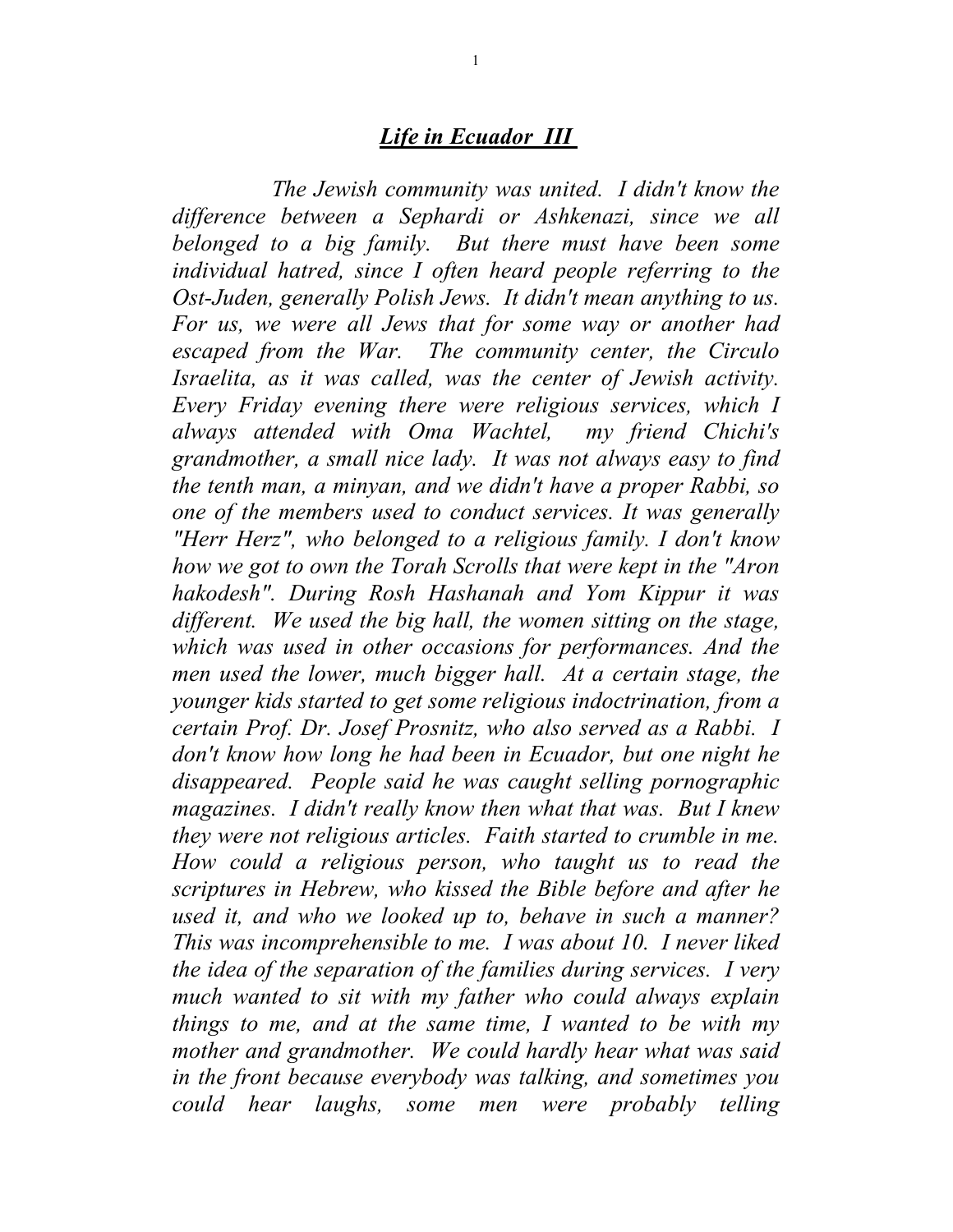*jokes....during services!!!. I couldn't accept that. We were not religious, but we knew what respect meant. What made me think over was a big fist-fight during Yom Kipur services between two merchants (I think), disagreeing on business matters. I continued going to Friday evening services, probably because I loved to sing, even then, when I didn't even know what a choir was.* 

 *Besides the religious services, the Circulo Israelita was like a home for the Jews. There was a hall, arranged more or less as a living room, where people could come to talk, have a cup or coffee, or play cards or chess. The women in the community were very active. Every new immigrant got the attention needed providing help, housing or clothing, or food. Every traditional festivity was celebrated, usually with a performance for the children, by the children. Everybody cooperated. I remember being in three performances: one of them was Little Red Riding Hood, where I was the wolf. My mother had the seamstress sew me a brown outfit that covered my complete body, and on my back, some fur was sewn on, and of course I had a long tail. My face was disguised with a mask, and my hair, with brown material, as the body. It was so real, that all the kids started to cry and scream, even though some of them had seen the dress rehearsal..... The other one was a marine scene, with my cousin Marion who happened to be in Guayaquil at the time, and a younger friend Katya Shifnagel. (She later immigrated to the U.S. and became a well known physicist in California). The third performance was the story of a lady that needs to buy a present, and goes to the toy shop to get one. As you guessed, I was the lady, with a fur collar (in that heat!!). I am so choosy, nothing seems to be to my liking. At the end I am offered a closed case, which contained a beautiful little girl (Ruthi Sussman) calling "Papa, Mama", and turning. Of course, I buy her and leave the shop with her. The kids loved the performance. A few weeks later, I heard my grandmother complaining about my mother wanting to take me out in the evening for another performance for the grown ups.*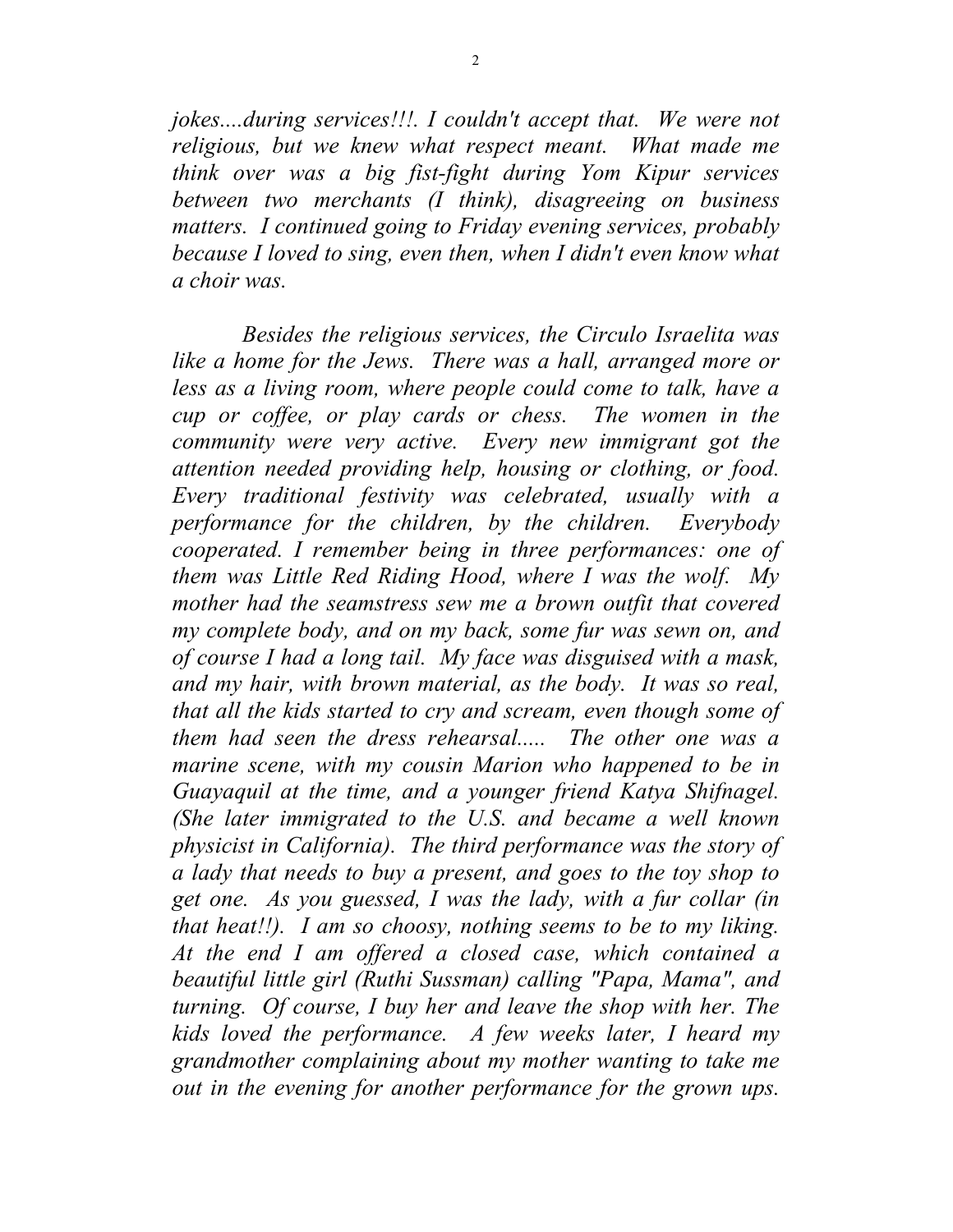*What she didn't know, and it was kept secret to the end, was that the grown ups were going to perform the same thing, the parents taking the parts of the children. So my mother was the lady, the Indian girls (previously performed by Nicole Sussman and Miriam Grunauer) were Mrs. Sussman and Beate Grunauer, and so on. All the rehearsals were in our living room, in the evenings, and more than once was I awaked by laughter from there. It so happened that the little girl in the grown up version was my father, dressed in a pink crepe-paper dress, with a pink bow pinned to his scarce hair..........* 

 *As I said, we were like a big family. We used to help each other as much as we could. We bought our things from our compatriots rather then the locals, if possible. There were two brothers, the Loewensteins, who were chemists and had a shop with their own products. One prepared jellies and puddings, and the other, perfumes. My father used to call them Loewenduft (Lion's aroma), and Loewensaft (Lion's juice).* 

 *Other friends were Dr. Julian Hirsch, his wife Martha and their daughter Carola Aviva, who was born after 11 years of marriage. He came to Ecuador with my father, from Chile in order to get his degree. He was an ear-nose-throat specialist. Years later, their daughter, a simultaneous translator, moved to Mexico, after trying it out again in Chile, and not liking it (she was about 12 when they went to Chile). She imposed her will. The parents moved to Mexico City, which was very bad for the father's health. He had a heart problem, and that city was too high for him. He died some years ago. My mother kept the correspondence with his wife, even after his death. They had a common birthday date, April 9th. After my mother's death I kept writing to her. Her last address was in Sonora, where I imagine, she was the only Jew there. I sent her my last Rosh Hashana greetings (1999), which were answered by her daughter Carola. She had died at the end of December.*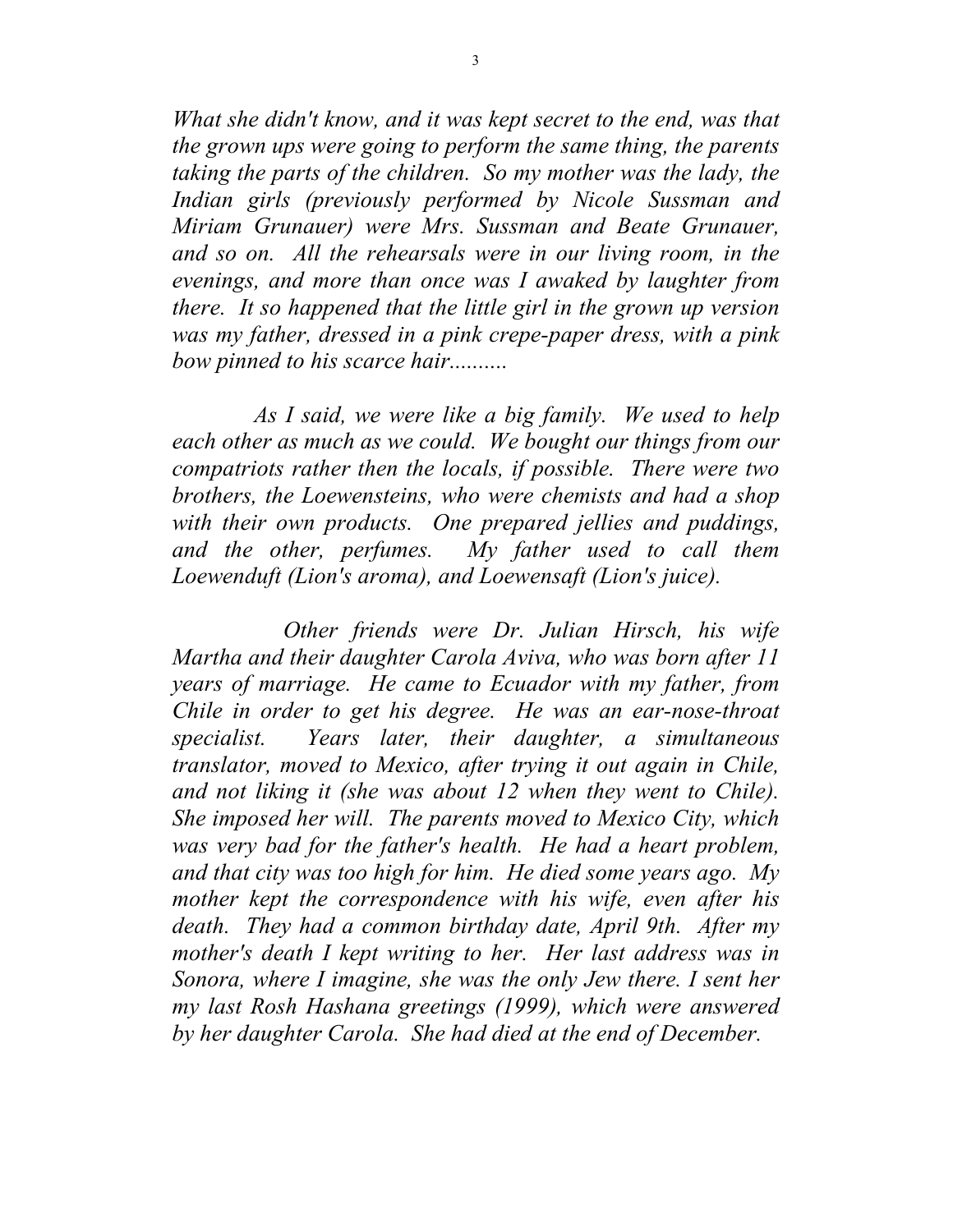*Then there was the Wittels family. Heinrich, Milly and their daughter Lotte (she had been living in Jerusalem and moved to Germany where she died). They started a small doorto-door sales business (kloppers as they used to be called, because they "klopped" on the doors of possible customers). For years they visited the poorer parts of the city, selling them pans and pots, and related things, and letting them pay in installments. When I was about 9 years old, they opened a small shop with the same merchandise, next to the municipal market. I decided to go and help them with the installation, I still remember their code to record the purchase prices: HELFUNSGOT (H=1; E=2; L=3, etc.). Milly said (in German) that "the dear God will forgive her for writing his name only with one T".* 

 *Another family I remember dearly is the Fried family. Phillip, Jenny and their son John, called Puli. He was younger than me, and we spent some time together because as a child he suffered from asthma, and visited my father professionally. They were also one of the families that spent their vacation with us in Playas (it was also called General Villamil), at the Carmen Matilde. Jenny was my first Hebrew teacher, who taught me the alphabet, which I used as a "secret language" with my friend Carmita. We used to write Spanish in Hebrew characters. The Fried family moved eventually to the United States, to Michigan. Years later I visited Jenny in Southfield, and John contacted me after he decided to publish a leaflet dedicated to the former Ecuadorians. He lives in Pennsylvania.* 

 *There was the Scharfstein family. Jose and Trude. By then they had only a small son , Dennis. My father used to ask him all kinds of questions, when he was about 5 years old. He was very bright, and answered promptly. But one question was too much for him: How much is five plus six. Immediately came the response: "Dollars or Sucres ?". It looks like his interest in business started very early. They eventually moved to Chile, where we were in close contact. (More later).*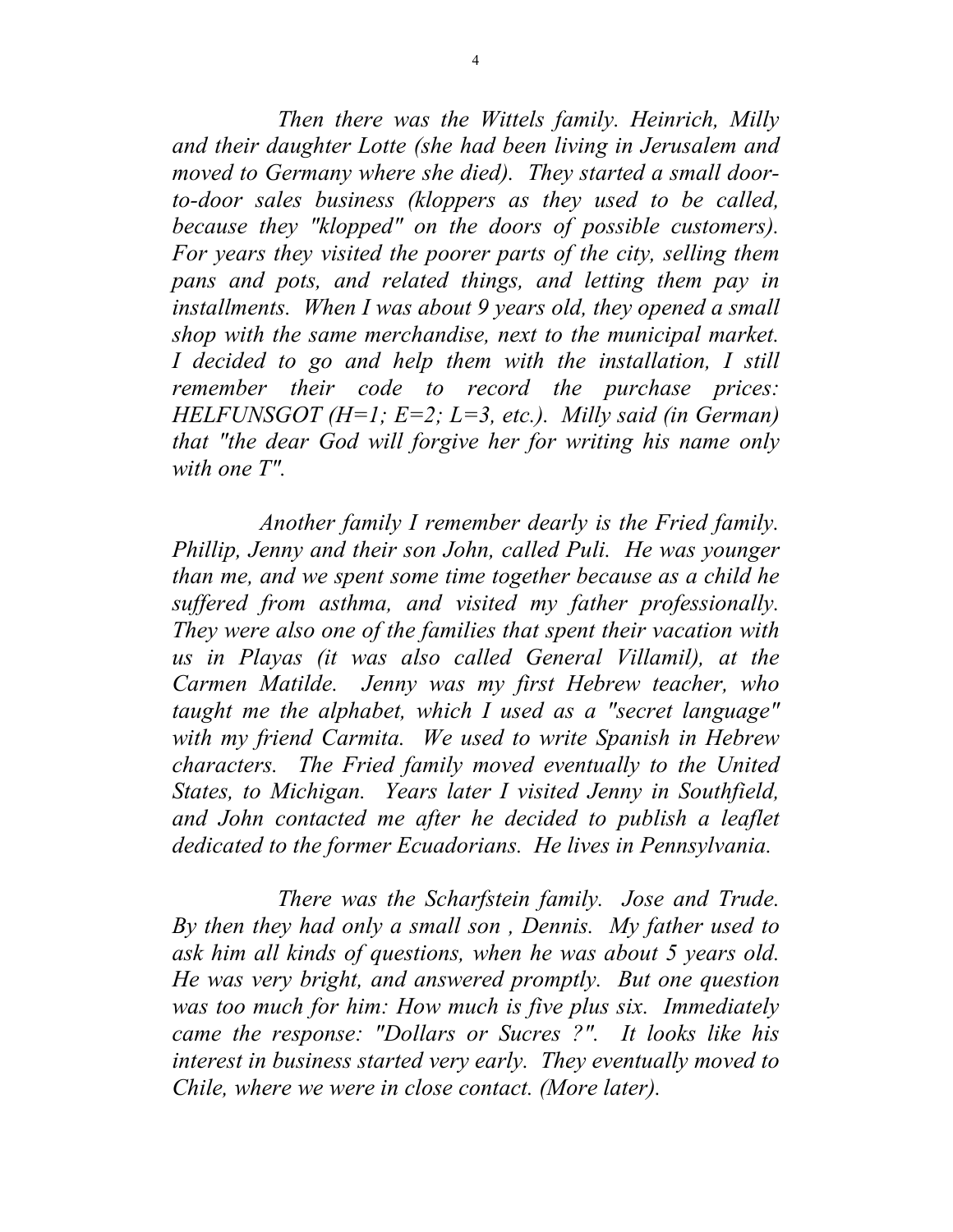*One of my father's best friends was Joachim List, the schoolmaster. They used to meet in one of the local cafés, (where they tasted that wonderful Ecuadorian coffee), almost every afternoon. It was always a kind of intellectual meeting, talking about almost everything on earth. I don't know who else would join them, but I can well imagine Dr. Hirsch being with them. Herr List, besides being my schoolmaster and English teacher, was my best friend's father. Johanna was my best friend, and we always competed to be the best in class, and she always won. She even got the Premio de la Filantrópica. We were always together. When she got the mumps, I wasn't supposed to visit her. But I decided to see her anyway, so I hid under her bed cover, with her!!!!!! But I never got the mumps. After we left Ecuador, I went back years later, and stayed with them. She later moved to Germany, where she got in touch with her future husband Werner Hosenberg through a magazine. She moved to the United States, and married him and went to live in Canada. She disliked the weather very much, and at last they decided to move to Michigan, where he got a job with one of the car manufacturers. I went to visit them there, where they had a very lovely house and two dogs. Meanwhile, Joachim List and his wife had also moved to the same region. Johanna's sister Annita had married (and divorced) an American, had two kids, and moved to Michigan when her father and sister got sick. Johanna had a nasty case of cancer, and her father, heart disease. Both died years ago. Werner disappeared after Johanna died. Since then, I correspond with Annita, who finally "came out of the closet" as she puts it, and lives with Lola, her mother, and Debby, her lady friend. Debby and Annita have adopted a little girl whom they call Debianna.* 

 *After I finished six years of primary school at the Colegio Internacional, I entered the American School. I had studied English during my vacation, with "Fräulein Ermann". She was a very nice lady who had a hump. Besides her knowledge of English, she was one of the members of the*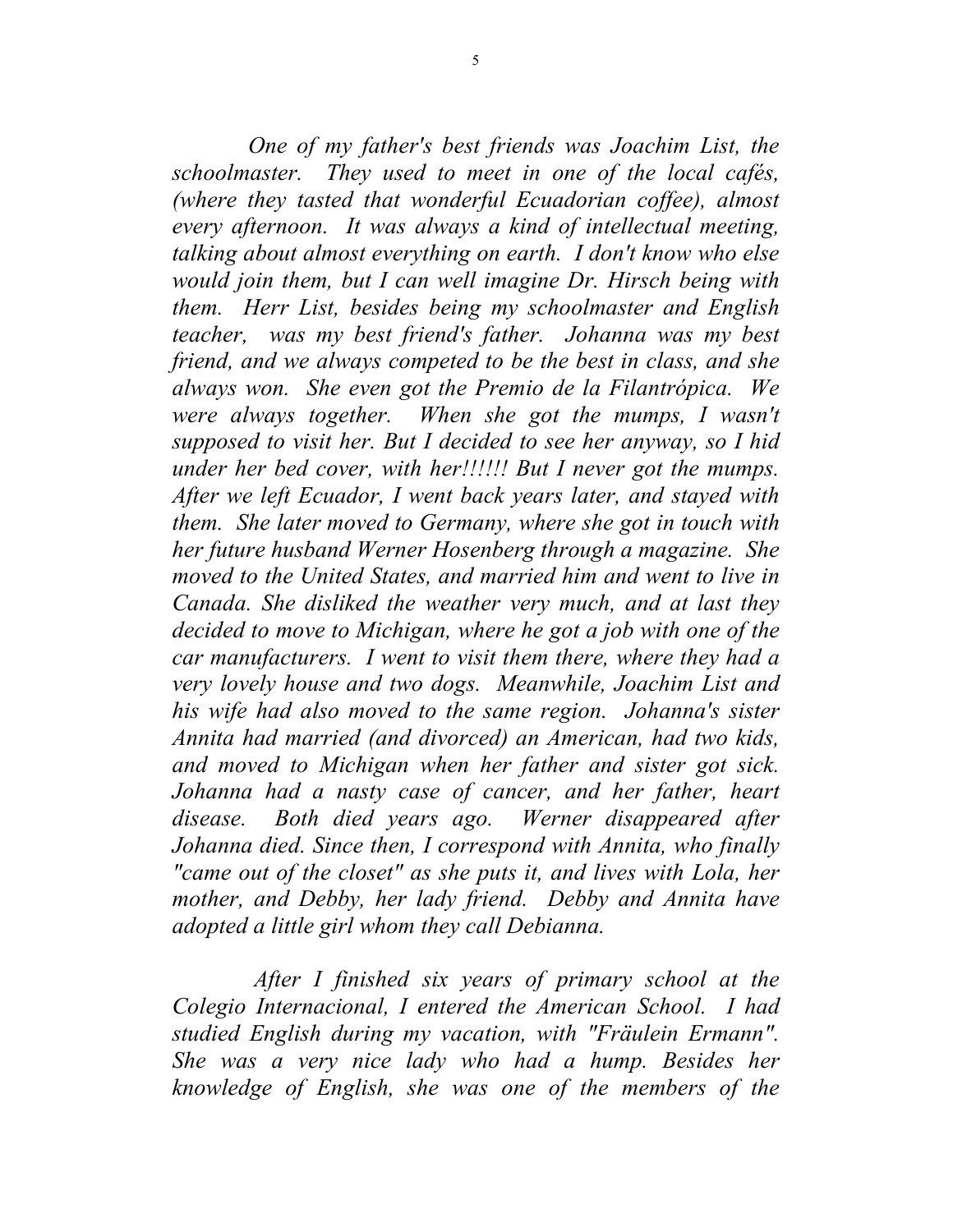*dramatic cast at the Circulo Israelita. Once they presented the life of a couple, in still pictures. My father was her "husbandto-be", so the story was told from the beginning. The first scene was my father as a baby. They ordered a big drawing from a painter, (I think her last name was Mendelsohn), and when she was supposed to deliver the drawing, she put it into a roll so it would keep the shape. When she arrived at our home (where they had the rehearsals), I heard her shouting "Ich hab' das Kind verloren!" ("I have lost the child!!"). Fortunately, it was only the drawing, so she promptly made another one for the performance. My father and Fr. Ermann stood alternatively behind a big frame, trying not to move. She was shown first*  with her teddy bears, then as a tennis player, while my father *dressed up as a 6 year old boy, on his first school day, with my (non-motorized) scooter, and a big bag full of candy,(as it used to be in the "old country" on the first school day), and my school bag. Later on, he put on a Tarzan-like bathing suit, showing his jungle accomplishments. The people watching laughed so loud, that my father tried not to move, but his belly did, and up and down it went. It was hilarious!!!!. I don't remember all the scenes, but for the last one, the wedding "photo", the service of the painter was used again. She had drawn a happy couple on their wedding day, without their faces, so that Fr. Ermann and my father could put their faces there. Nobody could understand why they were laughing so loudly. Later my father explained that she had been trying to put on a girdle so as to look better, forgetting that nobody but my father would see it. She was standing half dressed behind the picture!!!!.* 

 *Well, I was carried away.......Miss Ermann was a very good teacher, and she prepared me in order to enter the American School, where I joined the classes of the Junior High which were taught in English, only. I was very shy, and didn't want to open my mouth, afraid of making mistakes. I had good marks in my written exams, but nothing in the oral tests. One of my teachers was Inge Nussbaum (later Fischler), Chichi's sister. (Chichi, Elizabeth Nussbaum, was my best friend). After being*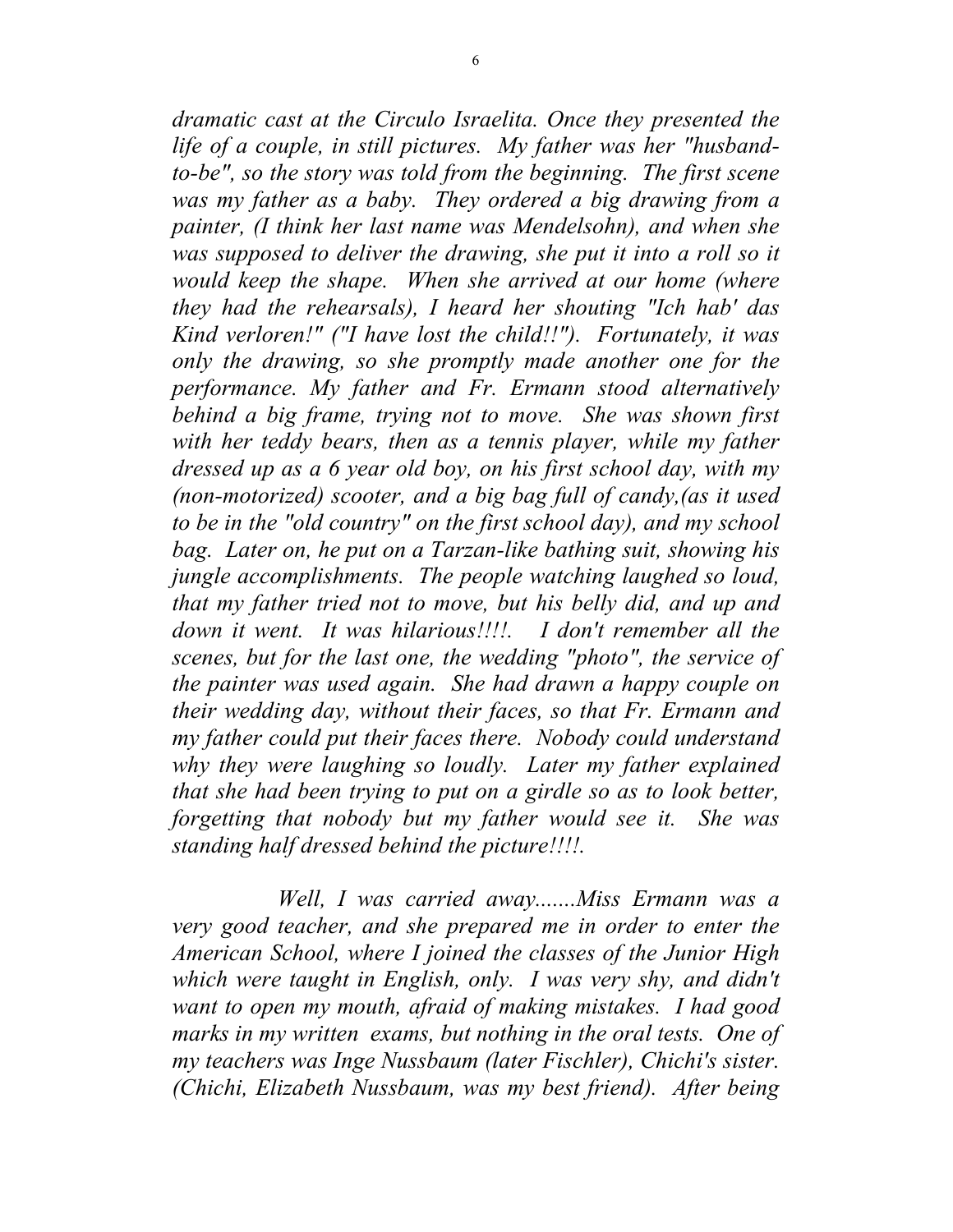*a few months in class with all those American students, I still didn't dare to say a word, until she warned me: either you talk, or you repeat the course. That I didn't want to do. I started paying more attention to what the local students said, and I realised that I could recognize their mistakes, which meant I knew a better English. That gave me the incentive to speak. In this Junior High we had classes with the students of a higher class. When I was in 8th Grade, only three of us were in the same class: Carmita Peñaherrera, Abraham Suster, and me. He was the son of a merchant, Ruben Suster, (he had a beautiful tenor voice, and was the soloist during performances). Mr. Suster had become wealthy because of his hard work, and sold among other things, clocks and watches. Well, Abraham used to bring two watches, and an alarm clock (which he set to the time of the recess) to class. The first time he did this, it sounded so loudly that even students from the other class came to see what the fuss was all about. He was crossed-eyed. I was told that later he moved to Florida, had an operation to correct his eyes, and developed into a handsome youngster.* 

 *Carmita has been my friend ever since. She is a very intelligent person. Her brother Roberto and she, used to get all the scholarships offered by the school. She could have learned anything she wanted, but she decided to be a secretary. She worked at the American Embassy until not long ago, when she retired. Her brother became a physician. I visited them in l993. More on that later.* 

 *There were other classmates like the Hicks twins, and Frederic DeMent, Bolivar Guerrero, Eloisa Ludeño, Meche Bellolio, Crichton McCutcheon, who was Mrs. Muirragui's son (she was our English teacher), the Robson sisters (their father was a co-owner of Pepsi Cola, so they said), and many others. Mrs. Camacho was also our teacher and Girl Scout liaison person. Many names cross my mind, but they wouldn't mean a thing to somebody that hadn't known them.*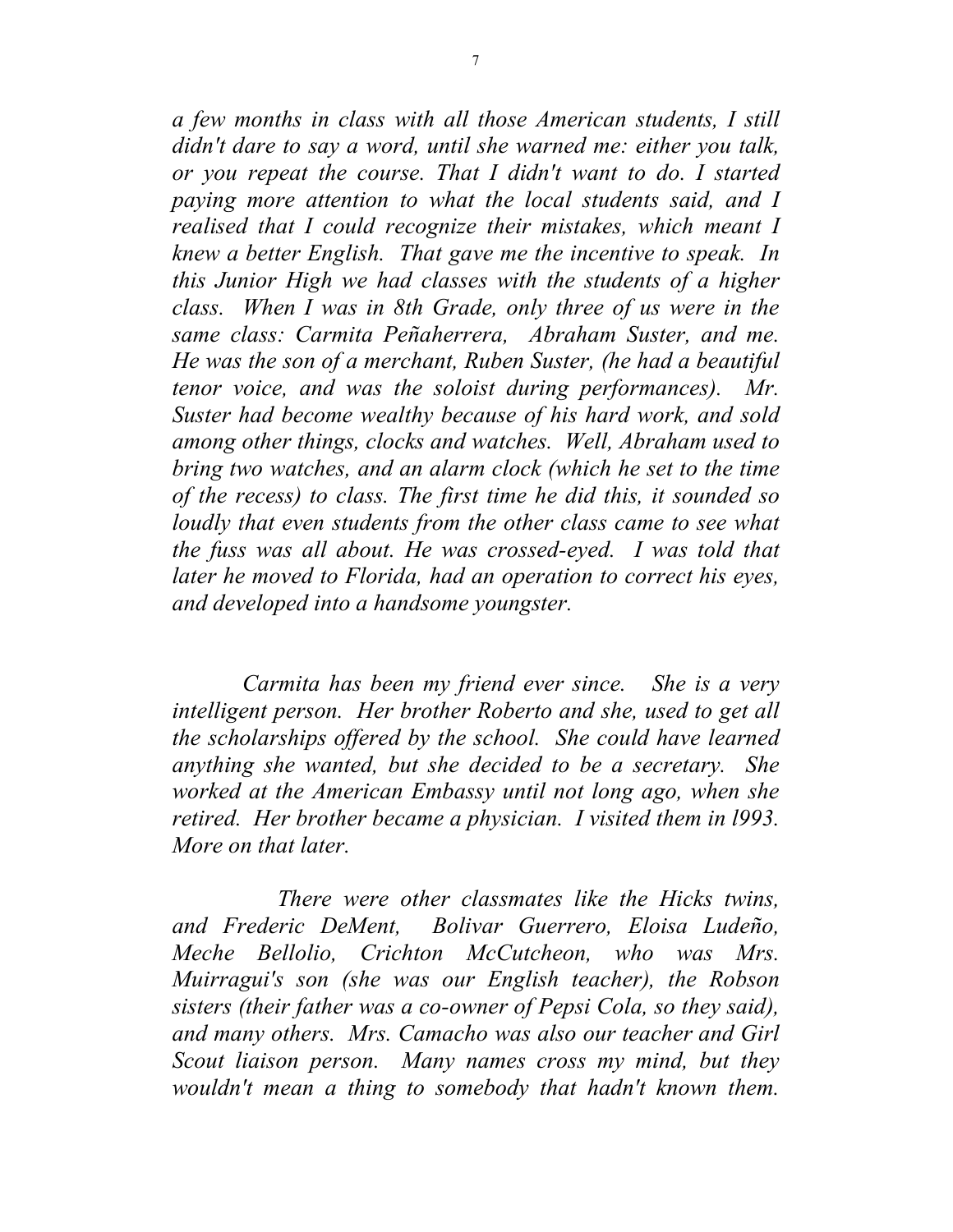*School went on, and during my first year in this school, in music class, we sang for the first time in two voices. I was so excited about this experience, that I went home and told my great discovery to my parents. It is then that they told me about their time spent (and enjoyed) as members of the Berliner Aerzte Chor ( the Berlin Physicians choir) until they had to leave Germany. They could perfectly understand my enthusiasm.*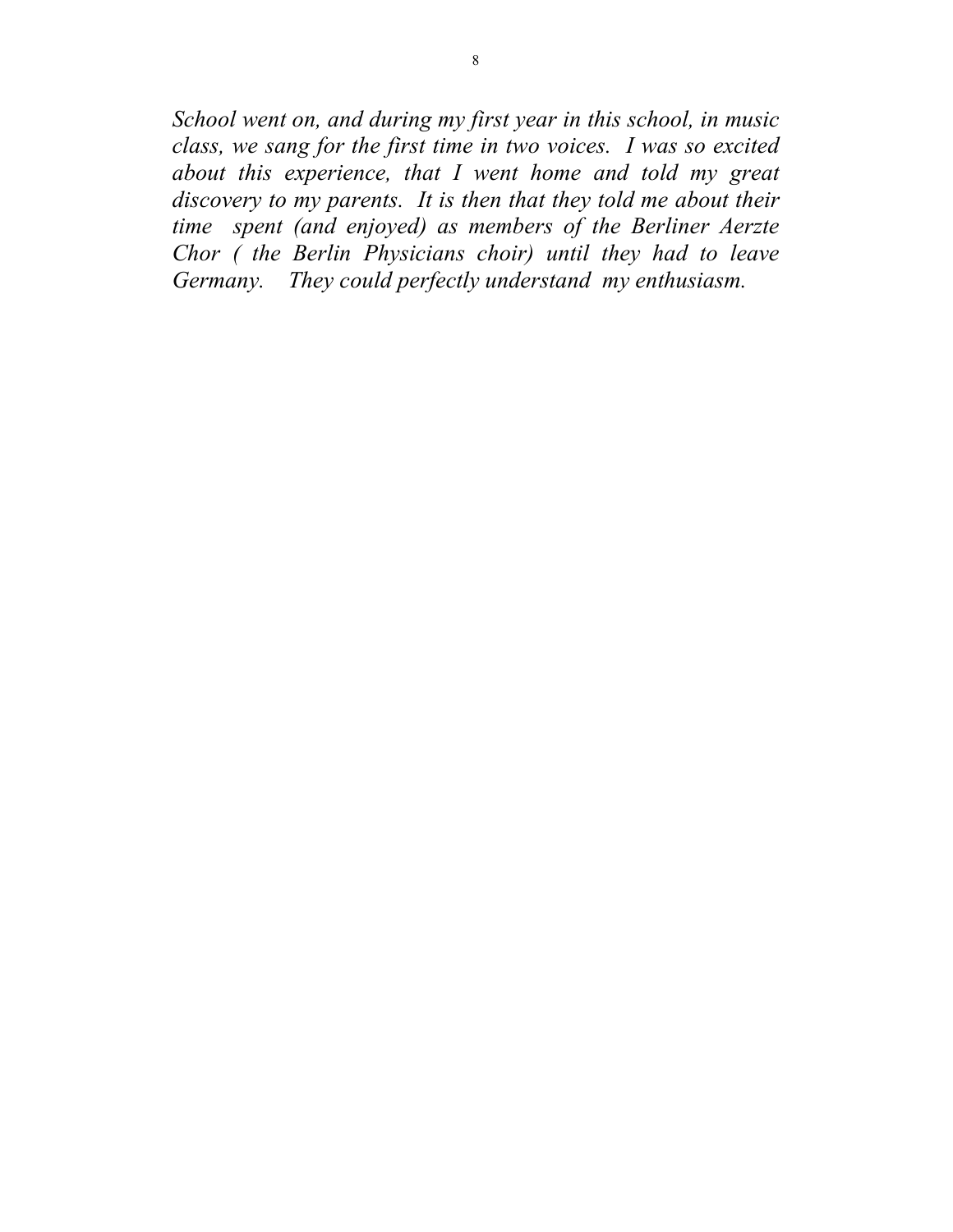## **Cati Holland -- Recollections**

My father had meanwhile been looking for something to do in Chile while waiting for the family to arrive. He couldn't work in his profession in Chile, so he decided to look for a place for my mother to work after her arrival. And he was very lucky. A certain "Monsieur Paul" was selling his hat-shop, which included all his clientele of the Santiago aristocracy. (His wife, Grete Mostny, is a well-known archeologist, who found the Andean mummy). My father bought the shop, which was on the first floor of a building on San Antonio street, in the middle of downtown Santiago, with help of uncle Maximo Bash. My mother, sister and grandparents arrived in Chile on February 23, 1934. So, just ten days after arriving, without knowing a word of Spanish, my mother started to help the family to survive. My father had almost decided to start learning medicine again, when he heard that Chile has an agreement to interchange diplomas with Ecuador. This is (or was) the only way of getting the medical degree in 2 years, instead of 7 years. So, he set off with two of his colleagues, Dr. Hirsch and Dr. Hirsch-Mamroth, to the city of Cuenca, in the Ecuadorian Andes, where they would have to take all the examinations, including some out of their specialization, and in Spanish!!! They managed quite well, but weren't allowed to work, so my mother used to send my father money during those two years. I remember my father telling me anecdotes of that period. He had to cook for himself. He couldn't afford to spend more than the minimum, so he went to the market to buy some meat. He asked the butcher to sell him some liver, which was one of the cheapest products. He gave him a whole beef's liver!!!. They invented all kinds of recipes which helped them finish it off. They used to get a complete tongue as a give away!!! After buying liver a few times, the butcher asked him: How many dogs do you have??!!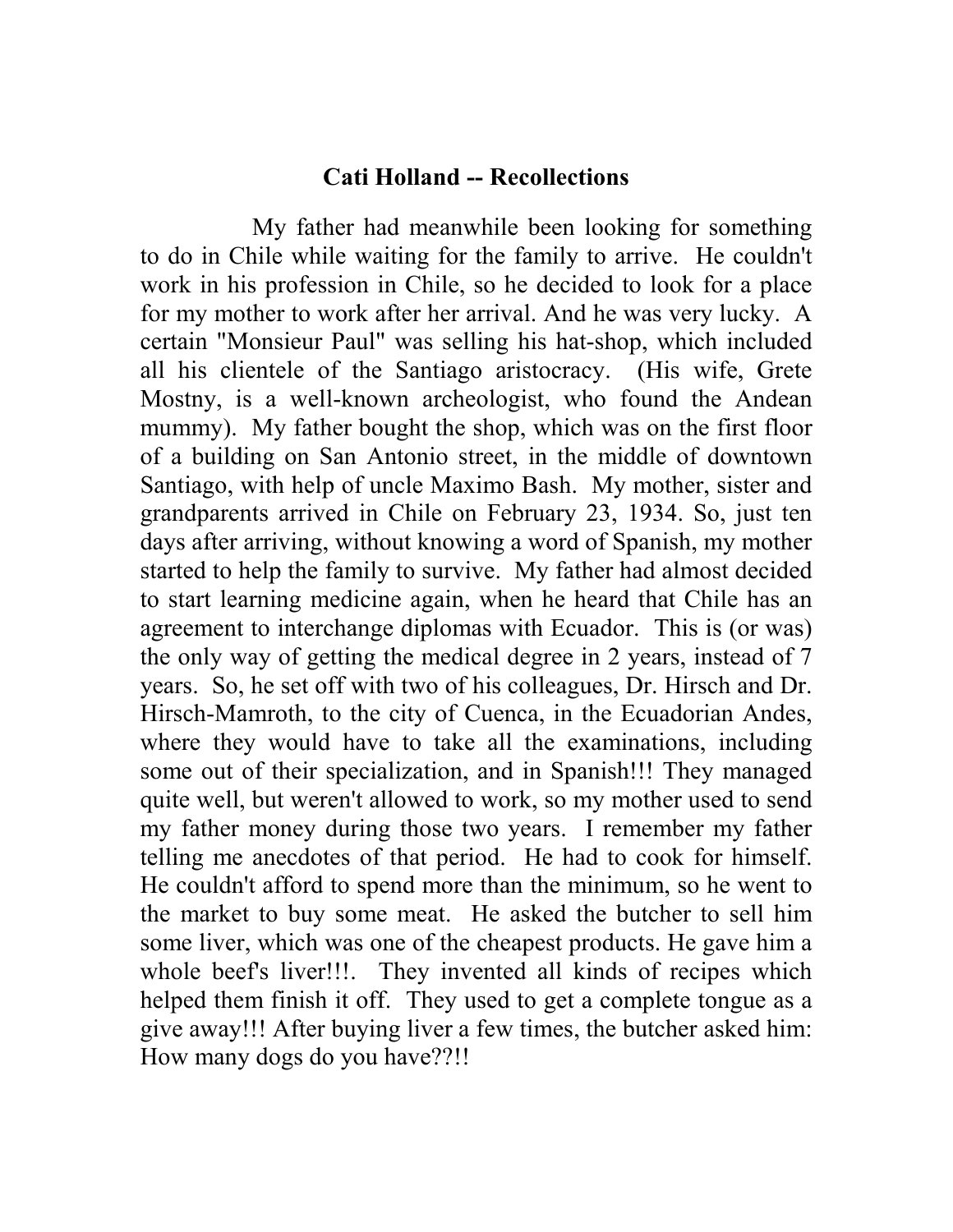After my father took all the examinations (2 or 3 a week), he had to take the one in diagnosis. He was taken to the bed of a patient and after my father examined him, he told the professors that if they continue with the treatment they are giving him, the patient will be dead by the end of the week. The professors didn't like what they thought was his arrogance, and asked my father to come back in two months time, to check the same patient. Well, my father was right, the patient was gone after a week, and so was my father's Montblanc Fountain pen that my mother had given him as a farewell present. When they called my father in, the pen had disappeared. Unfortunately he had forgotten to take it with him while waiting for the professors to decide. Of course, two months later, my father passed his last examination, without any problem. Now, he decided to go back to Chile, but the authorities didn't think so. He was supposed to work for 2 years, as a compensation for the opportunity he had been given. So, my mother and my sister travelled to Ecuador, leaving my paternal grandparents behind, in Chile. But those 2 years turned out to be more than 15. During that time, and until my grandfather died in 1938, my father also supported them financially, sending them money and goods to Chile.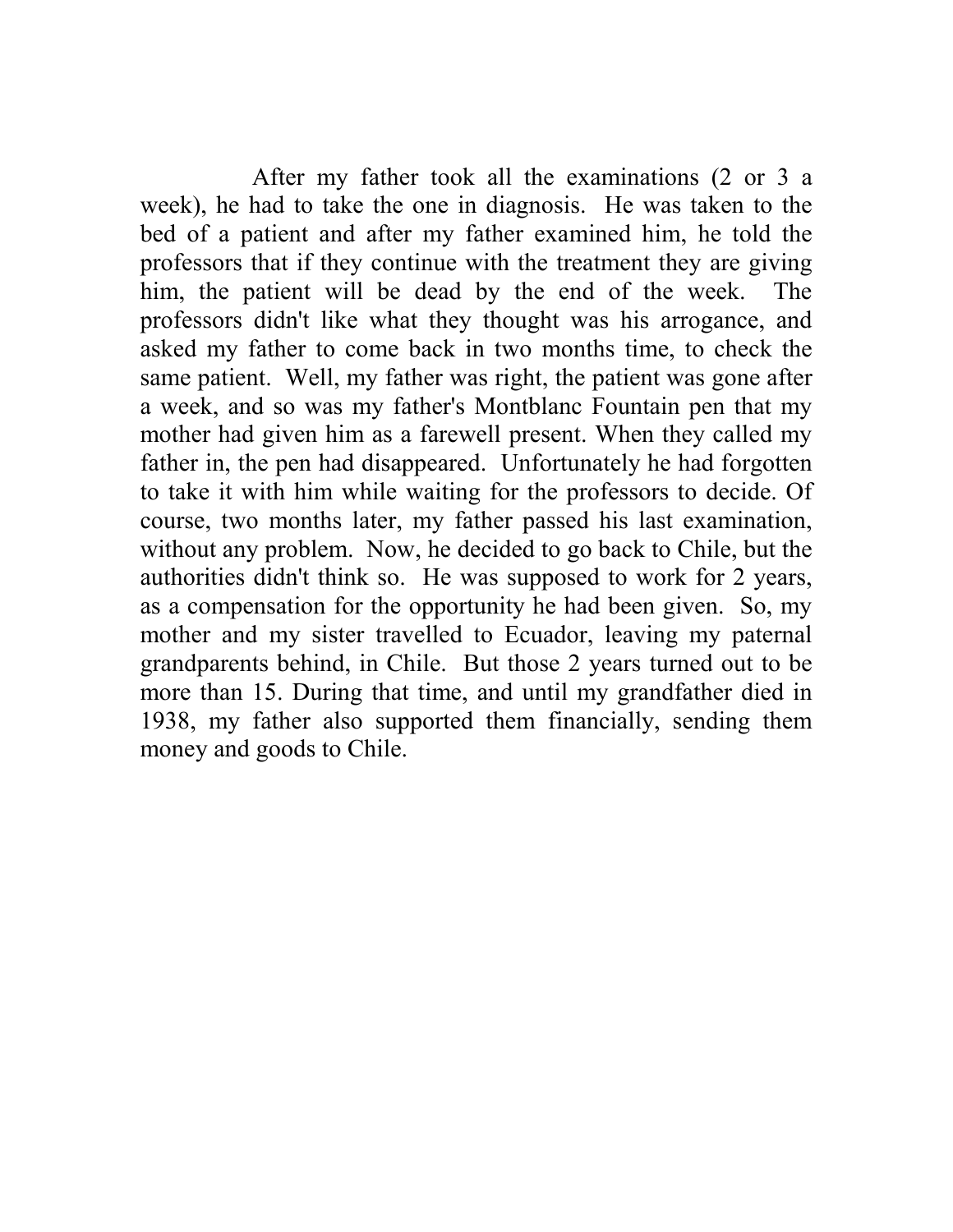#### *Life in Ecuador IV*

 *I didn't have many friends, besides Carmita, Johanna, and Chichi. But I can say that I had many acquaintances from school, from the Circulo Israelita, and from the swimming pool.* 

 *I loved to go to the swimming pool, but I was scared of the water; so I used to cling to the ladder in the pool until my lips got purple. Nothing persuaded me to let go off the ladder, not my sister or my father. I went with my father to the pool on Sundays, where we met other Jewish friends. I also went during the week accompanied by the maid. When I was about 9, I realised that it was boring and nonsense to cling just to the ladder, and looking how other smaller kids jumped into the pool, I decided to do the same, to the maid's dismay. She was close to a stroke, the first time. I jumped a few more times to be sure that I could do it, and kept it a secret . On Sunday, when my father tried to put me slowly into the water, I very proudly told him that this was not necessary because I could jump in. Now he almost had a stroke. Anyway, after a few weeks, my father saw that I had been making quick progress, and was swimming nicely even without having had a lesson in my life. He contacted Mr. Burgos, who had given us (my sister and me) gym lessons, in order to learn how to swim properly. I made such good progress, that I even started competing at the age of 11. This hobby I continued for many years. After having lessons with Mr. Burgos for a few months, I changed the coach. His name was Cristobal Sabinovich. He was an excellent trainer, even though he himself was not a swimmer but a figure diving South American champion. He was the best trainer I ever had. I used to train with Yolanda Torres and she was my friend from the pool. After we moved to Chile, I was told that she had moved to Panama, had a car accident and couldn't swim anymore. What a shame!!!* 

 *I loved sports, probably the inheritance from my father. My mother had also tried some gymnastics, but for a short time. But my father loved athletics, and he tried to pass his enthusiasm on to my sister and me. Mr. Burgos came to our house twice a week. My sister tried shot put and javelin, I preferred long jump. After we learned the theory at home, we used to go to the stadium, next to the swimming pool. When I joined the Colegio Americano, that's were we went with the school for gym class. Here I also tried sprint and high jump, but I decided to stick to swimming.*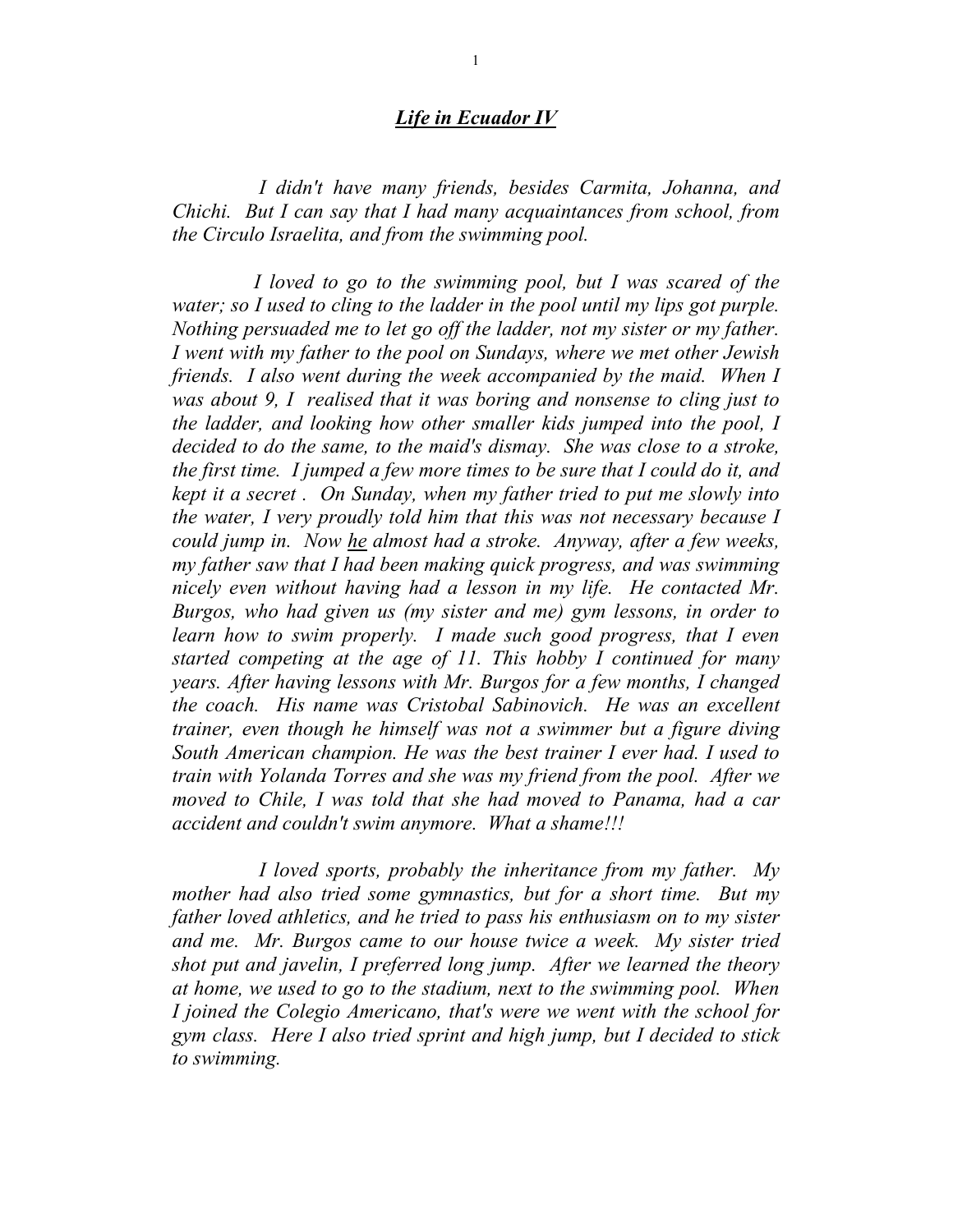*I didn't visit many school-friends at their homes. But birthday parties were not missed out. I loved to go to Grace Constante's party because her mother used to make the most wonderful cakes, every time with another theme. It used to be a big flat cake with a scene from a story. I still remember Little Red Riding Hood, and Snow White. Later I tried to imitate it for my children, but with less success.* 

 *I also visited my classmates, the Avellan brothers; but mostly I spent my time at the swimming pool, joined by Miriam Grunauer (she lives in the U.S. now) or Susana Timmer (she later married an Ecuadorian, and I haven't heard from her since. Her grandfather, Herr Lieblich was a very nice man).* 

 *Around 1950, many of my parent's friends had left, mostly to the United States, like the Gumpels and the Koppels, who my parents spent a lot of time with. The circle had become closer, and my mother wanted to be with her brothers and sister. My maternal grandparents had died some years ago. The first time I was in Chile, was when I was about 5 years old. I went with my mother to visit the family. We went by ship. My mother went again, a few days before my grandmother died. She went by cargo-plane, which was the cheapest way to fly in those days. (She was the only "human" passenger. She was accompanied by cows and life lobsters!!!!!). There was still a problem with my father's diploma. He still didn't have it officially "because he wasn't born in Ecuador". But they discovered that another doctor in this same situation got his, so they immediately started to move in order to receive it. My aunt Lucky, who had divorced my uncle Isidoro, had remarried, and her new husband Luis Grez Vargas worked at the Ministry of the Interior. He did everything he could so my father could revalidate his diploma. All the papers arrived when my parents were disappointed because of not being able to immigrate to the U.S.A.* 

 *We sold all our belongings, and in August 1951 we (my parents, my paternal grandmother and me) boarded the ship "Reina del Pacifico" on our way to Chile. The Jewish Community in Guayaquil gave us a big reception at the "Salon Rosado", where most of my, and my family's friends gathered. It was very painful for me, because I knew that I wouldn't see most of these wonderful friends again, especially the older ones.*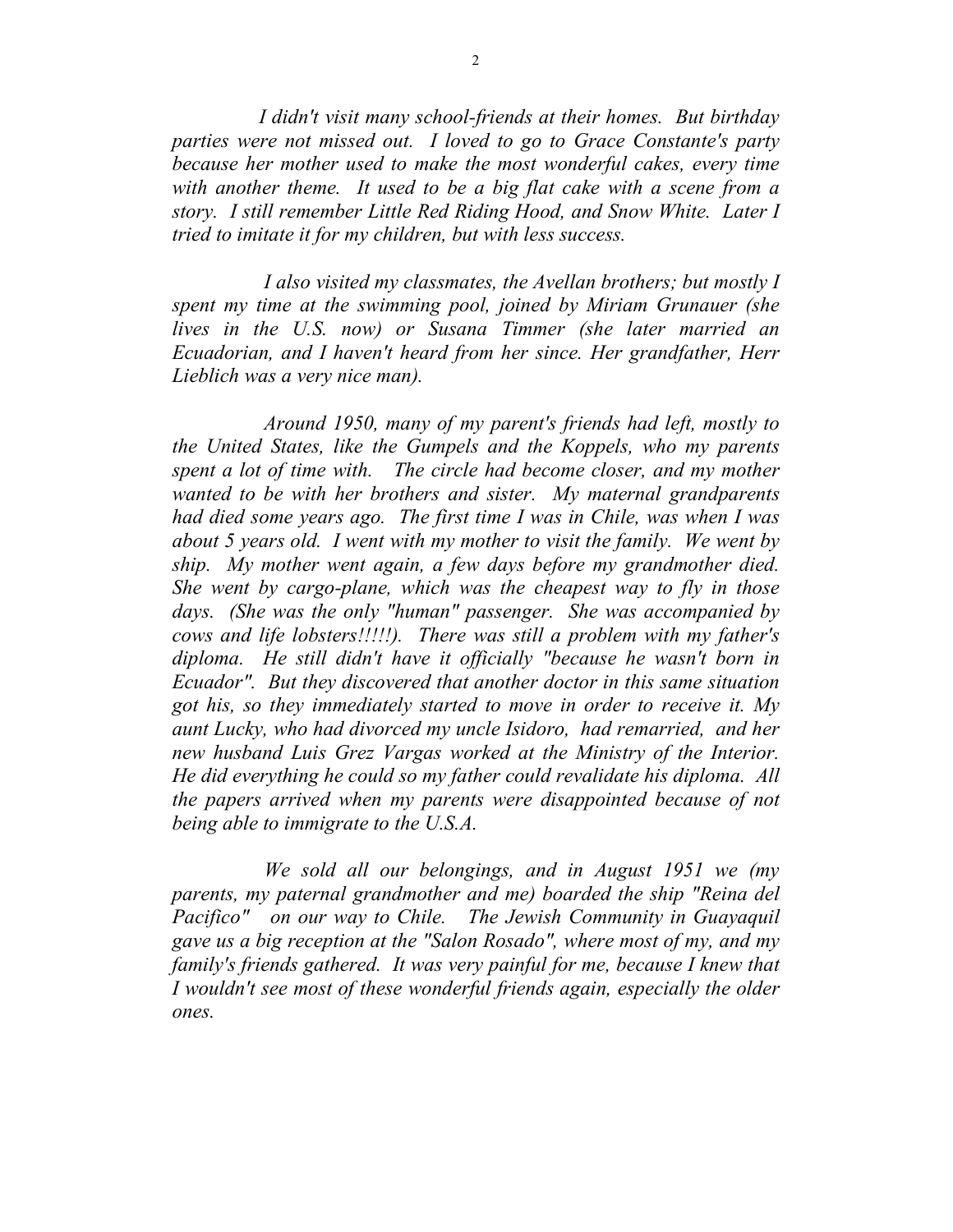# *Life in Ecuador V*

 *Before finishing the chapters on our life in Ecuador, I have to dedicate at least some of this one to my father and his "anecdotes". (In Spanish: anécdota, with the accent on the e; he pronounced it with the accent on the o: anecdÓta).* 

 *Every opportunity he had, he used to tell the stories of real life that had happened to him since he arrived in Ecuador. He told us about life in Cuenca at the beginning of his stay (1934), while studying for the revalidation of his degree. He (and his two friends) didn't have much money to live on, and they couldn't work, so with the scarce money my mother could afford to send him from Chile, they could somehow manage. They used to go to the market to buy meat, which in those days was very cheap. They went to buy liver (which was the cheapest), and for very little they got the whole liver, and sometimes got a tongue as a present. They ate the liver in all possible ways, even inventing their own recipes. After a few times, the butcher wondered and asked my father: "How many dogs do you have?".* 

 *After living there for some time, the locals started to know them, and treat them as some kind of foreign gods that could repair and do anything. Once my father was called from the church in Otavalo, a small Indian town (the cleanest people with the whitest teeth he had ever seen). They had made a big effort donating as much as they could in order to buy an organ for their church. When it finally arrived and it was erected in the church nobody could play on it. And that's where my father came in.* He immediately saw what the problem was: they had stuck in the pipes in *disorder. So under my father's instructions, the pipes were taken out, and later placed in correct order, and finally the right sounds were heard.* 

 *When he was already in Guayaquil, somebody working at the port came to my father with a problem. Whenever they received the crates, there was always a difference in weight, and was suspecting that somebody was robbing them. This started happening after they got a new precision scale. My father went to inspect it and knew what was wrong: the person, or persons, that had installed it didn't follow the instructions, they just assembled it as they went on. It so happened that one part didn't seem quite to fit in, so they had just sawed off the protruding piece!!!!!* 

 *In another opportunity he was called to the port, the problem needed a Salomonic decision. What to do when according to the invoice you have a certain number of pigs to deliver, and on the way, so many were born, that the number doesn't correspond. Do you deliver all the pigs, or only the number stated in the invoice? I don't know what happened at the end.* 

 *My father also had some curious things to tell from the professional point of view. One day a desperate mother came to his consulting office, with a small son, maybe 9 years old. He had been having terrible pains on the left side of his belly.*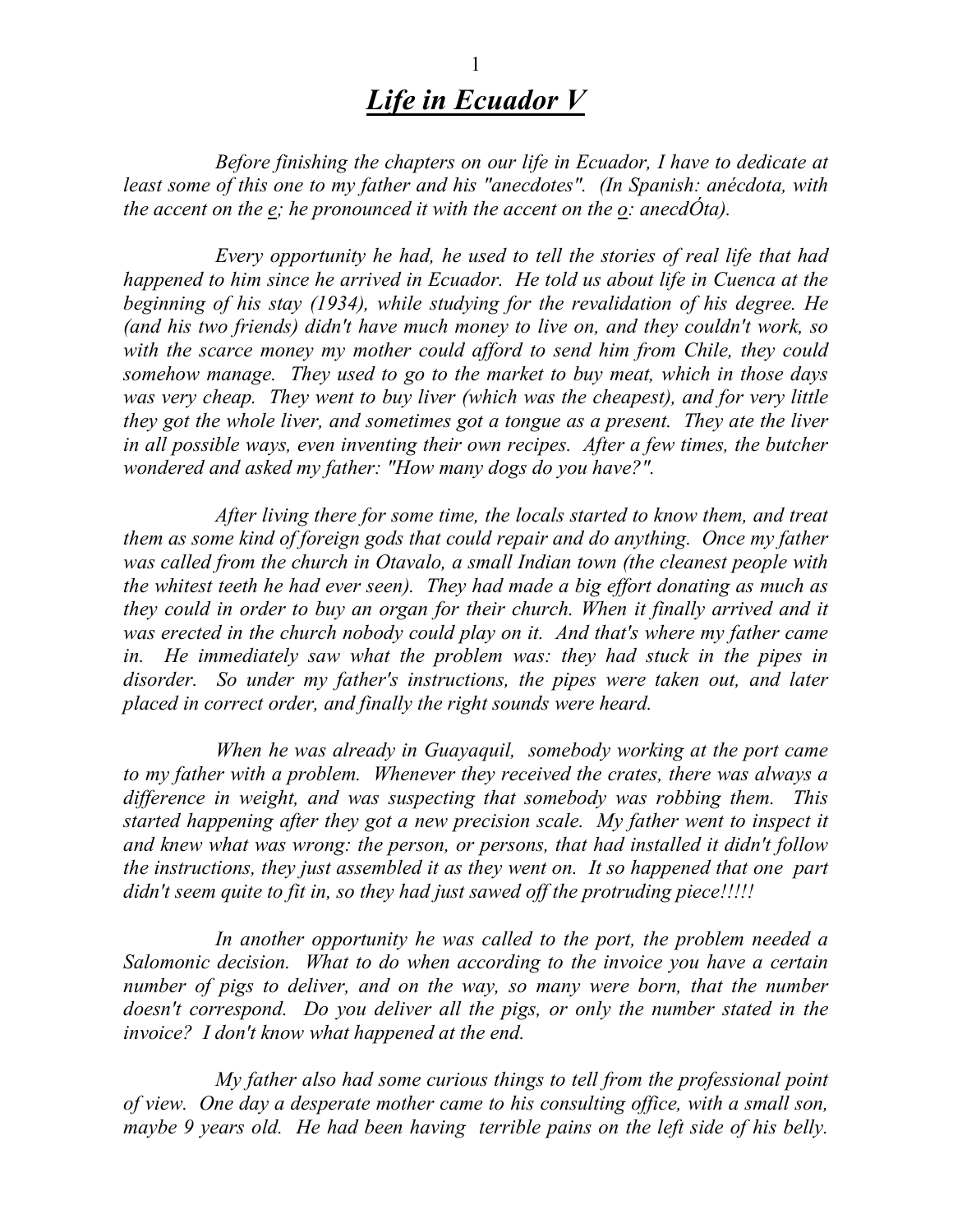*As a last resort, she came to my father. He examined the boy, and sent him urgently to have an X-Ray taken, because he suspected the boy had his appendix on the left side. His mother didn't want to believe what my father was telling her. But when he said to her that if she wanted to safe her son's life, she had to rush to avoid him dying, only then did she move. So, off they went to Dr. Samson to take the X-Rays, and he confirmed what my father had suspected. The boy was operated on successfully.* 

 *Another anecdote he used to tell us, was from his time in Berlin. One day a man came to see him with a swollen foot. My father didn't see anything special, so he wanted to compare it with the other foot. When he asked him to take the other shoe off, the patient excused himself, asking my father to let him come the next day because "he wasn't prepared". (He had washed only the swollen foot.......).* 

 *On another occasion, also in Berlin, a woman of about 50 came to see him with a terrible rash and fever. She was feeling terrible, and the light bothered her eyes. My father diagnosed the measles, and started immediately to phone and try to get a bed in any hospital. Since this was in the middle of the night, the people working at the hospital thought it was some kind of a joke. Whenever they asked for "the child's age", they got the same answer: 50 years old. At the end he called Prof. Rosin, who he worked with, and asked him for a personal favor: get a bed for this "50 year old child". Fortunately, Prof. Rosin believed what my father had told him.* 

 *In the room we had divided in two in order to receive my father's patients that needed a special diet, we had once somebody from Riobamba. I don't remember his name, but I know he was one of the Jewish immigrants. I think it was Mr. Feldman. Well, he had come to see my father because he had terrible pains in his back. They had made some X-Rays and found nothing. My father started touchexamining him which had apparently not been done before, and discovered that this man's kidneys were located further back than usual, almost on the surface under the skin of his back. He asked for some more X-Rays, this time from a different position so he could see the "profile", and there it was: the man had kidney-stones. So he put the man on a very liquid diet, until the stones got out. Whenever my mother prepared something for him he didn't like, he used to say that he couldn't eat it, because "das verbietet mir meine Religion" --- "my religion forbids it". This sentence was also introduced into our daily language, whenever we didn't want to eat something we didn't like.* 

 *Another time, my father treated somebody with a very high blood pressure. So he decided to put him on a "rice" diet. He came to us for lunch every day, for a month. My mother cooked a different rice recipe, every day, so not to bore him. The most incredible combinations, and no salt!!!!!.* 

 *There was this patient from Babahoyo who used to come to Guayaquil once a month. He was a merchant and always stayed at the best hotel in town. But*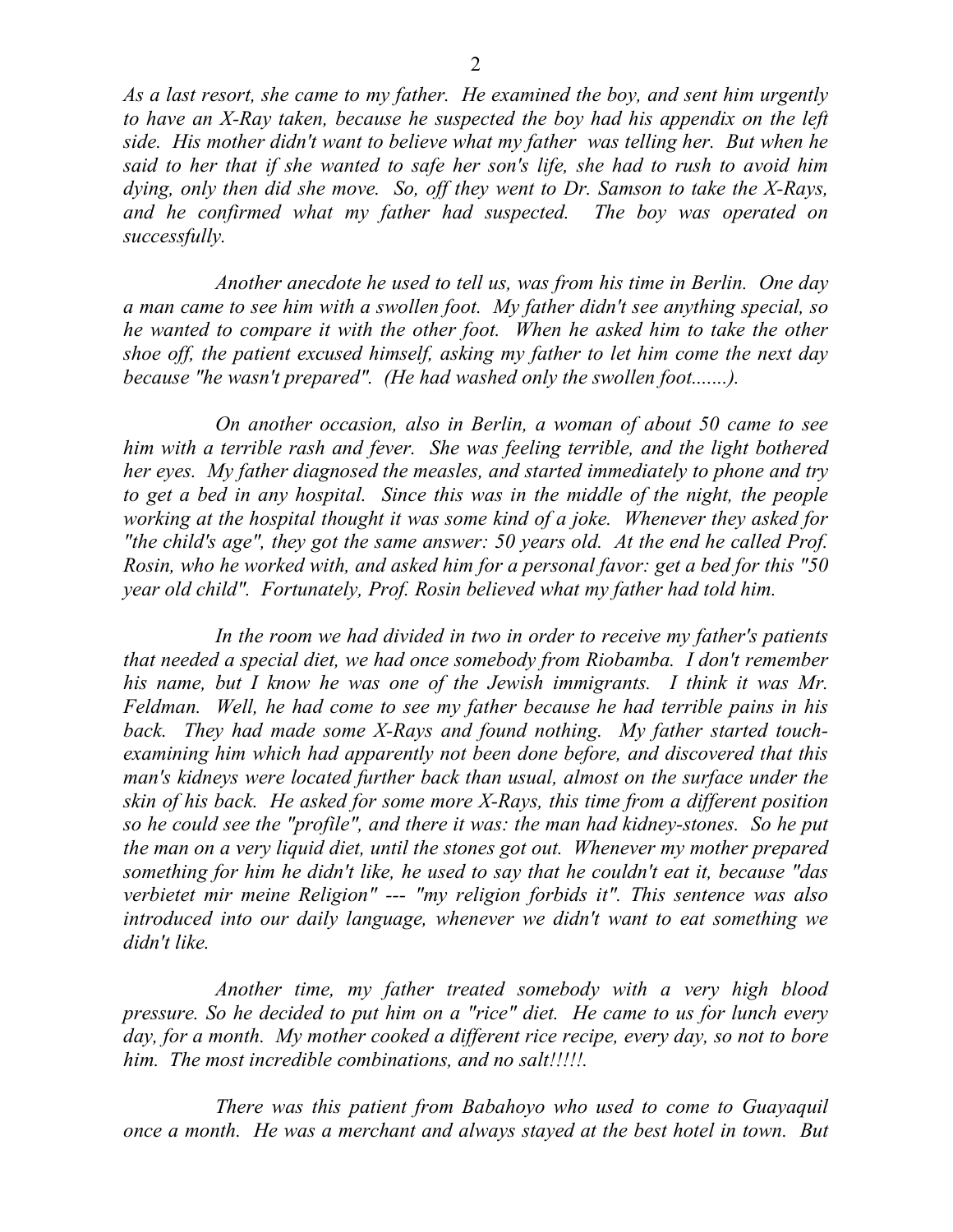*every time he was in Guayaquil, he got a terrible rash, and asthma. After a few months, he came back, desperate, because this was happening to him also at home. My father asked him if he had made any changes in his daily life, so he told him that now he was sleeping on that wonderful mattress, like they have in the hotel in Guayaquil. My father knew the solution to his problem, and told him to throw away the mattress he had just bought, and go to a cheap hotel where they have the simple horsehair, instead of fancy polyester fillings in the mattresses. And that was the end of it.* 

 *Whenever my father had to visit a patient and had to take a taxi, he always took the same one, asking especially for a certain driver. When I asked him why, he told me the following story. Some time ago he was called to a patient who had had the hiccups for several days, without stopping. He used to be drunk all the time, but with the hiccups he could neither eat nor drink. By then he had lost a lot of weight, and the family was sure he was going to die (my father said they'd already bought his coffin). When my father arrived, he even promised he would stop drinking if my father could save him. If I remember correctly, he made him breath carbon dioxide at intervals, until he felt that the hiccups were getting sparser. After a few days, he got well, and he kept his promise: he never drank again. He was the taxi driver, and he made my father promise him that he would always call for him if he needed a taxi. He never accepted money for the ride. When my father told him that we were moving to Chile, he wept.* 

 *My father used to work with Dr. Alcívar, who also owned a clinic, called after him "Clínica Alcívar". There was this case when a worker had his hand cut off while working. Surgery in those days was not what it is today, but they were very successful: they put the hand back after a very difficult operation. It was even mentioned in the newspaper. But a terrible mistake was committed, and the patient died. He was given a blood transfusion with the wrong type of blood!!!!!!!* 

 *Once, the income tax officials came to see my father. He used to keep his books in order, so he had nothing to be afraid of. When he showed them to the officials, they were not interested. They started asking about how many people lived in our apartment, if we owned a car, if we went on vacation, made any trips abroad, etc. After all these questions, they consulted each other and after a while told my father: "Now you can bring the books. But if what you have told us is true, your income should be at least...." and they named a sum. My father was very surprised when his books showed exactly the sum they had predicted.*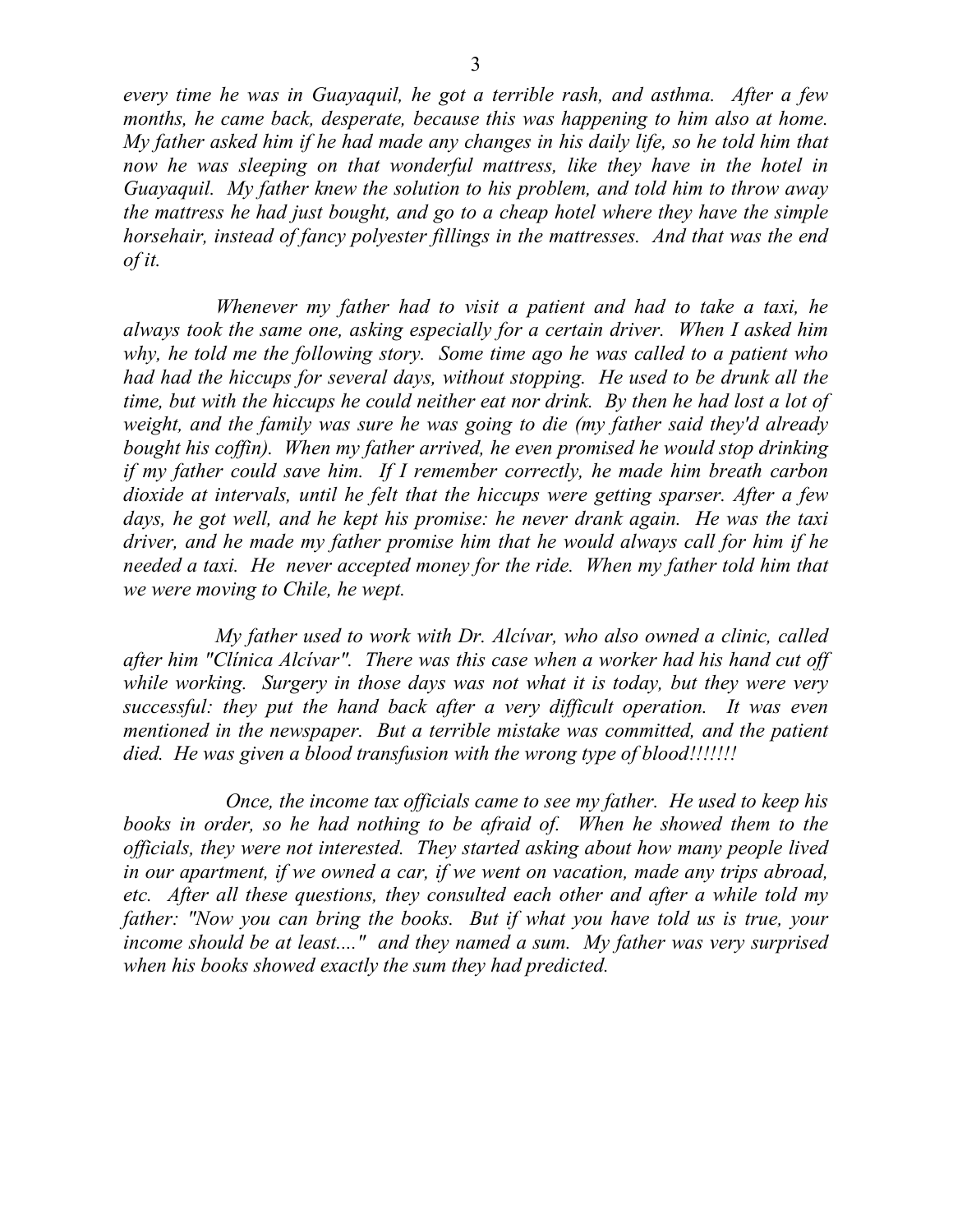## *LIFE IN ECUADOR VI*

 *After finishing the previous chapter, I realised that I hadn't written anything about our daily life, and in particular, about our pets. My father loved animals, specially the ones you can keep at home. There were three parakeets, in different periods of time. They all died cruel deaths by misadventure. The first one, my parents had in Chile, before I was born. My father taught him to say: "Heil, Hitler" while raising his foot. Since the nights were very cold in winter, they used to keep him for the night, inside the unlit oven. One morning, the maid forgot about the parakeet, and lit the oven while he was still inside......The other two we had in Ecuador. As it is custom there, the wings are shortened so that they won't fly away. The first one flew into a spring trap meant for rats......* 

 *At the same time that we had our third parakeet, we had a small dog, a fox terrier called Cheríe, and a cat. The three of them used to eat from the same plate. After lunch, the parakeet would sit on the dog's back, and together with the cat, they would run from the kitchen to the living room and back, a few times. My father used to take the dog for a walk every evening. I remember one time when he did just that. I was relegated to my room because I didn't want to eat the oatmeal porridge I was given for supper. I decided to throw it out of the window, hoping that no one would notice. To my bad luck, my father discovered it while walking the dog. I was not punished and I was never given porridge again.* 

 *I don't remember what happened to the cat. Our Cheríe, (she was a female) died while giving birth to too big a puppy...... The parakeet used to sit on the window sill looking into the kitchen. One day while doing that, he tried to fly into the kitchen, but instead flew into a boiling pot of soup. The maid fished him out with her hand, while burning herself, but couldn't save the bird. His last word was "Oshi", he knew who had tried to save him.* 

 *There is another thing I hadn't mentioned and that is the time when my mother was sick. She had some kind of colic, I think from the gall bladder. My father gave her some pain killers, but the pain was persistent. Then, he and two colleagues decided, that a small amount of morphine would help. As a result she slept for about two days, to my father's desperation. When she awoke, she didn't have any pains, and it didn't repeat itself again. Since she didn't usually take any kind of medication, she didn't know that she was allergic to all kinds of medicines. Once she broke her arm, and my father gave her some aspirin to ease the pain, and her hands swelled and looked like "empanadas". This was not so bad. Next time she took an aspirin, the swelling was all around her neck which impeded her breathing. Fortunately the swelling went down,*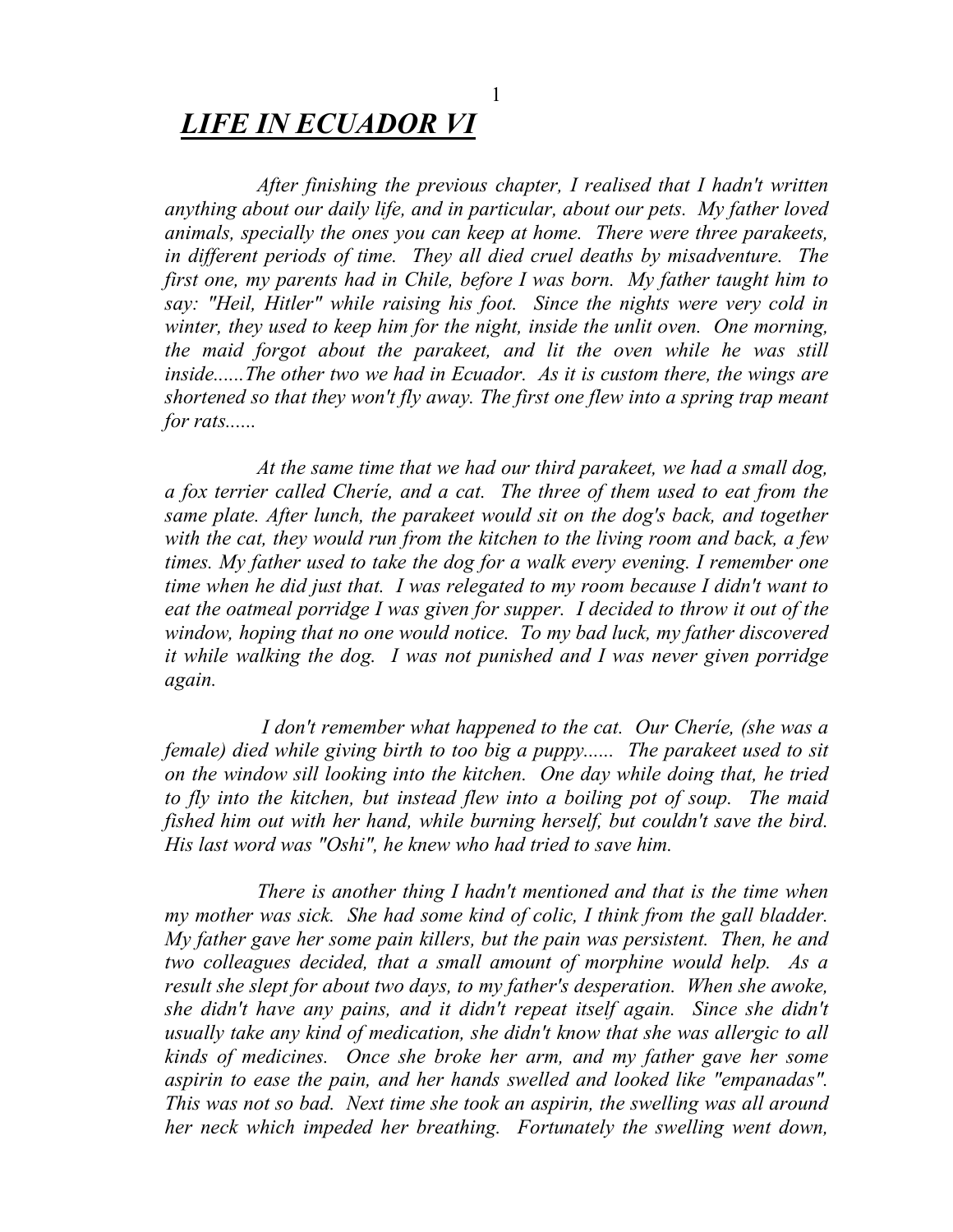*just as my father was preparing to perform a tracheotomy. After this, my father made her promise never to take any kind of medicine.* 

 *As a child, and being a premature baby, I was sometimes sick. I remember having had chicken-pox. I know I never got the mumps. I was given food every few hours, in my childhood, but I didn't gain much weight. This was probably as a result of having had amoebas, and malaria. My sister used to call me "flaca" ( skinny ). Malaria is a nasty sickness. I had very high fever that repeated itself every two or three days, which made me shiver so hard that the bed moved. I remember my parents covering me up with a cold wet sheet, in order to get the fever down. I don't know how long I was sick; I do remember being given quinine tablets.* 

 *When I was about 10 years old, I fell on my nose and broke it. There wasn't much to be done besides putting a big plaster over my nose, that covered almost all my cheeks. My face was swollen and the tip of the nose was red. My classmates immediately found a nickname for me: "borracha" (drunkard) which I didn't like at all.* 

 *The other nuisance was my having tonsillitis very often. At the beginning, the treatment was to have the tonsils smeared with methylene blue, and getting sulpha shots every 4 hours. No penicillin at that time. The first time I got really sick, I was at the Pension Playas visiting my friend Ruthi Stein, and she wasn't allowed to come into my room in order to avoid contagion. It took me around a week to get well. I couldn't sleep too well at night, and I could hear Ruthi's father snore loudly, so that the walls trembled. Ruthi was very young when her father got sick (he had a brain tumour) and I know she nursed him until his death. This is probably the reason she became a nurse. She works in the operating theatre of the Carmel Hospital in Haifa. Now, her name is Ruthi Avni.* 

 *There was an event that happened when I was about 5 years old, that I cannot forget because it traumatized me for the rest of my life. We were visiting Linette Fachet, a friend of my parents, at her hacienda. We were having lunch outside and I was playing, doing nothing special, when one of her hired workers on horseback grabbed me by one arm, and pulled me onto the horse, backwards, and off he went still holding my arm firmly. I started screaming and yelling until Linette and my mother realised what was happening. They got into the farm's truck and followed the horseman. I don't know how long it took them to reach him, but for me it felt like eternity. He was going up the hill and I could see the people getting smaller and smaller. I almost fell off the horse but managed to grab its tail, which actually saved me from who-knows-what-terrible-things this man had in mind, for the horse reared up and the horseman lost control and they were able to catch him. Since then, I have a terrible aversion and fear of heights and horses. The night after that event there was a small fire caused by me. There was no electric light in*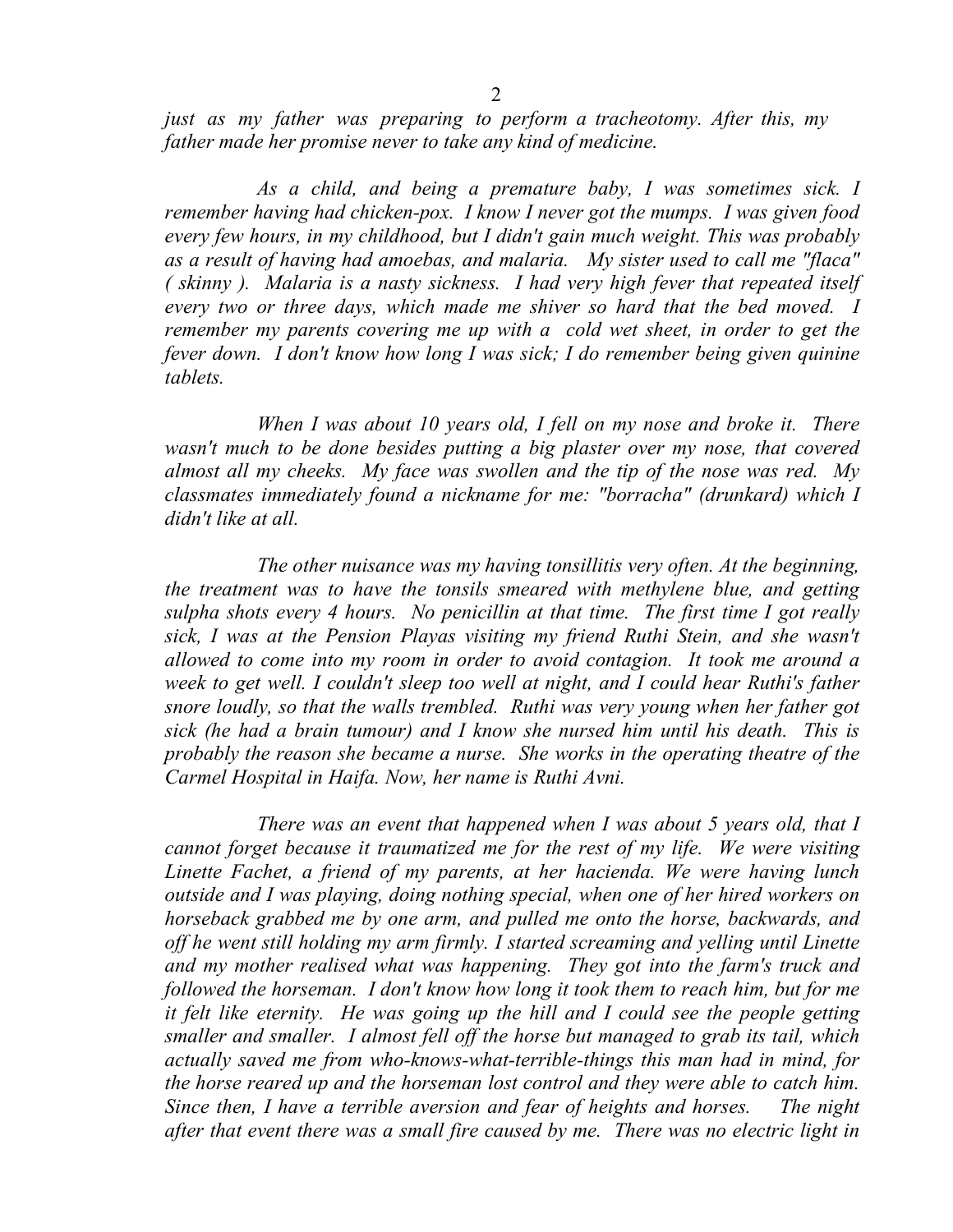*the hacienda, and we used candles. One was lit next to my bed, and after going*  to bed that night I started playing putting a plastic comb next to it. I realised that it was inflammable when my feather cover caught fire. I was lucky that the bedroom *door had been left open, so that they could see what was going on in my room. They took me out of the room, and fortunately nothing happened to me.*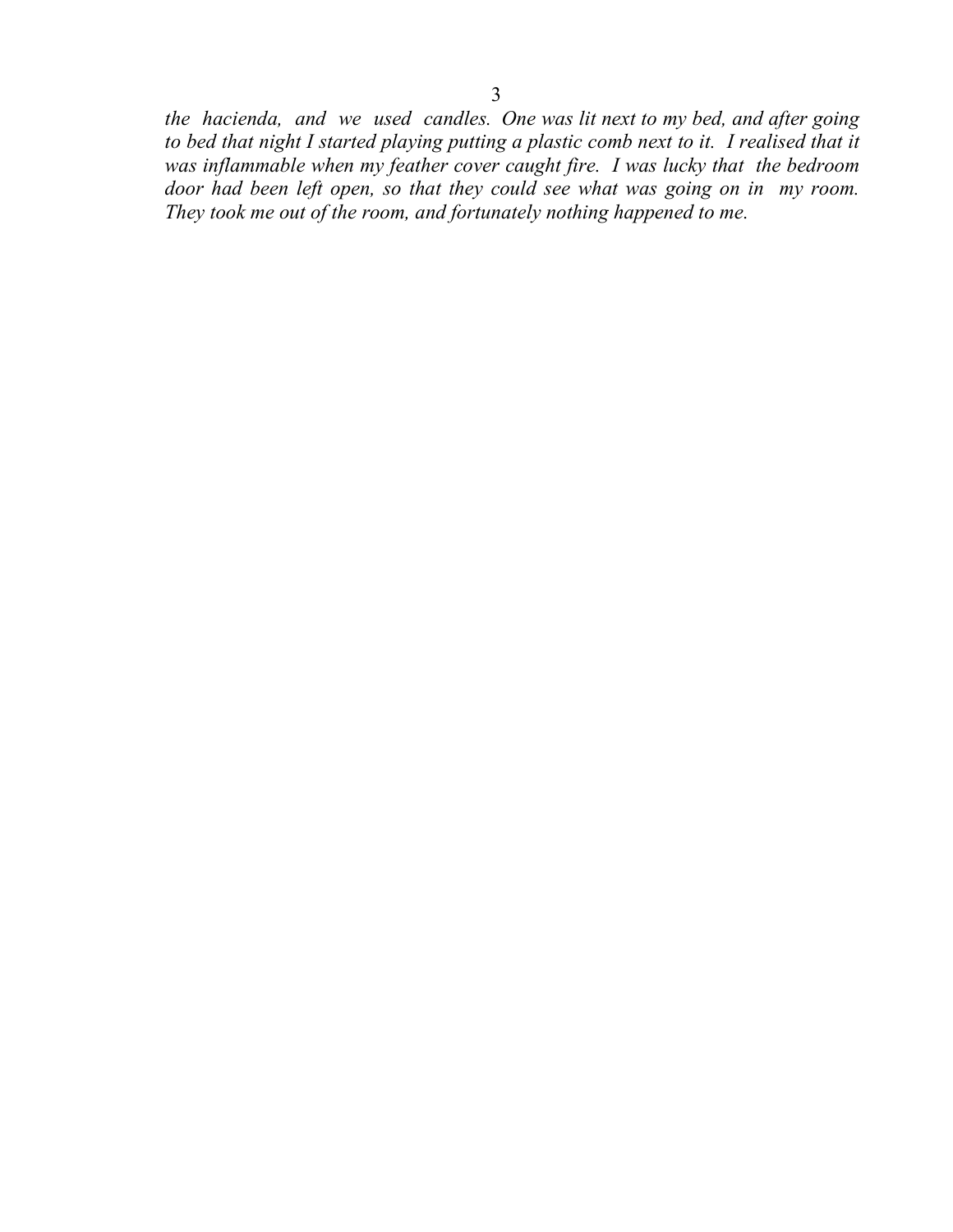## *FROM ECUADOR TO CHILE 1*

 *After my 13th. birthday, my parents started talking about moving away from Ecuador, especially since my sister had left for the United States. The question was --- where to go? On the one hand, my parents wanted to be with my sister, and on the other hand, my mother's family wanted us to join them in Chile. My father had had bad experiences, because he believed in people, who took advantage of him. He had written an article about malaria, and after giving the manuscript to his superior at the hospital in Guayaquil (I imagine for grammatical corrections), he never saw it again. That is, with his own signature. After some time, his article was published with the other doctor's name, and not my father's. He also encountered some anti-semitic events, and accusations, that made him decide to leave. The authorities wouldn't revalidate his diploma (in order to be able to practice in Chile) because he was not born in Ecuador, even though he had been naturalized, and was an Ecuadorian citizen. That is what he had been told for so many years, until one day he discovered that another physician, in the same position, got his diploma without any problem. The final decision came after the American Embassy in Guayaquil gave them the reason to move to Chile, as I have already explained in a previous chapter. Besides, in the U.S., my father would have had to be an intern in a hospital for two years, take the English language examinations, and stop working after two years (he would have been 55 by then). There wasn't much chance for the rest of us (my grandmother, my mother and me) to find jobs. My grandmother was 75 years old. My mother would have managed, somehow, even though she didn't speak English. But overall, our prospects in the U.S. did not look rosy. The moment my father got the approval for the diploma exchange from the Chilean authorities, he decided that the best would be to move to Chile. My mother missed her brothers and sister very much, and to unite what was left of her family was a good prospect. Her parents had already died in Chile, some years before.* 

 *Life hadn't been easy for my parents but they made the best of it. In Ecuador they had had their third beginning. They started building an existence in Germany, then in Chile, then in Ecuador, and now they were planning another, fourth start in Chile. In Guayaquil we rented a comfortable apartment, but didn't have too many belongings. The movables were sold so we could pay the trip for the four of us to Chile. Unfortunately, some of the nice things were stolen. I remember a beautiful cigarette box made of something that looked like alabaster, with Chinese designs in some kind of metal on top.*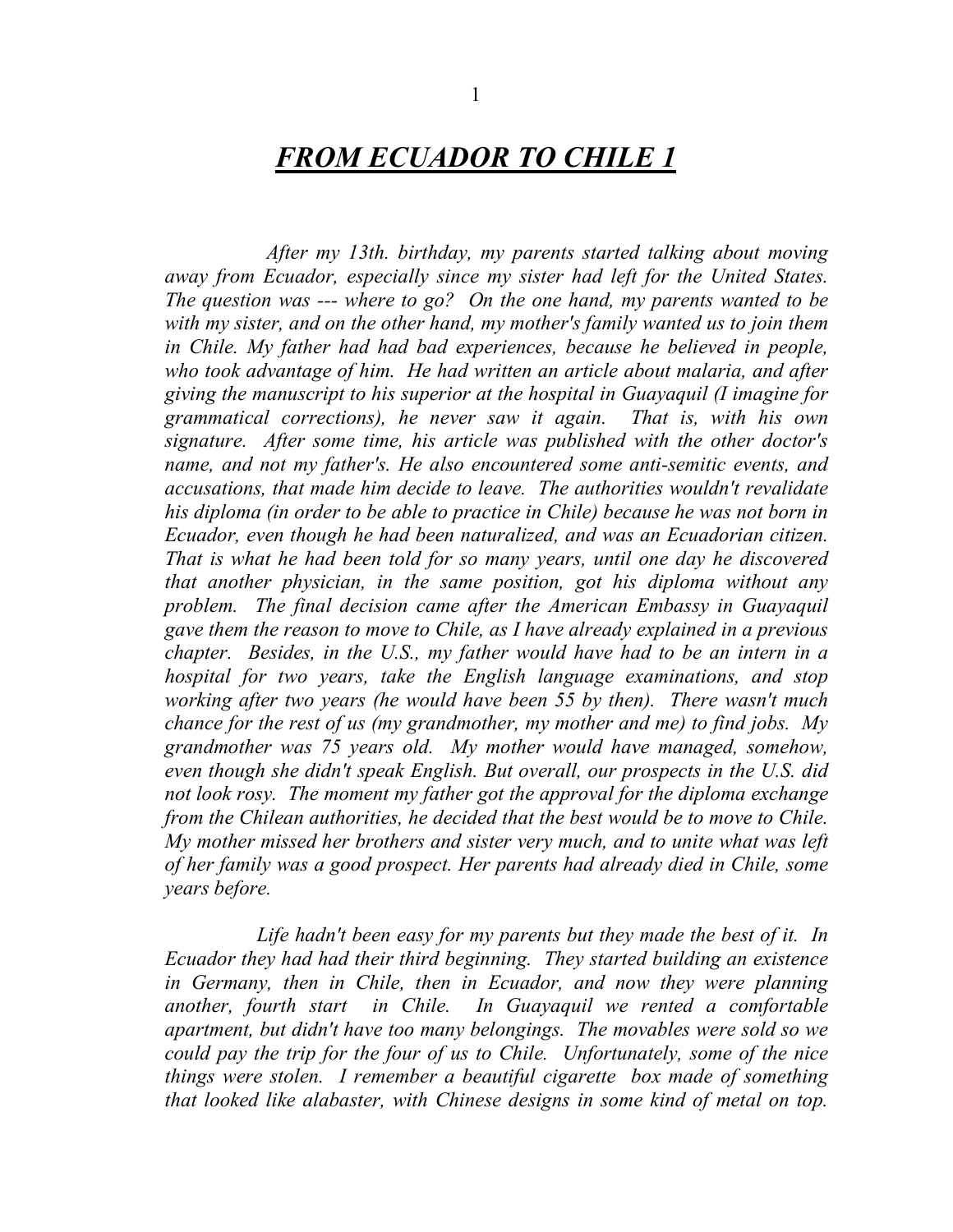2

*We had it on the living room table with some other things like ashtrays and other unimportant items. But the thief knew what to take.* 

 *We owned two pairs of silver candlesticks. My parents decided to keep the ones that had been with the family for a longer period. (My daughter Raquel got them when she married). The newer ones were nicely carved. It so happened that the priests from the Merced Church were interested in having them. My father waited until the last moment to sell them to the priests. He didn't like the idea of having the candlesticks, that had served my mother to light the Shabbat candles, in a church. Nobody else was interested in buying them, so they had to sell them to the church. We needed the money for the trip to Chile.* 

 *Some of our friends had moved away, mostly to the United States hoping for a better future. The Gumpel-Koppel "clan" moved to San Diego, California. Some of them had been my parent's bridge partners. My sister's friend, Ernie Klemperer, also moved to the States. After many years, and by chance, Ernie and my sister met, and realised that they were both living in the same town: Pittsfield, Mass. (More about that later).* 

 *The last person to occupy a room in our "clinica", was Frau Loeb, the mother of Rosi Coifman. Frau Loeb had come out of a concentration camp, and did all kinds of strange things, as a result. At night, I used to hear her (my room was next to hers) screaming and calling names. She also brushed the soles of her shoes on the window sill, trying to make them as clean as possible. Her daughter was her only consolation. Rosi also had her problems. She had two sons: Ronnie and Danny. The younger one, Danny, didn't sit or walk until he was about four, though later on he developed normally. It must have been very difficult for Rosi to take care of her mother in addition to her sons and her husband. I don't know what happened to Frau Loeb after we left. I think she went to live with her daughter and family. I have heard that Ronnie is still in Ecuador, and Danny lives in the States.* 

 *Our house was a happy one. I don't remember seeing my father or my mother, or my grandmother, unhappy or sad. Maybe they didn't want us to know, as they didn't tell us about the war. Or maybe, I was too young to understand. Times were difficult, and we couldn't have things other kids my age had, but we were happy with what we had. The times I liked best were those when we celebrated any event, like our birthdays, and especially my father's on the eve of the New Year. Also, marriages were held in our apartment. The Trachtenbergs had a wedding celebration at our home. They then moved to Lima, Perú, and had 7 or 8 children. Her mother, Frau Fisher also joined them. I remember having a big party in honour of Benno Weiser and his wife. He went to Israel and changed his name to Varon, and years later, he was the Israeli Ambassador to Paraguay. During his stay there, there was an explosion*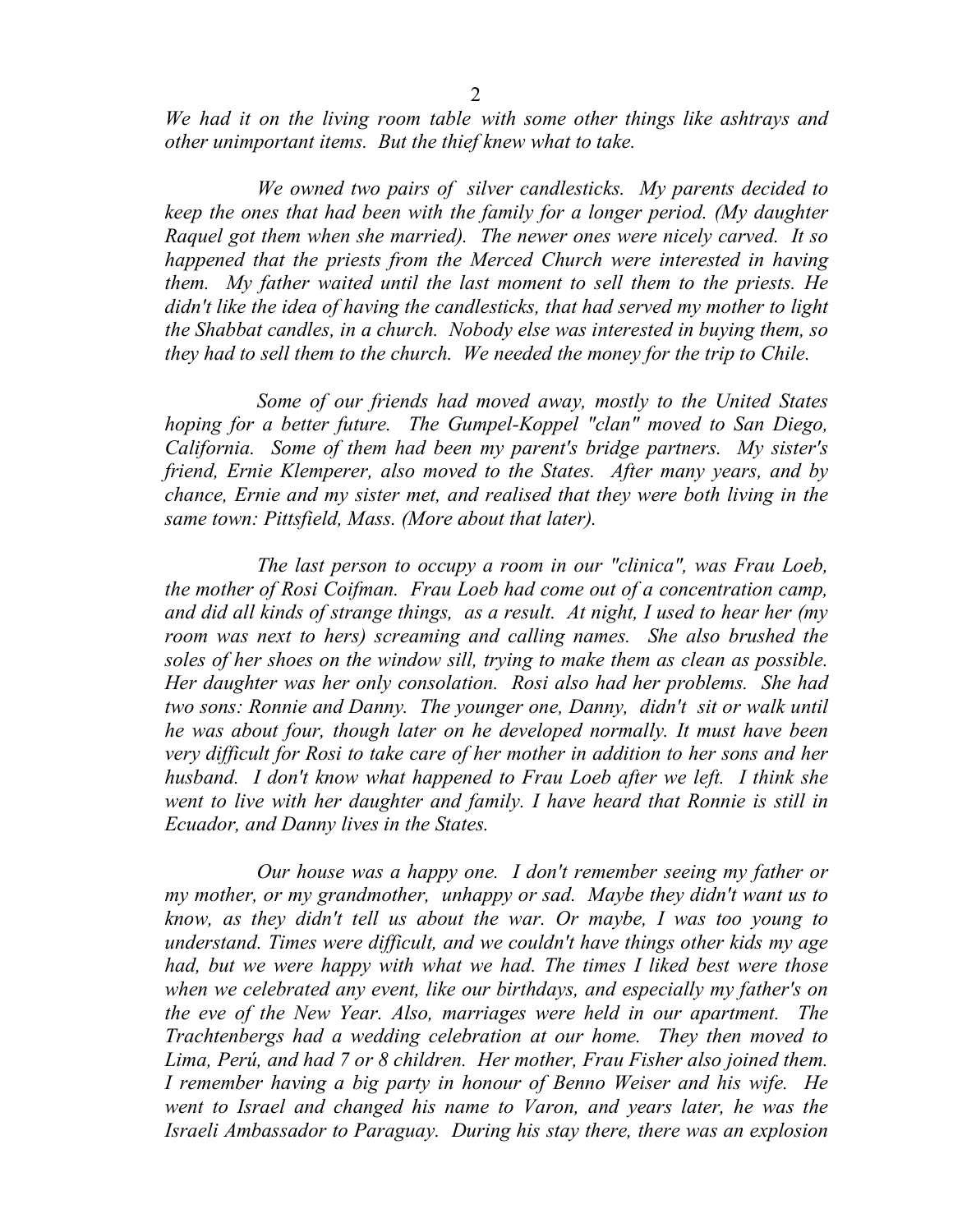*in the Israel Embassy, with casualties. As far as I know, he is living in Boston now, doing some kind of research. He has written some books related to his and his family's life. I still have a photograph of him with my sister and Lotte Scharfstein. Lotte later started an acting career, and changed her name to Elisa Lotti. But her career didn't last long. She got married to a physician in New York, where her parents also lived.* 

 *My mother played the piano, and I remember us getting one, even before we had a refrigerator. She was very gifted, but played only for her and our entertainment. She had a teacher, Frau Albers. This lady was also my sister's and my teacher. She was a good teacher. She had a little daughter whom she and her husband wanted to make a great swimmer. I don't think that the girl ever made it to be one. Her parents forced her to go to the pool every single day. They abused her physically. I even remember seeing the marks of cigarette burns on her arms. Poor girl!....... After Frau Albers left (also to the U.S.*), I continued my musical studies with another teacher called Fritz Prager, *and after him, at the local conservatorium. There I also learned Theory and Solphege, which has helped me a lot in choir singing.* 

 *My mother also started taking lessons in Russian. She liked the language, which had been her father's. She had to stop after a few lessons because she was accused by some people of the Jewish Community, of being a Communist, which was a terrible lie. Anything related to Russia or Russians was a sin in those days.* 

 *We didn't do much for entertainment, especially because of lack of funds. My parents mostly went to the "Centro Israelita", and occasionally to the movies. My own experience had been some Disney films, like Pinocchio and Snow White. I once went to see Shirley Temple, and Laurel and Hardy, spending a whole day in a cinema, where I could see the same show again, and again for the same money. What I enjoyed most was going to a concert. I remember being at the hall at the University of Guayaquil, which was packed, listening to the performance of Claudio Arrau. I still remember what he was playing: De Falla's Ritual Fire Dance. It so happened that while he was playing, a fire broke out, on the other side of the street. We could hardly hear the piano because of the big noise made by the sirens of the fire-engines. What a coincidence!!!.* 

 *On another occasion, I was invited to see the performance of the Wiener Saenger Knaben (Vienna Boys' Choir). Uncle Lucho (Luis Grez Vargas), my aunt Lucky's second husband, had sent me a ticket with them. (He was some kind of impresario at the time. More about that later). I even got to talk in German to some of the boys during the intermission. It amused me to see them*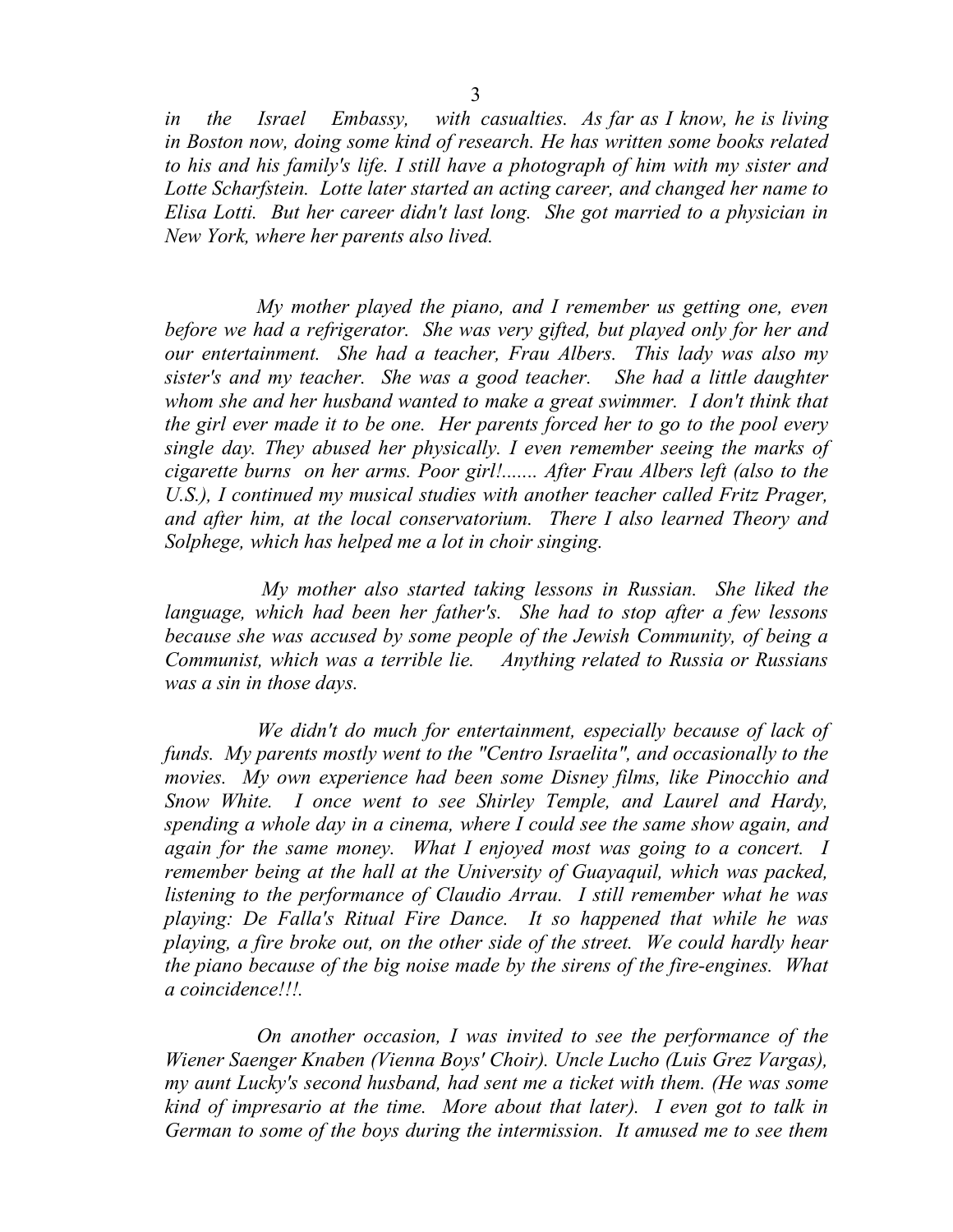*in costumes of the previous century, and some with girl's clothes: they performed Mozart's "Bastien and Bastienne". I loved it.* 

 *Another time, I got a ticket (again from Uncle Lucho) to listen to the Trapp family (this was the singing family whose story was told in "The Sound of Music"). This was actually the first time I had heard a choir perform. Their lovely voices are still engraved in my memory. Their smallest son was very young then, may be 14 years old, and he had already a beautiful tenor voice. It was a great performance. In another occasion, I went to listen to Adolfo Odnoposoff, who was a fine cellist. Later, I realised he was almost family: my cousin Curt Marcuson was married to his sister Nelly, a pianist. (Just a few days ago, I was listening to some old music being played at the "Kol Ha musica" music radio station, during Ram Evron's program, and the performer was Ricardo Odnoposoff. That was another brother from the same family, who played the violin. I called my cousin in Hamburg, and he told me that around 1946 Ricardo went to the United States to perform (the music I heard was from that period) and met there an Austrian noblewoman, married her and went to live in Austria. I'm not sure that Ram Evron knows those details.)* 

 *Besides piano lessons, I also joined the classical dance group, sponsored by the Municipality. (When I was about 4, or 5, I had lessons with a French teacher Monsieur Mauger). My teacher was Greek. Her name was Kitty Sakilarides. I missed a few lessons because my right arm had to be in a cast. (I had broken the wrist bones after Pepe Hazins kicked my arm instead of the ball while playing soccer, about two years before. I was the goal-keeper).*  In those days, the cast was put on layers of cotton, then crêpe paper, and on *that, the plaster cast. It so happens that when I had the first cast on only a few days, I got a terrible itch inside of it, which drove me crazy. I introduced all kinds of pencils and knitting needles in order to be able to scratch myself. Finally, my father took me back to the clinic to change the cast, and we discovered that what was causing the problem was a family of ants that had nested there, of all places.........!!!!!!* 

 *When my parents finally decided to move to Chile, the Jewish Community gave us a big party, and everybody was there. It made me very sad*  to think that I wouldn't see most of these people again. Some of them, even *much older than me, or even than my parents, were like old friends to me. I had known them all my life. Some were the grandparents of my closest friends. By then I was almost 14. It was August, 1951. We had to say good bye to our loyal maids, and it was especially difficult for me to part from Oshi. She had taken care of me since I was born. Even now, when I'm writing these words, the tears come into my eyes. She was so good to me. (Years later, when I visited Guayaquil, I looked for her until I found her working as a chambermaid, in one of the hotels). After making all the necessary arrangements, we sailed to Chile,*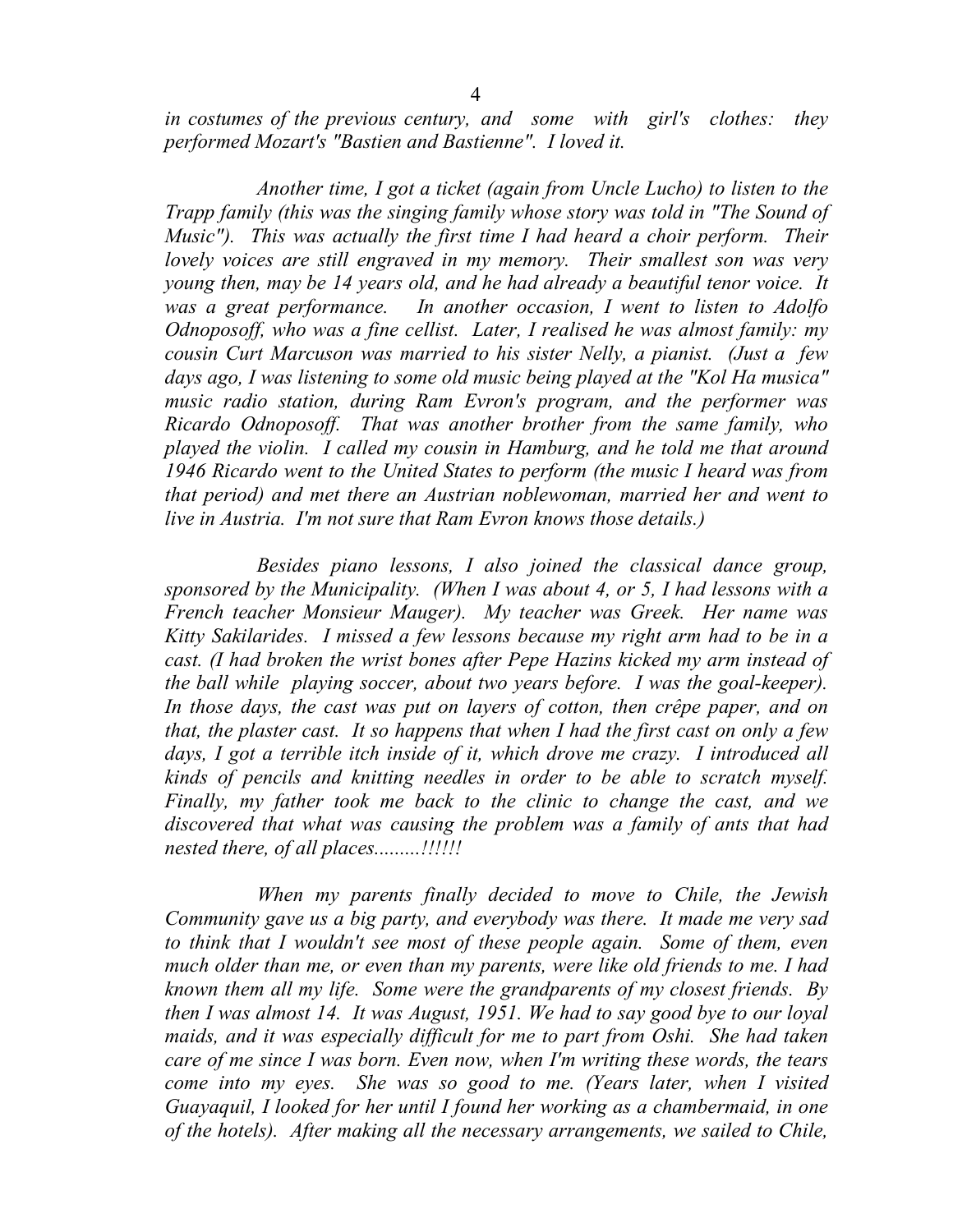*on the PSNC ship "Reina del Pacifico". The trip took 10 days, with a stop in Callao, Perú. The ship was in port all day, so we visited Lima. It didn't impress me very much.*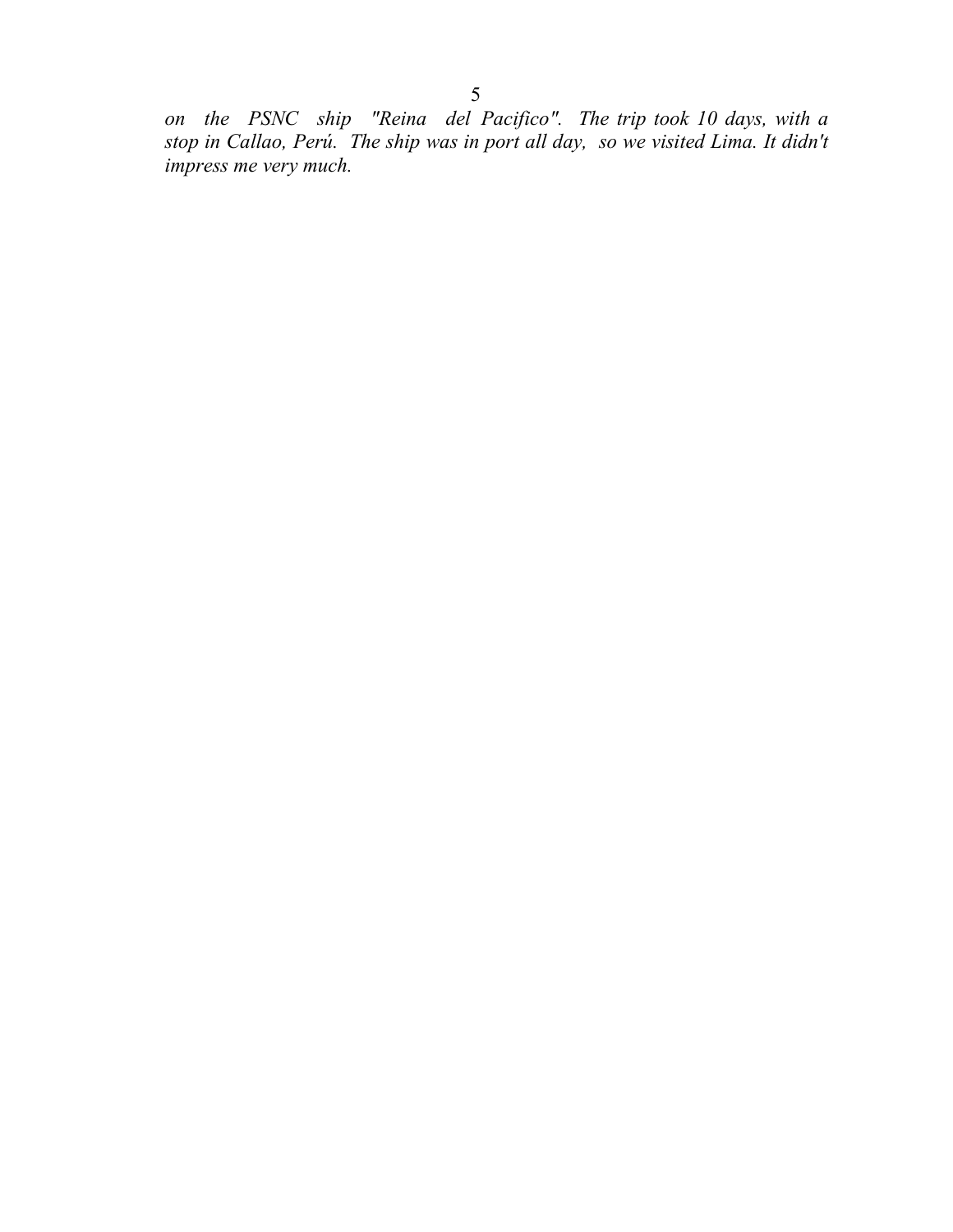## 1 *FROM ECUADOR TO CHILE II*

 *We spent 10 days on the ship that took us to Valparaíso. The trip was boring. There were no children on board but me. It was an English ship. The food was horrible, and I didn't want to eat. Porridge for breakfast (it looked like glue), and greasy lamb with sugar and peppermint leaves for lunch, were not my cup of tea. The captain was very nice and provided me with dozens of green apples which I ate during the whole trip. I shared a cabin with my grandmother. I used to play dominoes with two elderly passengers. They showed me how to play for money, which I was not interested in. Anyway, while in Callao, we went to Lima and visited the Museum where they still keep Pizarro's head. (Disgusting!!!). We all took a bus from Callao to Lima, like in the old days, with chickens and vegetables and fruit that the locals carried with them. I suppose and hope that things have changed since then. Not even in Guayaquil did I encounter such a thing. We made a round trip through the city. The place I liked best was called La Herradura (Horseshoe).* 

 *When we arrived in Valparaíso, Uncle Lucho (Lucky's husband) greeted us with my father's Chilean Diploma in his hand. I don't remember if all the family was there, but I was introduced to so many people, that I was completely overwhelmed. Uncle Lucho was very kind, and tried to show me off to his family. His cousin Eugenia ("Quena") was there. Her son Patricio was a military man, and because of him, we had our first family reunion in a exclusive club. We had a wonderful meal, or was it, after 10 days of apples? Anyway, I tried to understand what people were saying to me. I thought they spoke Spanish, but I wasn't sure. They used so many new words, that I thought they weren't speaking Spanish at all. Uncle Lucho greeted me with "Hola, guachita". I thought it must be some kind of nice expression. (Guachita is a Chilean word meaning something like the solitary one, or the orphan; you use it for one sock, when you've lost the other). Then I heard Eugenia saying that Pato (her son's name was Patricio) was leaving "al tiro". I thought that she meant a place called Tiro. But so many people were using this expression, that I thought to myself it can't be a place, so many people cannot go there. When I asked what they meant, I was told that "al tiro" means immediately ("like a shot"), "tiro" being "the shot of a gun". I also learned the expression "hacer tuto" which puzzled me again. It only meant go to sleep. Later on I learned the richness of the Chilean Spanish, full of idioms, but my first encounter was desperate because I could hardly understand what people were saying. I cried all night thinking that I had come to a country where Spanish was not spoken.* 

 *I don't remember how and when we got to Santiago. But I know that my parents found very quickly a small apartment for us to stay. It was a*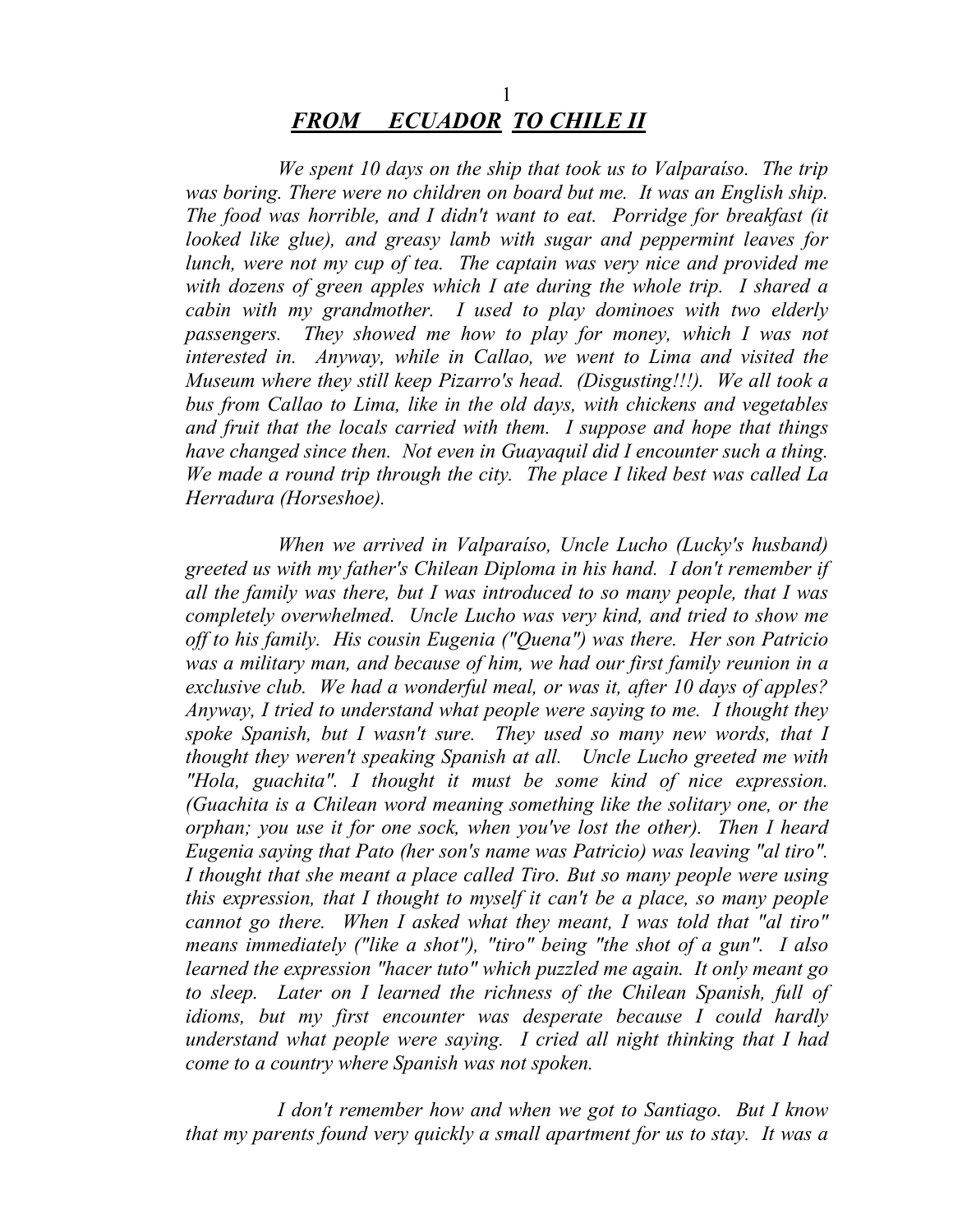*very nice small furnished duplex, the lower story was in the basement. The entrance was at the ground floor, as was the only bedroom. The bathroom was also on this upper floor. The windows of the bedroom looked out a side street, where local vendors used to offer their trade, usually fruit and vegetables. Bread and milk were also delivered through the bedroom window. This bedroom I shared with my grandmother. Going down the stairs, you could see that the lower floor consisted mostly of just one big room, with a very high ceiling, as high as the second story ceiling. There was a very small kitchenette where only one person could stand, but very handy because everything was next to you. In the large room, there was some dining and living room furniture, and under the stairs, there was enough space for my parents' bed. It was a small place for four people but we couldn't afford anything else. At least, it was opposite the Parque Forestal with beautiful high trees, which could be seen from the upper part of the big high windows of the big room. My mother used the big dining room table to repair hats that I used to collect from different customers (some of them from the time she had her shop), and I returned them afterwards to their owners. I remember two of them, Lily Hobsbawn, who lived in New York, but came to Chile to visit. She spent some time later in Chile, and when she decided to go back to the United States, she sold her belongings, and gave many books to my father. We bought from her a desk, and shelves, to be hung on the wall on rails (Adolfo still has it). The other customer I remember was the aunt of Mr. List, my former school headmaster in Guayaquil. I visited both these ladies at the Hotel Carrera, where my cousin Curt Marcuson used to work, though not at that time. Another acquaintance was Marga Lyon, whom my family knew since their first arrival in Chile. By this time she had become partowner of some cinemas in Santiago, and now and then we got free tickets. One day she came to this small apartment, and since my mother wasn't in, she decided to wait. She asked me for a glass of milk while she waited. It was all the milk we had left. She drank a sip or two, and left all the rest. What a waste!!!! especially because it was meant to be used to prepare a milk soup for all of us. When I told my parents what had happened, they told me another story about this lady and a bunch of grapes, which had happened years before. It so happened that this lady had come to visit when my mother was resting in the afternoon, so she had to wait for some moments. While she was waiting, she decided to take a nibble from a large bunch of grapes that was hanging down the "parrón". This was probable the nicest, largest bunch that she had ever seen. My parents had not cut it, because it was going to be photographed for a magazine. The magazine editor had promised to pay my parents for the photo. When my mother came out, the bunch was gone. Mrs.* 

 *My father arranged for me to join the Jewish School (Vaad Hajinuj) where a friend of his, Dr. Joel, was the principal. I joined the school* 

*Lyon had eaten it all.*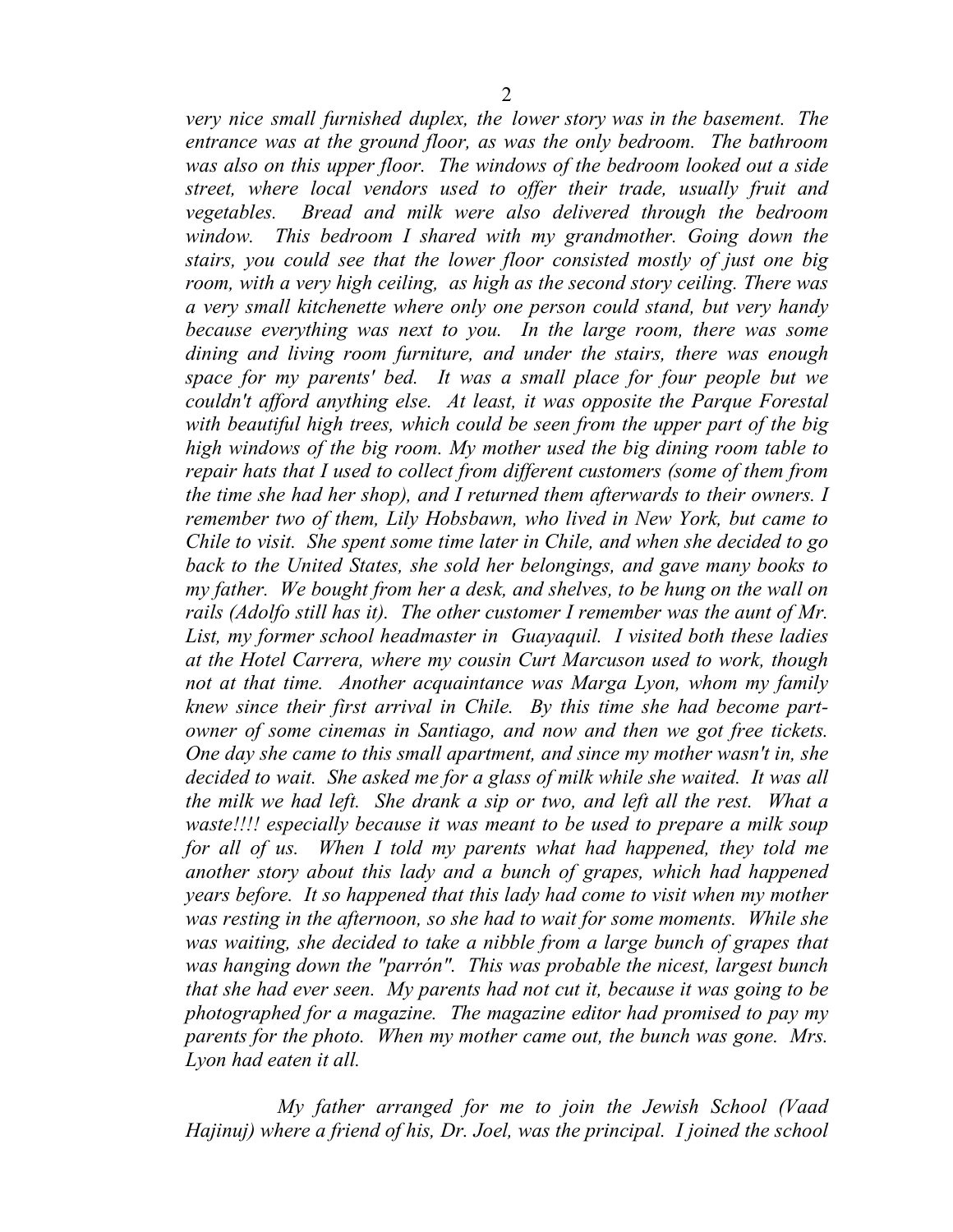*at the end of September, and stayed there only a few weeks. I left when I found out that I wouldn't be able to take the examinations, because I hadn't been at the school long enough. While I was there I encountered for the first time classmates, most of them Jewish, who were having both Hebrew and Yiddish lessons. One of my classmates was Ruben Maler, whom I would meet again many years later (when I revisited Chile in 1993, after living in Israel for 27 years). Another thing I always wondered was: why would a parent send a non-Jewish child to a Jewish school, but their explanation was that "we like Jews" , "this is a good school" and "it is near home". After being some time in Chile, I could fully understand it.* 

 *My father also helped me by taking me to the swimming pool, to see if I could find a group to continue my training. It so happened that there I met two Jewish sisters, Ruby and Carmen Monica Bonder, training for the University of Chile team. I joined them, and started my training right away. (This friendship lasted until I decided to immigrate to Israel many years later). After a few months, the Jewish members of the University team decided to join Maccabi, that at that time was called C.A.I.M. (Club Atletico Israelita Maccabi). One of the directors was Señor Keibel, the father of Dan and Aviva, two members of the youth movement Gordonia Hamaccabi, which I had joined some months earlier. When we moved to Llolleo, I couldn't be as active in the youth movement as I would have liked. I used to go to Santiago occasionally, in order to take part in the weekly activities. Sometimes I stayed overnight. This situation got better when I returned to Santiago. I took part in movement activities on weekdays, and occasionally at weekends. I also joined them for Summer Camp.* 

 *Señor Keibel was also involved in some kind of self defense training camp, which I didn't join, but I was asked to help with one of their operations. It so happened that the Chilean Nazi movement had begun to publish a weekly newspaper, which was being sold at kiosks all over the city. It was decided that we would go to the different kiosks in our neighborhood, choose three or four magazines, and then appear surprised to discover "by chance" that the Nazi paper was sold there --- and then leave without buying anything. The poor vendor, trying to make a living, saw that by having that newspaper, he wouldn't do any business. The week after that, we did the same. After that, no more Nazi newspapers were seen on the stands.* 

 *My father, trying to find some social relationships for me, contacted his friends, the Scharfsteins, and heard that a new group had been formed next to the Synagogue at 810 Portugal Street, to gather the Jewish youth.* The initiative came from the Rabbi, Egon Loewenstein. The *Scharfsteins' son Denis had just joined it, so I went there with him. I liked it from the beginning, but Denis didn't. He never went back after the first time.*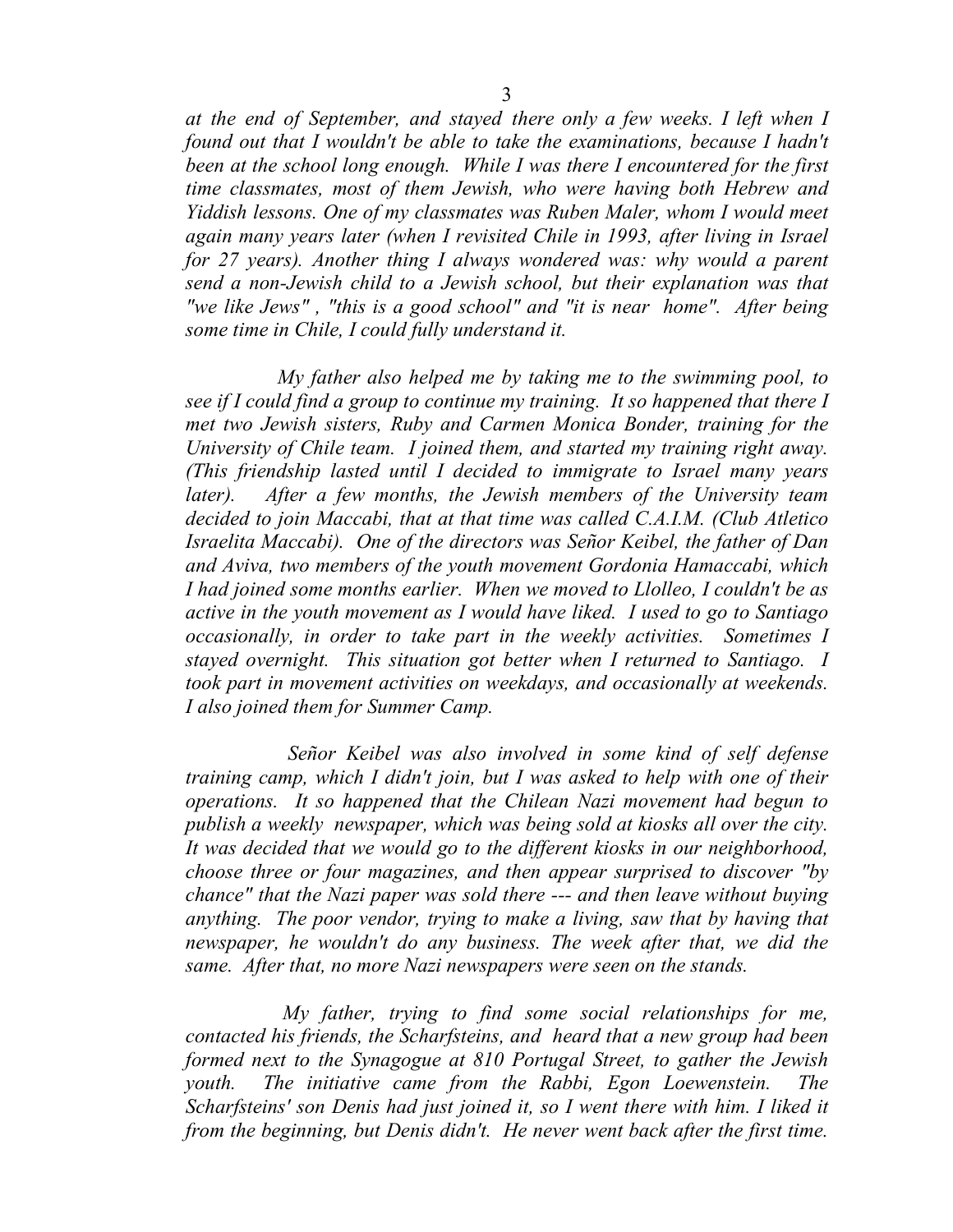*There were all kinds of activities, mostly related to Israel, and A.D. Gordon, and the history of the yishuv, and, and, and. So many new things, most of them I didn't know what they were talking about. I was very shy and didn't dare to ask, I was ashamed of being so ignorant. One of the first things I* was selected to do, was to take notes at an important meeting. *I had never done a thing like that but didn't dare to say so. Fortunately, I was sitting next to Moshico (Egon Marx) who helped me out, him doing my work. Our madrich was Moshe Hasson. We had all kinds of activities, among them, we had a big Hanukah party at the Circulo Israelita, where I met my friend Liora (Loretta Simon, later Konirsch). And we have been friends ever since. (When I visited Chile with my mother when I was about 5 years old, I remember visiting the Simons. I even remember Liora and her smaller sister Ilana, who was sitting on a high chair getting her lunch or supper). Most of the people I met around this time are still my friends, some of them are still living in Chile, but they come to Israel very often. In the Movement, we were divided into different age groups. My group was called Moledet. Later this group was divided into Kvutza Hulda and Kvutza Shivat Zion. I belonged to the second one. After we moved to Llolleo, I wasn't able to take part in all the activities. Later on, when I moved to Santiago, I managed to attend the Cabalat Shabat on Friday evenings, and sometimes an additional activity in the middle of the week. On Saturdays, and Sundays, I was at home in Llolleo. Once in a while, I would invite my friends to come to Llolleo. My mother used to prepare a good meal for them. When my father heard them coming, he used to say: "Llegaron las hormigas" (the ants are coming), because they didn't leave a crumb.* 

 *Liora has not changed since I met her. She is the same good friend, always ready to listen or help. They used to call us the "inseparables" because we were always together. We spent our vacations together at the Jewish Summer Camp organized by the youth movement. I attended four of them. Twice in Tiltil, once in Limache, and the last time in Loncura, north of Quintero. After that, we had to decide if we wanted to go to Israel, or leave the movement. I even took a test to be able to be sent to the Machon Lemadrichei Hutzlaaretz, to be trained in Israel as a youth leader and go back to Chile. My parents didn't want me to go, unless I learn a profession first, because if I go, "I won't want to come back to Chile". All my friends had joined the CUJ (Club Universitario Judio), but by then, most of them were couples, and I was left alone, or in Egon's company, which was not bad, but I didn't want to force him to do what he didn't want to do, like taking me home after our activities. It was like imposing on him. So I left.* 

 *After that, a friend of mine from the University invited me to join a young Masons group, but they sounded more like revolutionaries. So, after*